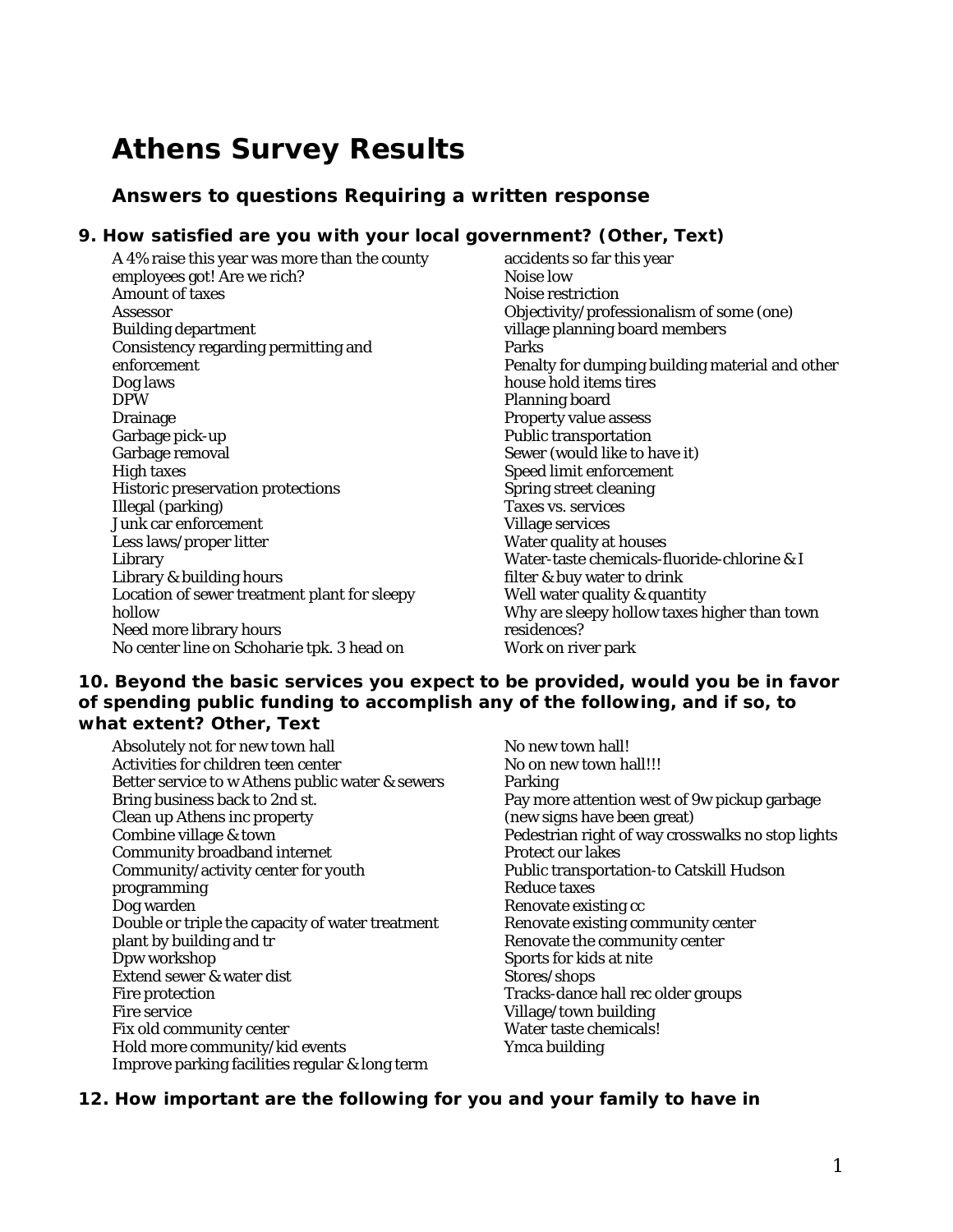## **Athens? Other, Text**

- A hospital in greene cty Agro forestry Air quality Bike paths/running paths Churches Community center renovation Cultural projects Don't allow people to keep their trashcans in front of their homes all t Encourage the practice of woodland management Enforce leash laws property litter Hiking trails Lower taxes improved schools More equitable taxes for shl residents More retail outlets Noise ordinance Not smelling sewer treatment plant belonging to sleepy hollow
- Numbering this list Organized churches Parking Peace & quiet Police protection Prospect property nights of private citizens from trespass & abuse Restaurants Seek gas district central Hudson and/or Iroquois Senior citizens Speeding vehicles on roadway (vosenkill) **Stores** Town & village consolidation Track run & walking dance hall recreational older groups Try and keep taxes down Up to date youth center Water bill rate Zoning: clean up Athens!!

#### **14 a. If you answered "Agree" above, do agree or disagree with consolidating the following services? Other, Text**

All govt services All gov't/public positions Court Court Courts Courts **Courts Courts** Dissolution of village Everything

Everything Judges **Judges Justice** Need different regulation but could be administered by same group Public transportation Speed trap Town & village hall Water & sewers

## **16. Are you interested in seeing any of the following recreation uses developed or expanded in Athens? Other, Text**

Atv trails Atv trails Casino (smile) Community center improved Cross-country skiing Day care Develop picnic park recreational sites Educational & cultural walk Facilities of kayaks canoes small boats electric or Finish riverfront park Hand ball courts Make riverfront park safer up picnic tables there

Museum Paved bike/rollerblade path Properly constructed skate board park Seniors only recreation area Skate board area Skate park for our seniors Soccerfield Something to keep are kids here & proud to be here Utilize what village/town have with upgrading Waterfront park

## **17. Which of the following economic/commercial businesses would you personally support? Other, Text**

Art gallery Art store Barber shop Cafe / bakery Car wash Coffee shop like muddy cup not starbucks Dollar store Gift shop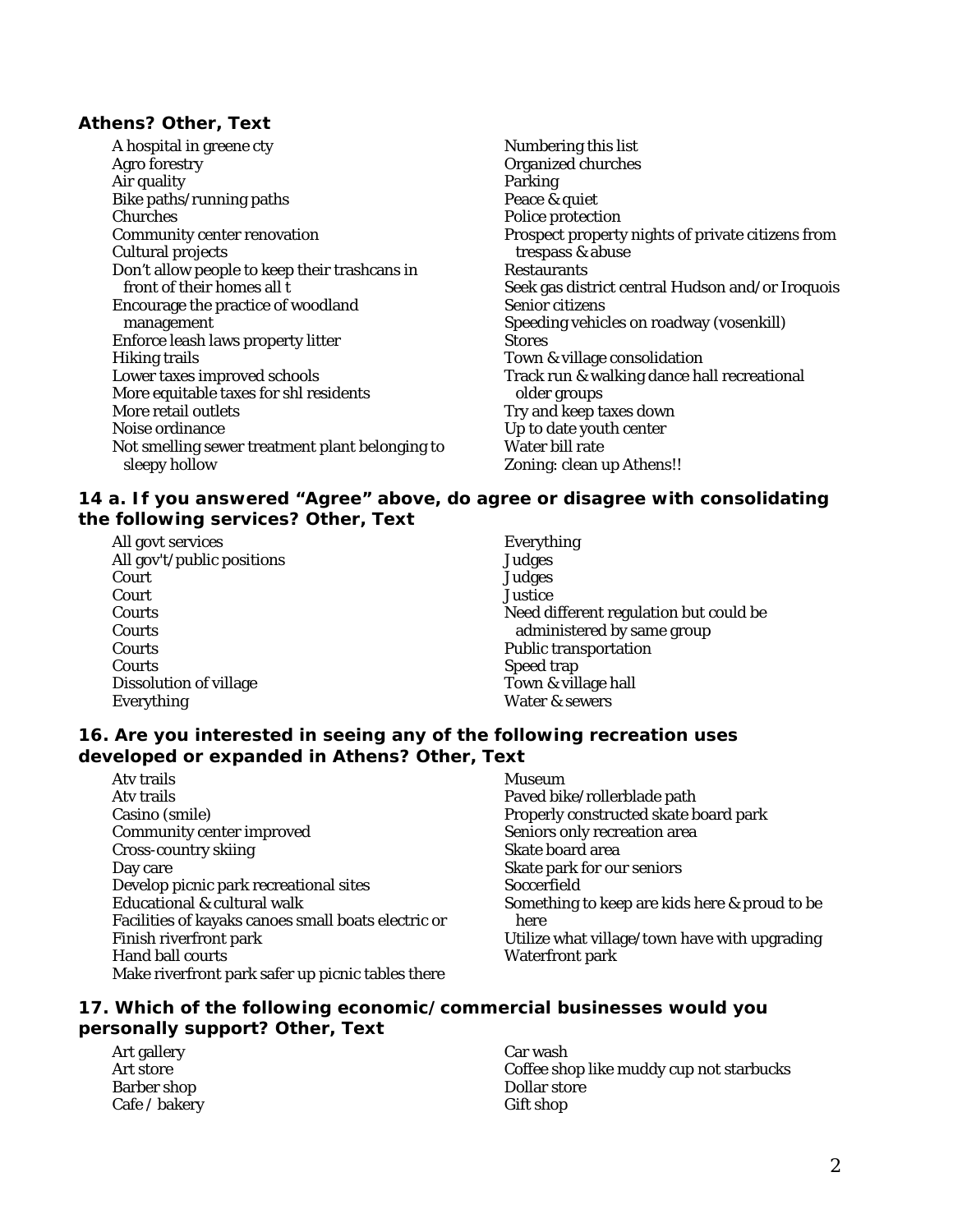Hair salon Hardware Health & fitness facility (ymca type) Hotel b&b coffe house Ice cream w/mini-golf Liquor store Lube/car wash Marina & res Movie rentals Parking garage

Police Something for teenagers arcade? Super marts Train station Video rental Video rental Video store Wal mart Ymca

## **18. What could be done in the downtown to encourage you to spend more of your time there? Other, Text**

(Where is downtown?) A combo of the above Absolutely nothing. This town is an outdated joke. Antique shops such as in Hudson & removal of industrial business eye s Antique stores cultural events better park with concerts. Better side walks and streets Book store/antique shops Business' staying open longer-many have "bankers hours" Clean up the riverfront-eliminate oil tanks Cleaner streets Develop the waterfront ie: marina parks boat businesses Fix sidewalk street sign and curbs storms drains Great job w/summer concert series! Have a downtown Improve existing parking lot Keep undesirables off street Library holdings expanded More everything More places to go things to see or do None Not interested Nothing Nothing Off street parking for the residents as in a

parking garage Only retail uses that would fit into the unique historical spaces available Owners of businesses on second st not parking in front of their own business Period lighting benches for sitting lights on street trees for Christmas Place to walk the dog Prevent any hanging out Public fishing pier-Hudson river River front River side park Second st or river st should be renovated into a outside mall Storefronts that have shops instead of offices & day care Street lights like Hudson Theatre-we used to have one-grocery store had one years ago Think about what makes Hudson a vibrant community Up to date youth center & not-for-profit cafe combo for kids complete W/out a taxes Waterfront enhancement We have enough restaurants we just need them to stay open and be well What is there for town residents to go to the village of Athens for?

# **19. What 3 things do you like the most about the Town of Athens? - 1**

A small community Access to river **Architecture** As it is Athens community benefit trust fund Atmosphere people Available land to develop Available land/parcel size Band shell Beautiful nature Beauty Being near the river

Breakfast Bruce rich? Buildings Cant think Central location Clean looking Close access to Hudson river Community involvement Contains many of the benefits of small-town America Country atmosphere Country atmosphere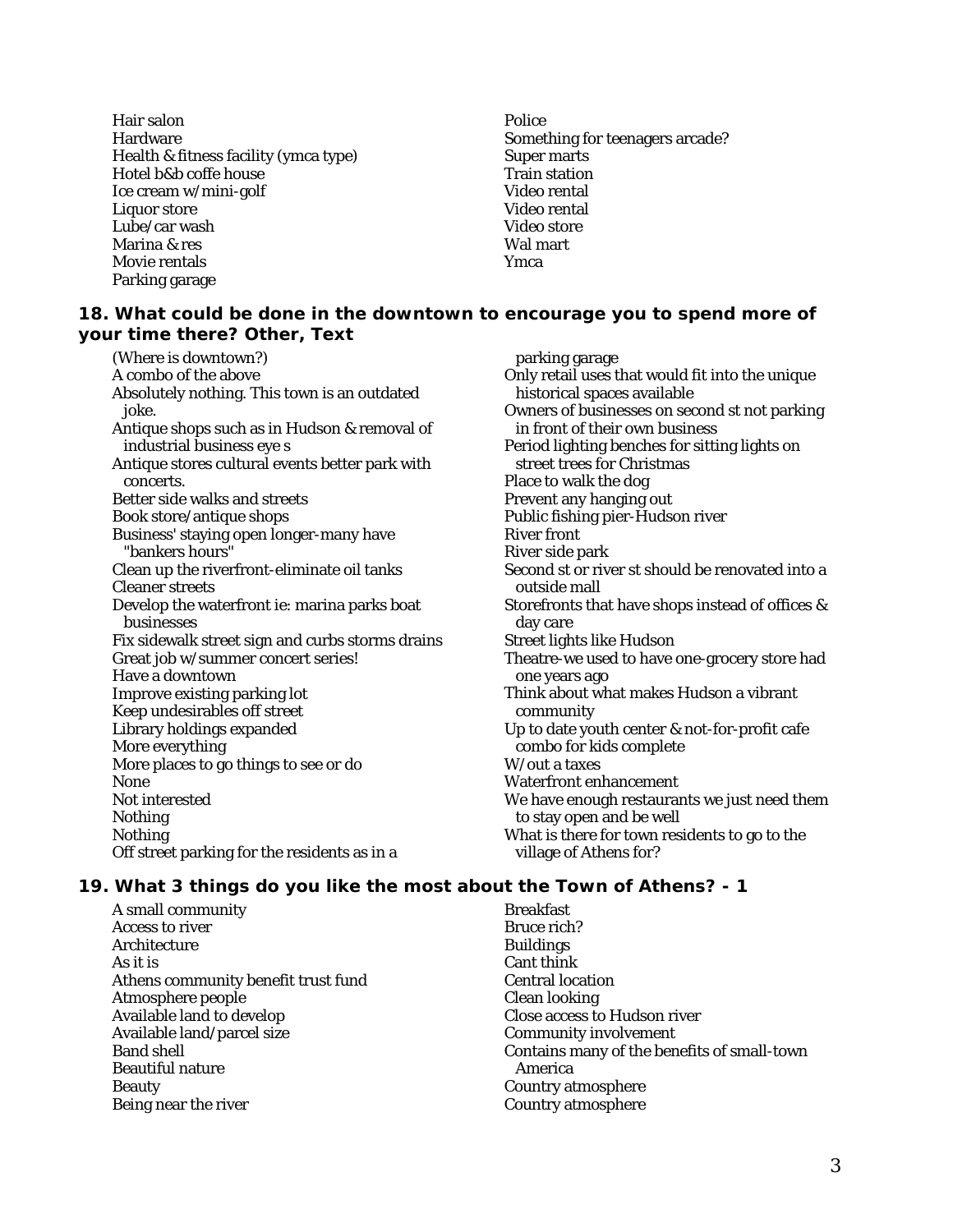Country atmosphere Country setting Country setting Country setting Don't know what town does. Dpw dept Ease of communication with town officials & satisfaction with their involvement Easy access to adjoining communities Eat Everything Farm land Farmlands Farms Fresh air Friendly Friendly people Friendly people Friendly residents Good neighbors Good roads Good roads Highway dept maintains roads winter & summer-great job. Highway dept. Highway maintenance Highways are well maintained Historic buildings Historic buildings Historic character Historic character Historic look Historic nature Historic nature Historic quality still intact Historic value & architecture Historical character Houses not on top each other (zoning) Hudson river access Hudson river frontage & village park I like it just the way it is quiet & peaceful I love the sense of community in Athens I loved gerards! Installing road signs Is friendly It is a bedroom community It is nice It is very historical It's a small town Its beautiful location and beautiful views Its country and the roads are taken care of great Its county its quite Its history Its open area Its quiet and peaceful Its rural setting Lake

Large amount of open space (rural atmosphere) Large open spaces Large rural areas Leeds is my place Location Location Location Location Location Location Location Location Location Location -albany/nyc-Location on river Location on river Location on the river Location to river Location-to nyc/skiing Low population Low violent crime rate Lower taxes Maintaining roads Many good locations fro building Marina Mostly quiet My land and the fact that I can have farm animals My private property Na Natural beauty No business-mostly residential farms No comment No more industrial development on schoharie tpke from rr track's to rt 9w. No opinion No opinion No opinion No opinion No opinion No opinion-weekend use only No opp No residential developments that have houses close together & same No traffic No village taxes Not city life Not crowded Not crowded Not much Not overrun by suburban-style mass development; larger waterfront & unique h Nothing Nothing comes to mind Nothing I don't differentiate the town from village Nothing specific.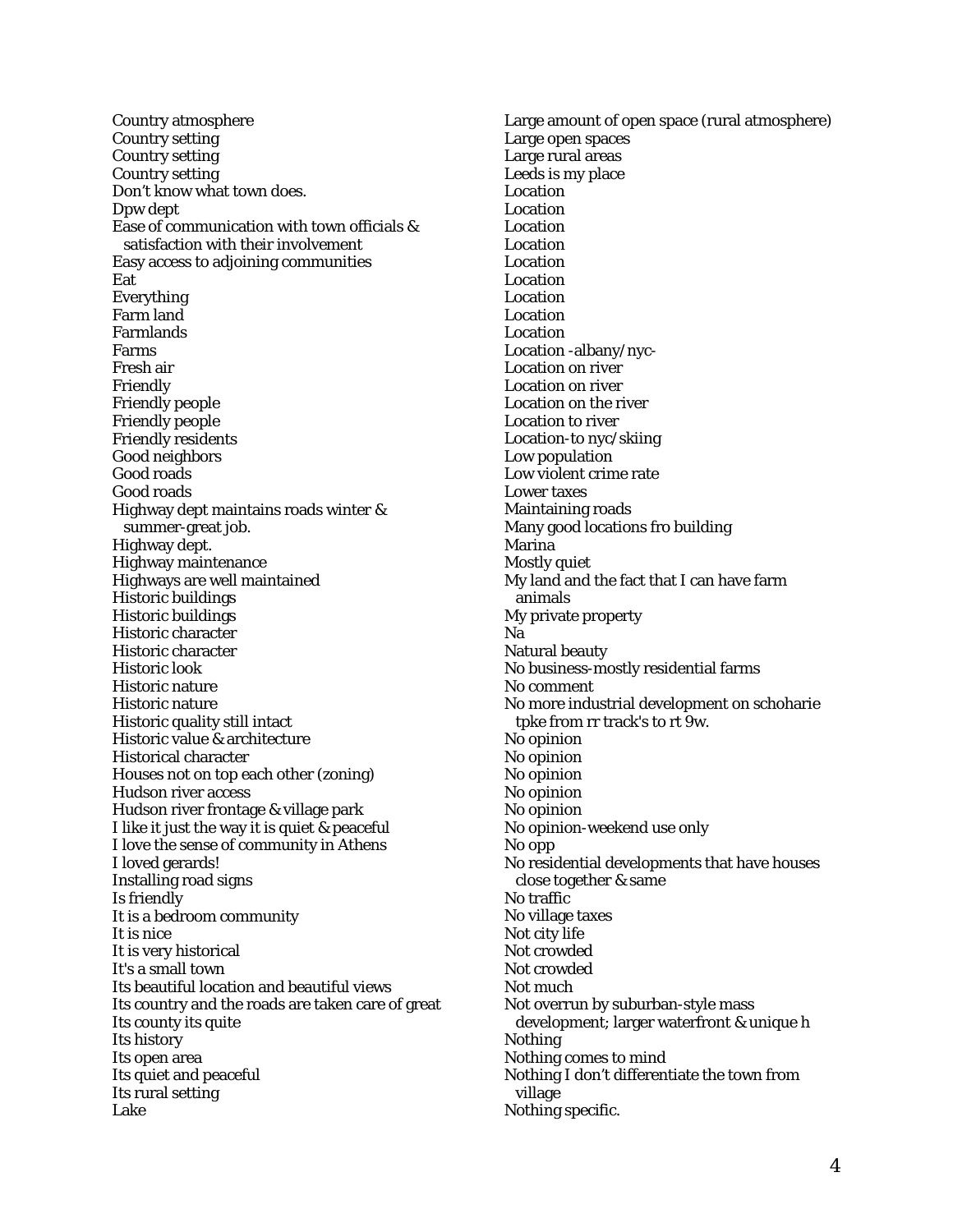Nothings exciting or interesting On the river. Open scenic spaces Open space Open space Open space Open space/rural character Open spaces Open spaces Open spaces Open spaces Open spaces Open spaces Open spaces with no commercial development Park Peace & quiet Peaceful Peaceful Peaceful atmosphere Peaceful near the river people seem to live in harmony with each other People People People Playground Possibility of growth Potential for future expansion Private Proximity to Albany shopping medical airport Proximity to Amtrak station ferry or shuttle would be nice at most used time **Quaint Quaint Quaint Quaintness Quaintness** Quiet Quiet **Quiet Quiet** Quiet Quiet **Quiet** Quiet Quiet **Quiet** Quiet Quiet Quiet Quiet community Quiet peaceful Quiet place to dwell Quiet rural setting Quiet town Quiet town **Quietness** Quite

Relative easy lifestyle River River River River park Riverfront Riverfront Rivers/wide open spaces Road maintenance Road maintenance \*\*\*\*\* Road services are good in winter Roads are in good shape Roads are well kept Roads are well maintained year round Roads are well maintained Rural Rural Rural Rural Rural Rural Rural Rural aesthetics Rural aesthetics still preserved Rural area Rural atmosphere Rural atmosphere Rural atmosphere Rural atmosphere Rural atmosphere Rural atmosphere-country landscape Rural atmosphere-friendly/good neighbors Rural character Rural character Rural character Rural character Rural character Rural character Rural character Rural character Rural character lots of space Rural character/farms Rural characteristic Rural environment Rural environment Rural feel Rural feel Rural feeling Rural landscape Rural nature Rural nature Rural nature Rural nature Rural nature with mostly single family housing. Rural qualities Rural quality Rural quality of life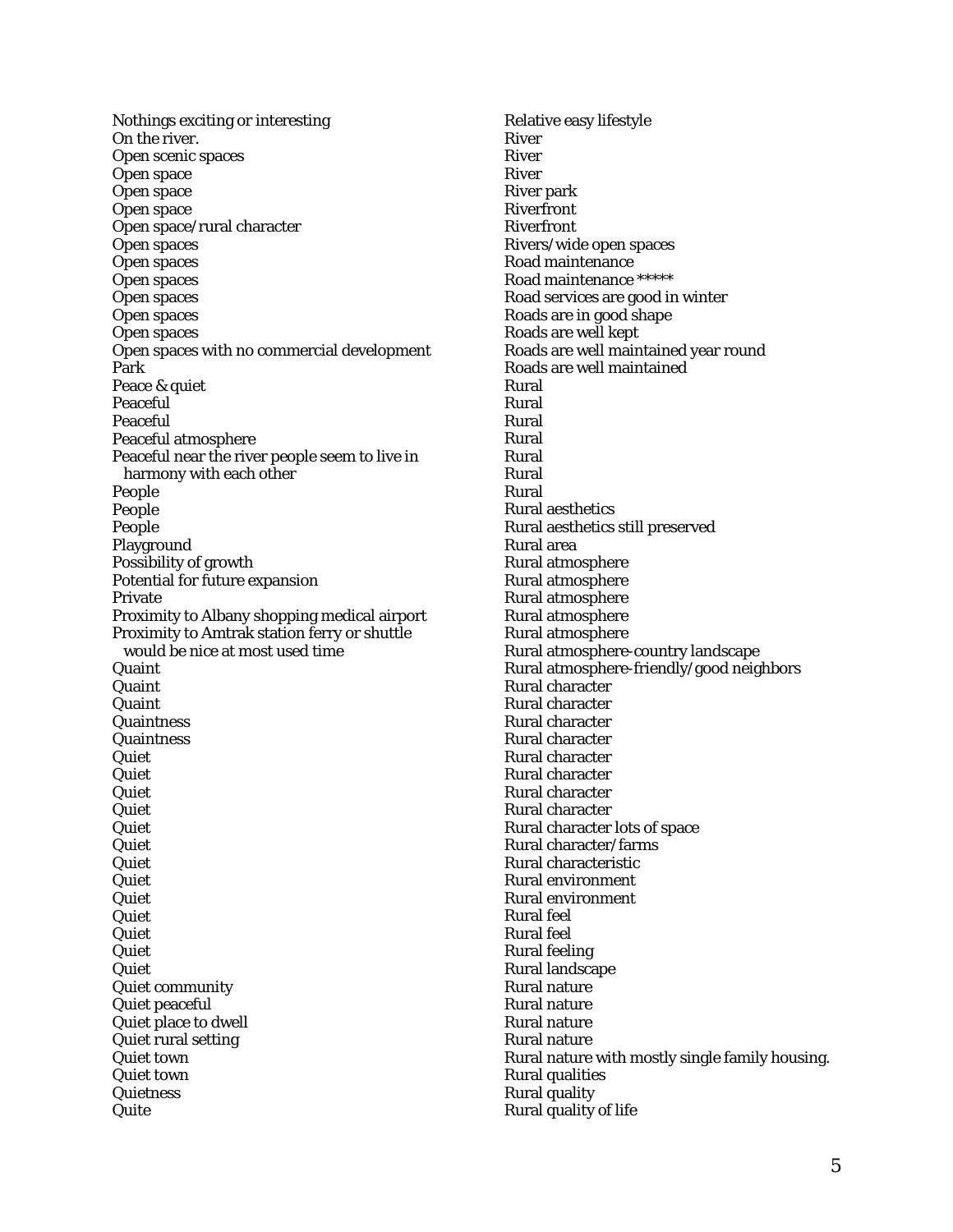Rural safe convenient to larger towns & cities Rural setting Rural setting Rural setting Rural setting Rural un-developed Rural/farms Rural-residential Safe Scenery Scenic Scenic Scenic Scenic Scenic beauty Scenic country farm lands Scenic views Scenic views landscape Scenically beautiful Scenic-close to other activities Scenic-rural area-peaceful School Scenic surroundings Senior ctr. Sense of community Sense of space Since I don't live in the town that is hard to describe but the town of Athens Sleepy hollow lake Small Small Small Small size Small town Small town atmosphere Small town atmosphere Small town atmosphere Small town atmosphere-quaint buildings Small town charm Small town environment Small town feel Small town feel Small town flavor Small town atmosphere Small town-country setting Small village Small-not overdeveloped-rural

Snow removal Space Stewarts house the renovation has done to the waterfront-excellent Still has some open space Still low traffic. Still rural Street beautification Tax rate is reasonable Taxes Taxes-the tax basis should be in line with system in south new york That it is quiet The beautiful natural environment The country roads The down home feel of the area. The farms The historic homes The Hudson river The landscape (river) The maintenance of their roads The old fashion style The only thing I have a problem w/is w/the snow removal The people The people The people & neighbors The people I know The place that makes the delicious cakes on waterfront. The river The riverfront The roads are clean & well maintained The rural small town setting The ruralness The safety of it. The small town feeling-everyone knows everyone. The speed in which albright clears road of snow Town officials & river park Untouched by suburban growth Very nice place to live View-location-facilities Views of river entering town Water front Water front Water riverfront

#### **19. What 3 things do you like the most about the Town of Athens? - 2**

Abundance of farmland Access to Hudson river & river views Accessibility of government officials Access to river Affordable housing Animal habitat Athens street festival - unity in community **Beautiful** Beautiful area Beautiful old homes Beauty Beauty of scenery Biking trails Central location-albany/kingston/poughkeepsie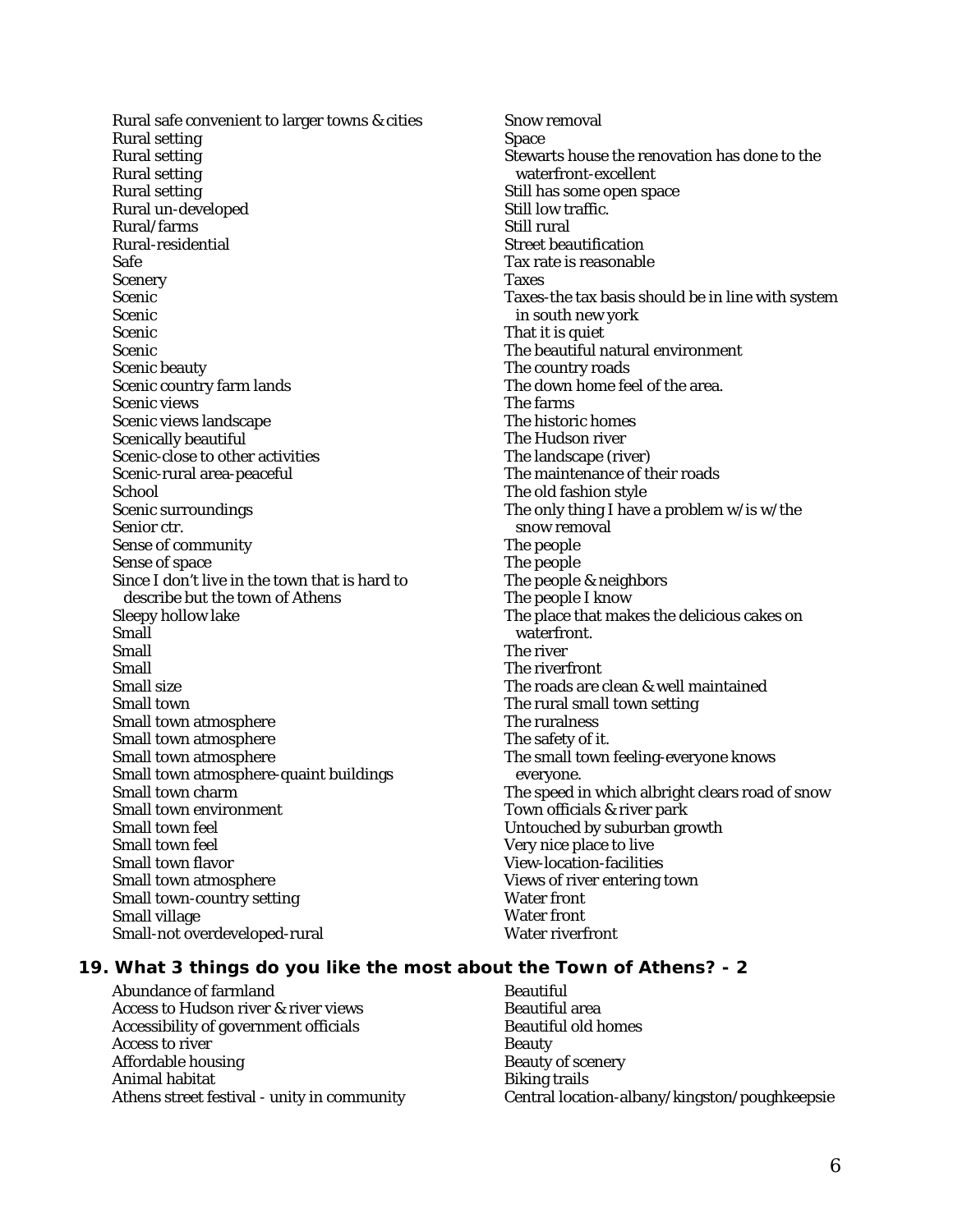Cheaper housing than further south Cheaper taxes Churches restaurants Cleanliness Climate Close to 9w north & south Close to albany & kingston Close to major highways Closeness of community Cocktail Convenience to larger shopping areas Country like County living Development planning for new construction of permits. Easy access Easy access Easy access to major roadways I.e. thruway Easy access to town officials Emergency service Excellent highway dept Excellently maintained roads Family oriented Farm settings Farmland Farmland Farmland Farms Farms Farms Farms Farms and farmland Fire protection Fish Forest/wildlife habitat Friendly Friendly people Friendly people Friendliness Geography Good fire protection Good government Good highway and road service Good neighbors Good public services (roads etc.) Good road quality & maintenance Good roads Good roads Good services Highway maintenance Historic structures Historical buildings **Homes** Houses not to close to each other Hudson Hudson river access Hunting & fishing

Hunting opportunities It is pretty It is quiet It's a quiet town Its country setting & living style It's potential for development because of its location. Its quietness Keep summer growth in tow Kind friendly people Lack of commercial feeling Laissez faire Landscape open Light industry is allowed Limit on industrial development favoring nature & farmland Linda abbie Little industrial development Living here Living on sleepy hollow Local culture Local friends from years gone by Location to major cities. Location to ski areas Location to the river Location/views Location-close enough but far enough from albany kingston nyc boston Lots of boutiques ect Low crime Low population density Low traffic Maintained roads More retail shops Most people (not all) keep their property presentable. Mostly safe Natural beauty Near water Nearest to the Hudson river Necessary services available Nice churches No chain stores No industrial park No strip development No traffic No traffic (keep it that way) Not overly crowded Not too far nor too close to albany/kingston Nothing **Nothing** On the river Open spaces Open space Open space Open space with limited development along 9w corridor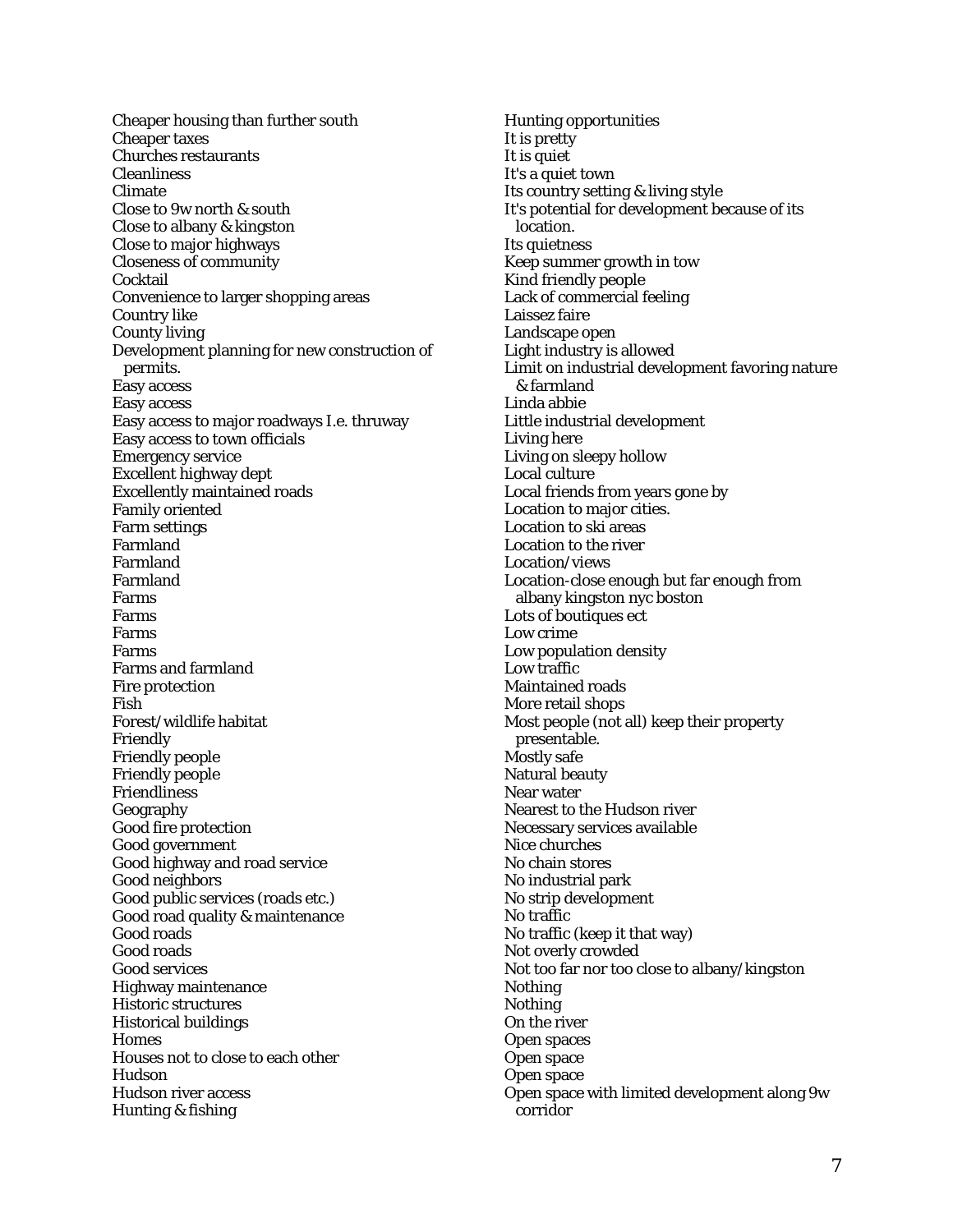Open space-rural Open spaces Open spaces Open spaces Open undeveloped spaces Open/farm spaces Pace of life Peace & quiet Peaceful & safe People Playground Pleasant Potential Privacy **Privacy** Proximity to Hudson river Property zoned Provides good services-upkeep highways etc. Proximity to mass transportation I.e. metro north Proximity to river Proximity to thruway Quaint Quaint Quaint Quiet low crime good/friendly Quick stop for food items Quiet Quiet Quiet Quiet Quiet **Quiet Quiet Quiet** Quiet Quiet peaceful Quiet surroundings Quiet/calm Quite Quite River River River front River frontage Riverfront park Room for economic development Rural Rural Rural Rural aesthetic Rural atmosphere Rural character scenery Rural lands Rural peaceful setting Rural river setting Rustic/old buildings

Safe Safe place to live Safe place to live Safety Safety Scenic **Scenic Scenic** Scenic beauty Scenic beauty Scenic views Scenic views Scenic views Scenic views & landscapes Scenic views day or night School-eja Scenic Senior activities Simplicity of the streets and houses in town. Size Size -area & population-Small Small & not too developed Small hobby farms/recreational farms Small size-feeling of safety-friendly people Small town Small town atmosphere Small town qualities still here low crime friendly people Smaller amount of residences Snow removal is very good Some traffic mini city type Spacious Still have rural atmosphere Still room for growth **Stores** Supplies a few basic needs Swim lessons The farms The friendliness of the people The friendly people and politicians that are finally working together The historic buildings & history of town The historical buildings & homes The local government The old historic building-they are treasures The parks rainey playground & riverfront The people The quaint bldgs. Of historic appearance. The river The roads seem to be neglected The unspoiled scenic areas The village with its unique character The water accessibility Town clerks Town officials willing to listen and act. **Tranquility**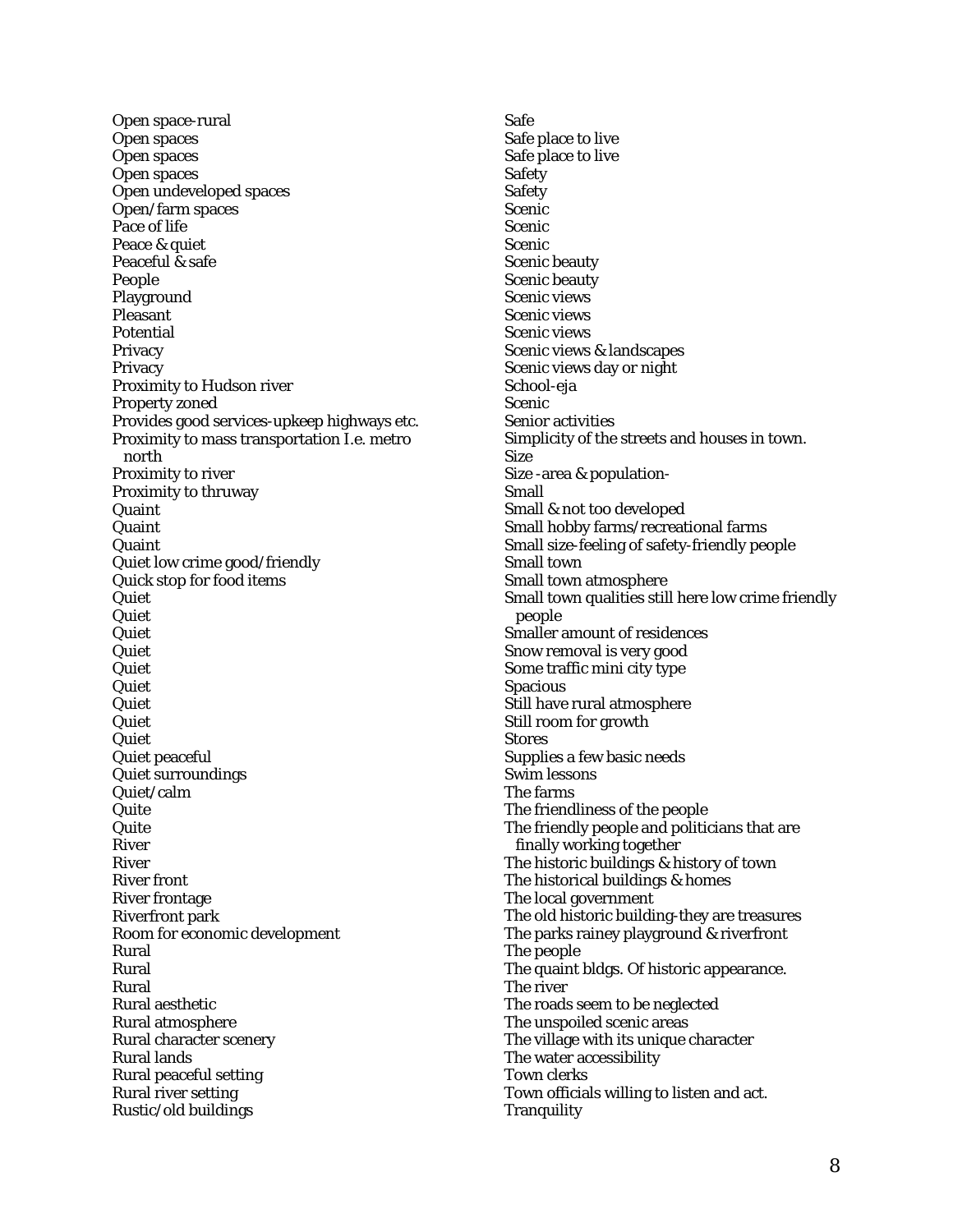Upkeep on the highways Very friendly community Very rural and pretty but close to everything Views Views Views of mountains Views of the Catskills Viewshed

Village going too future Waterfront park Well maintained roads Where it is located distance wise Wild life Working farms Working rural landscape - farms & forestry Zoning

## **19. What 3 things do you like the most about the Town of Athens? - 3**

Access Accessibility to major highway -i87 nys 23 etc-Affordable housing And services fire police postal Beautiful in its limited development Beautiful scenery Beauty Beauty Beauty of setting Beauty of the area Bedroom type community Being on the river-but the town doesn't make use of it Cable & high speed internet availability Central location to other towns/cities Charming Church Clean Clean Clean environment Closeness to everything Closer to work Comfortable size Convenience to Hudson albany etc Convenient location of the few available amenities Diversity of rural character Ease of travel Easy access to major airport (albany) Easy to get to stores Emergency services Farmlands Farms Farms Farms and the farmland Farms fields & woods Fire house Friendliness of people Friendly Friendly Friendly Friendly people General views Good commute to capital district Good neighbors Good road care

Good roads Good roads Good school system Green lake Greene lake **Historic** Historic look Historical look/open spaces **History History** Housing cost Hunting available It's a clean town Its willingness to go into the future of growth John f. Keeping river clean Lack of commercial development Leave me alone/just pay your taxes aspect Light house Location Location Location on the river Look at river Lots of trees and wildlife and land. Loving views Low crime Low crime Man in our area are potic mtn there in the past Many farm & farmland Marina & park More/youth activities/+ a youth center Near main roads Neighbor network. Neighborhood & schools New firehouse Nice people Nice restaurants No big box development (as seen in greenport kingston Catskill) No bus No more industrial development since Athens gen. No traffic No traffic lights other than west Athens Not much development Not seeing any politicians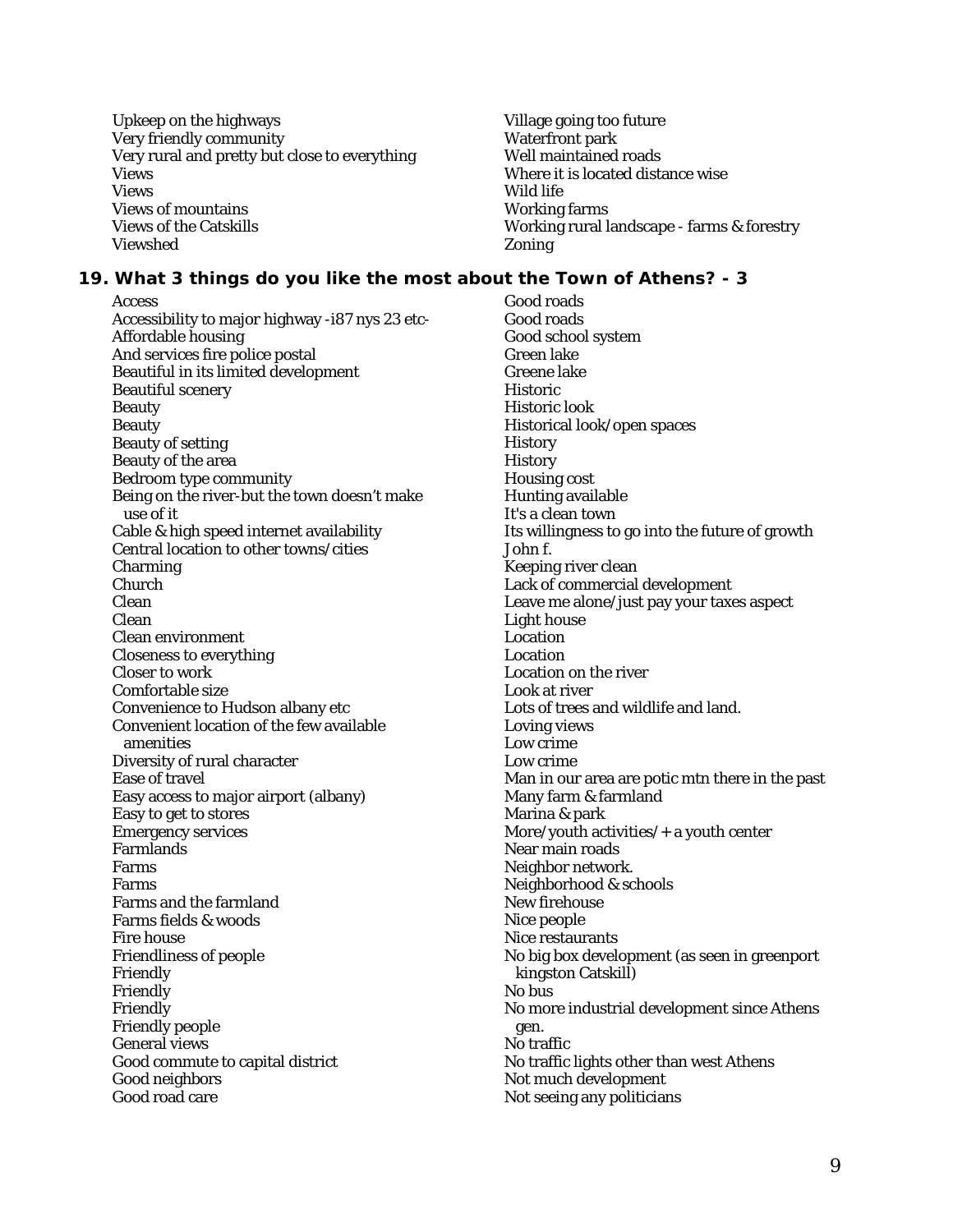Not yet over populated Nothing Old farms Old fashioned Old houses On river On the whole a good quality of people Open lands Open space Open spaces Open spaces Open spaces Open spaces Open spaces (although most land in private hands) Open spaces/farm industry Opportunity to expand under control. Peaceful Peaceful People People are nice Planned home developments Ponds lakes wetlands nature Privacy with your neighbors Proximity to albany ny skiing river Proximity to kingston shopping medical Quality of life Quaint & scenic Quaintness of town Quiet Quiet Quiet and seems fairly safe Quiet country setting - rustic - Quiet life Quiet! Quiet/peaceful Reasonable taxes Recreational possibilities Relaxed environment Residents neighborly River River access River front park Riverfront Rt 9w corridor-itll be a goldmine if developed smartly! Rural Rural Rural aesthetic Rural aesthetic character

Rural areas Rural atmosphere Rural character Rural character Rural environment Rural life Rural woods but near major highways Rural/country atmosphere **Scenery** Scenic Scenic Scenic/historic **Shops** Single family houses-great town to raise children Sleepy hollow Sleepy hollow lake Sleepy hollow lane Small & not crowded Small parks near water Small town feeling Snowmobile Space between house **Supervisor** Tax rate Taxes The caring of its people for others The farms The Hudson river The location The many possibilities quiet as art & antique and vacation area The old buildings The people who live there The quietness of it The river The river The small town school The stewart house The stores and shops Uncrowded Unspoiled water front Ursullas Varying ferraer Very little traffic Views Water ways **Waterfront** We are near the thruway Wildlife You have everything you need to live & be happy

## **20. What 3 things do you like the most about the Village of Athens? - 1**

Access to Hudson river Access to Hudson river Access to river Access to river

Apac **Architecture** Architecture Architecture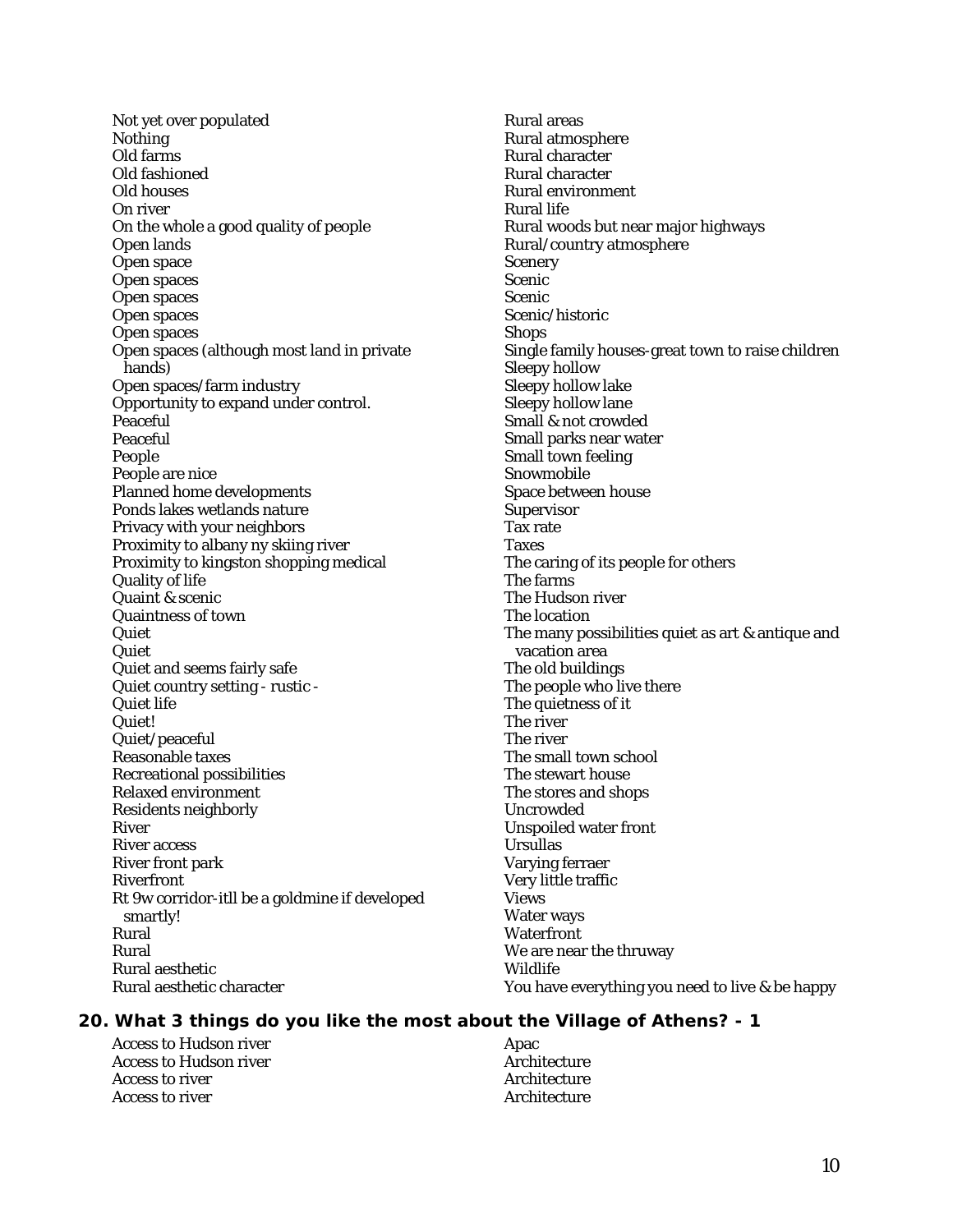As above As it is Athens day Bank post office Beautiful architecture Beauty Being on the Hudson river Boat launch Boat launch Boat launch Boat launch Borders the Hudson river Buildings By the river  $\tilde{C}$  s Cant think Charm Charm/history Christmas decorations at holiday time. Clean Clean Close access to Hudson river Contact w/the people who do the work Convenient to regional areas mts & rivers Cultural center Effort being put forth by village board to improve Athens Exteriors of building maintained Family friendly Fire dept Fire dept Fire protection Fish Fresh air Friendly Friendly Friendly people & fire & rescue companies Friendly residents Friendship Generally safe & quiet. Good for water sports. Good library Good school (elementary) Good stores Great place to grow up Great school High density development with most activities close by (school pool little l Historical arch Historic Historic & architecture of the bldgs Historic and scenic quality of streets & houses Historic building preservation Historic buildings Historic buildings Historic buildings Historic buildings

Historic buildings Historic character Historic character Historic character Historic character Historic character Historic character of homes Historic district Historic features Historic feel Historic homes Historic homes & general history Historic look Historic look Historic nature of buildings town village Historic property Historic setting Historic structures Historic value & architecture Historical buildings Historical character Historical nature **History** Hudson river Hudson river Hudson river Hudson river access Hudson river frontage & parks I can walk to meet very basic needs (milknewspaper-post office etc) I don't know the difference between the town or village I like it just the way it is quiet & peaceful I loved gerards! I see no real difference between the town & village It does have or tries to have something for the people. Three restaurants It has a small volume of traffic It is very quiet It still has most of its countryside appeal Its a quiet & quaint village Its a safe & beautifully visual place to walk Its a small safe uncommerical place to live. Its location on the river & scenic landscapes. Its small town usa! Library Lighted streets & relative safety Little league playground Location Location Location on river Location on river beauty Location on river with mostly single family housing. Location on the river Location-people-views of Hudson river-park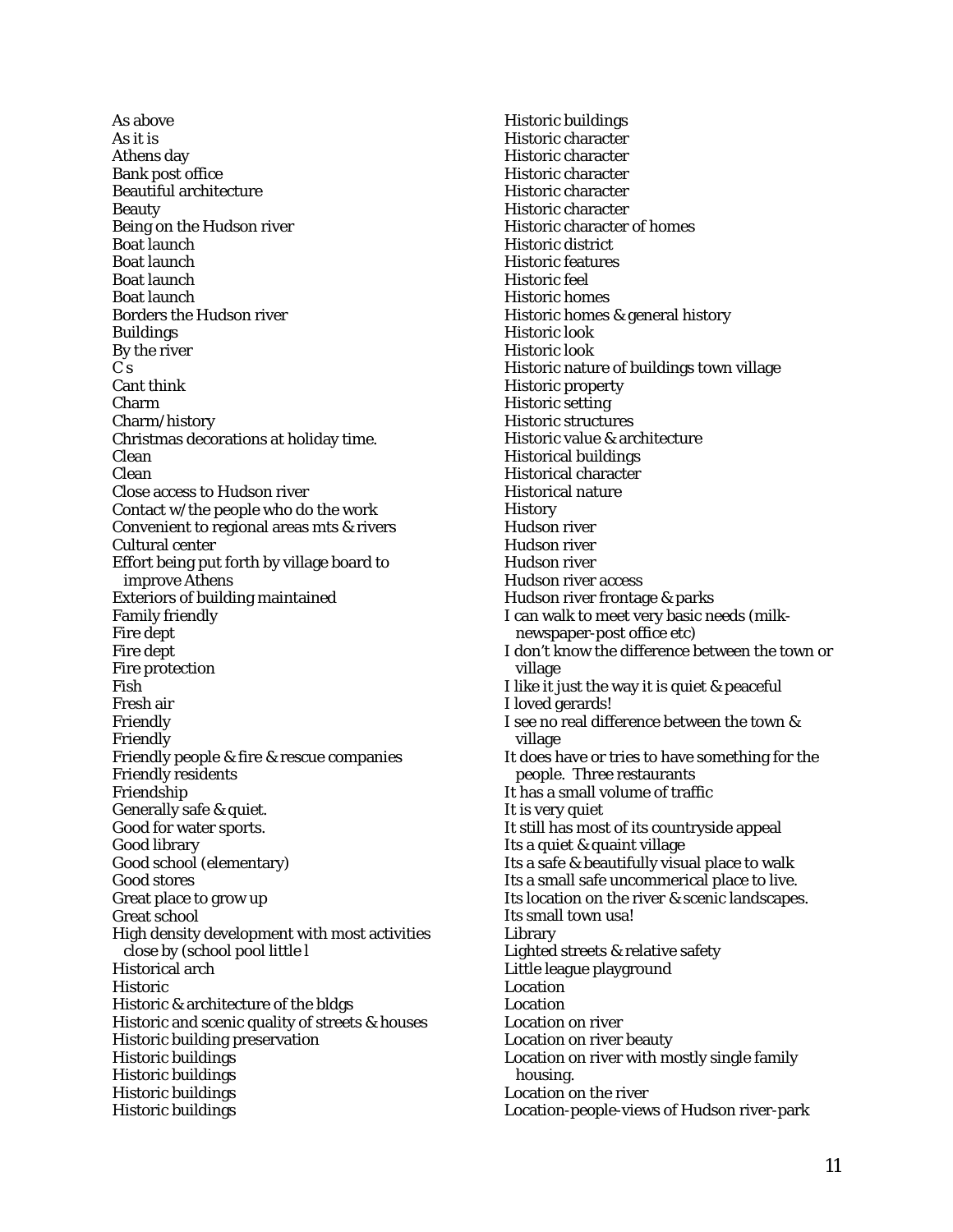Looks Low population Low violent crime rate Manageable size Music in the park My friends & neighbors My private property **Neighborly** Nice appearance clean yards etc Nice place to live quite non commercial safe place to raise your family. No comment No opinion No opinion No opinion No opinion-weekend use only No services like store movies music sporting goods No traffic No traffic Non industrial Not industrial Not sure Nothing but (boat launch) Nothing-burn it down!! Old buildings Old riverfront On the river Our village board working hard to advance our village Peaceful surroundings People Play ground Playground Playground is great but can use expansion more activities & equipment Possibilities Post office Proximity to water with views Proximity to Hudson river Quaint Quaint Quaint Quaint Quaint **Quaint Quaint** Quaint Quaint Quaint Quaint appearance Quaint atmosphere Quaint buildings Quaint feel Quaint historic Quaint historic feeling Quaint original structures (the ones whose

owners keep them nice) Quaint river setting Quaint village **Quaintness** Quiet **Quiet** Quiet **Quiet** Quiet Quiet Quiet **Quiet Quiet** Quiet family oriented Quiet no problems Quiet safe ole home territory Quiet streets Quiet undeveloped Quiet village **Quietness Quite** Relatively safe area **Restaurants** Retention of villages historic character & charm plus waterfront park access River River River River River River River access River frontage river park River park River views River/location Riverfront Riverfront Riverfront Riverfront & architecture of homes Riverfront access Riverfront activities/access Riverfront exposure & availability Riverfront park Riverfront park Riverfront park Riverside location Rural atmosphere Rural nature Rural roads & views Rural-small town setting S/a Safe Safe Same Same Same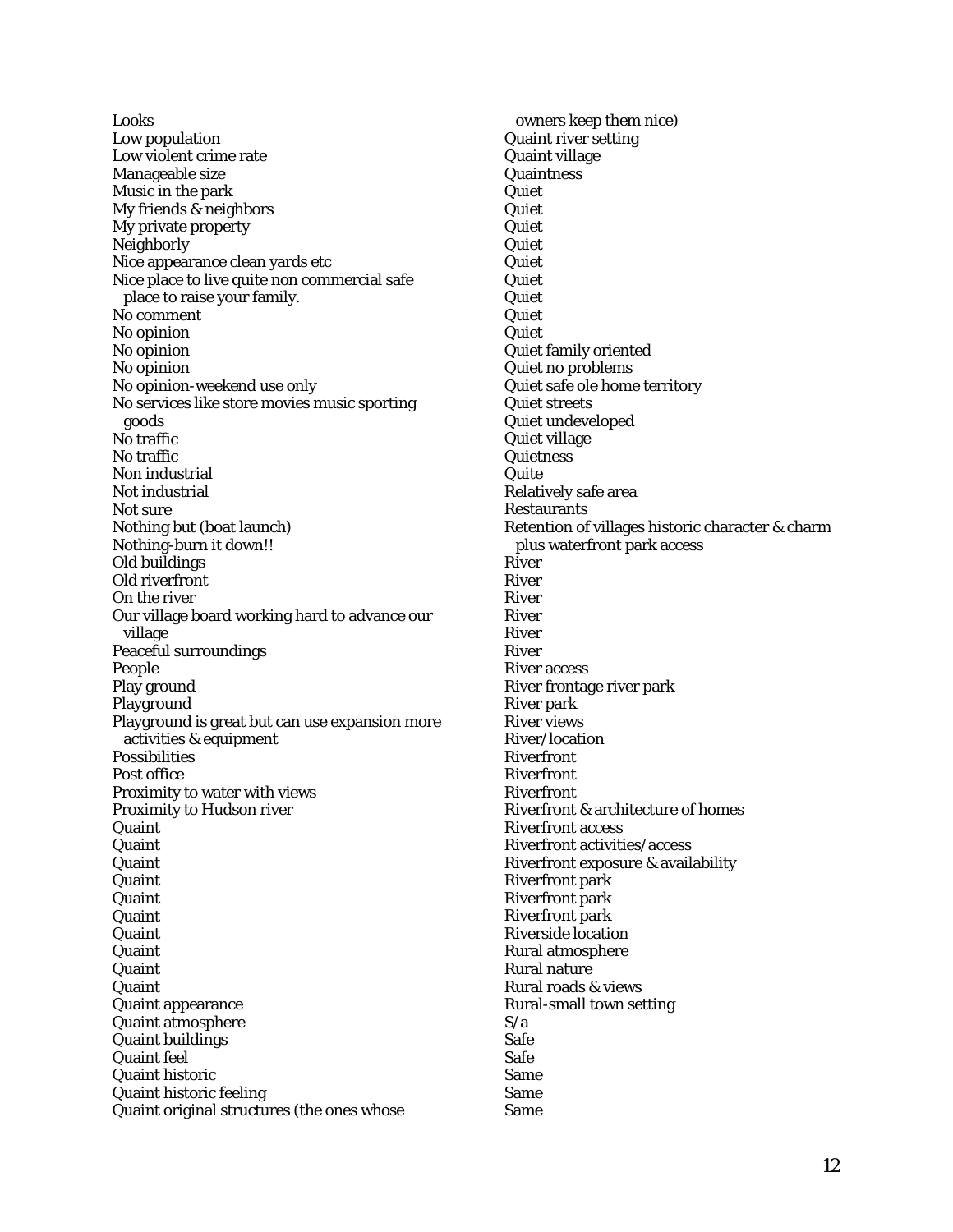Same Same Same Same Same Same as #19 Same as above Same as above Same as above Same as above Same as above Same as above Same as above Same as above Same as above Same as above Same as above Same as above Same as above Same as above Same as above with river access. Same as town of Athens Scenic views Scenic/rural atmosphere School See 19 See above See above Senior center Setting on the river-unobstructed views remember the old ferry? Size Size Small Small Small Small Small community Small quiet quant Small relatively quiet community Small size Small town atmosphere Small town charm Small town charm Small village Small village atmosphere Small village atmosphere Small village atmosphere Small village atmosphere Small village character Small village flavor **Smallness** St Patrick's church

Swimming pool The antique housing structures The architecture & layout-just needs revitalization The Athens pool The character of the streets & houses The historic buildings well preserved (&lack of ugly commercials) The interest and activity of the governing people The old buildings The open space The park The people The proximity to the Hudson river. The pure real historic charm very nice for strolling bikes relaxing The quaint location on river The quaintness The river The river The river park The river park (needs more recreation) The riverfront & park The river-make better use of this natural amenity The safety of it. The sense of being in a village The side by the water The slower pace in general The street festival The terrain hills etc river access & views The village is quaint The water front This opportunities we have to make it the greatest town on the Hudson Too many part time residents Unique-living conditions Ursalas restaurant Ursula's restaurant Very clean very old houses Water access Water front Water front Water front Water front Water view **Waterfront Waterfront Waterfront** Waterfront park Waterfront park Yesterday look Your interest in preservation

#### **20. What 3 things do you like the most about the Village of Athens? - 2**

River front/music in the park (restaurants)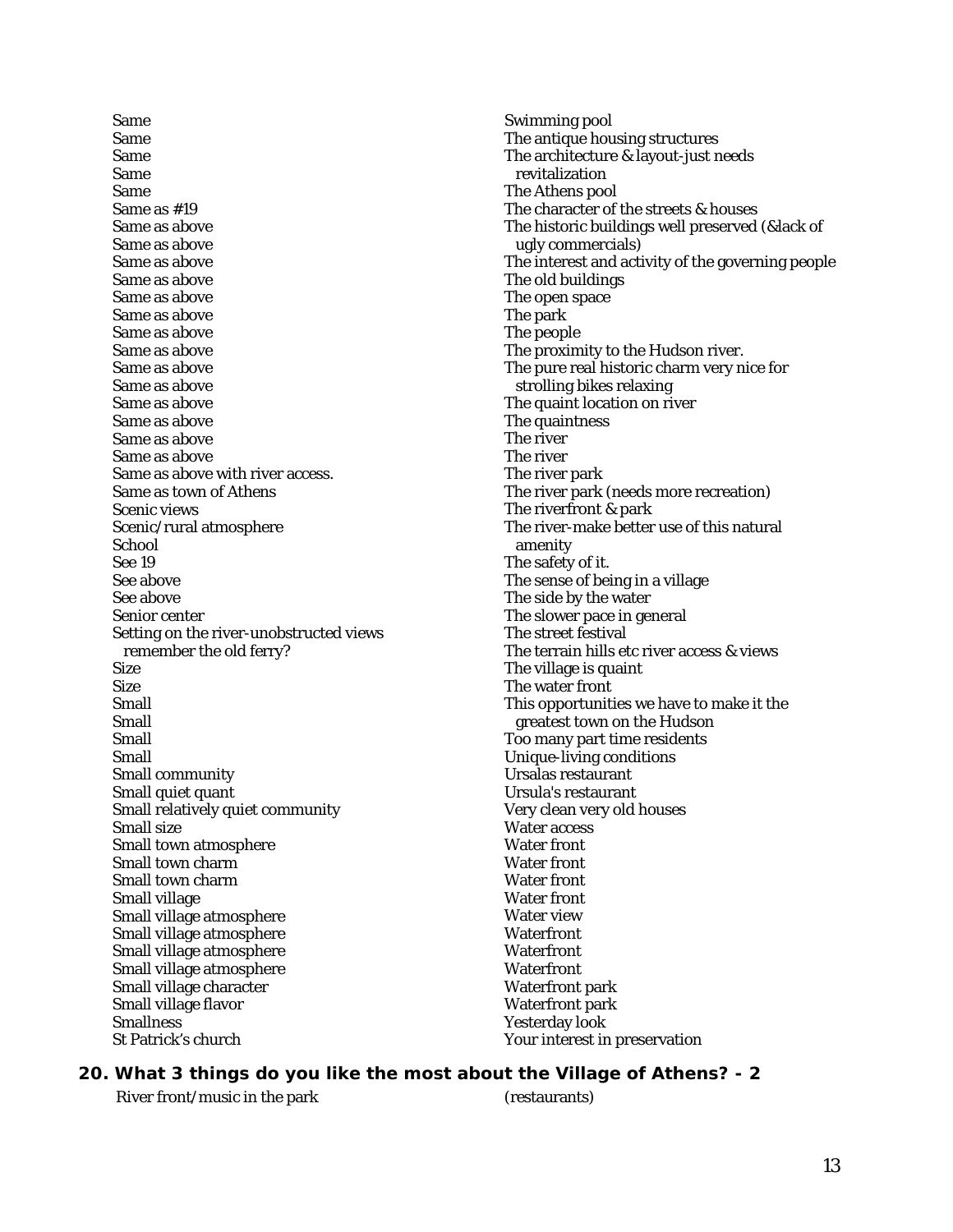Access to Hudson river Access to river Activities available for participation Animal crackers day care Architectural character/historic bldgs. **Architecture Architecture** Architecture of old buildings Architecture historic character **Atmosphere** Attractive gardens Availability of riverfront use-park Basically a quiet town **Beautiful** Beautiful historic homes Beautiful older homes and businesses Beauty of architecture of homes Boat launch Boat site. Catholic church Charm Charm-lovely architecture Church Clean Community bldg in old schoolhouse Conducting business with the locals Country like Cultural activities Cultural center Dominance of residential zoning Dpw dept Easy to get to stores Elem. School Everybody Fire department & library Food Friendly Friendly Friendly Friendly & safe character Friendly community Friendly environment Friendly neighbors & community Friendly people Friendly small local businesses Gerards (before he retired!!) Good people Good roads Good senior center Has great potential Has its own elementary school boat launch & playground Having a good local elementary school Help when you need it Historical bldg Historic Historic bldgs.

Historic character Historic character Historic character Historic district Historic homes Historic homes & architecture **Historical** Historical character Historically preserved homes **History Homes** Hudson river Hudson river Hudson river access Hudson river views I love Athens I love the economic I think the town needs a ice rink It has a bank Its history Knowing that most of your neighbors care Lack of big business Lake & mountains Library Lighthouse Little league program Little welfare people & limited ethnic background/colors Local culture Local history Local restaurants Location on river Location to the river Low density of population Low key business environment Low traffic Mostly good people Mostly quiet Near the river Nearness to thruway-train Neighbors/community atmosphere-friendly No big box stores No traffic Not enough emphasis given to residents living outside the village of Athens. Not overly crowded Not too much traffic **Nothing** Off the beaten path Old fashioned Old homes Older homes Open space Open spaces Orthogonal street grid Park Park on the river Parks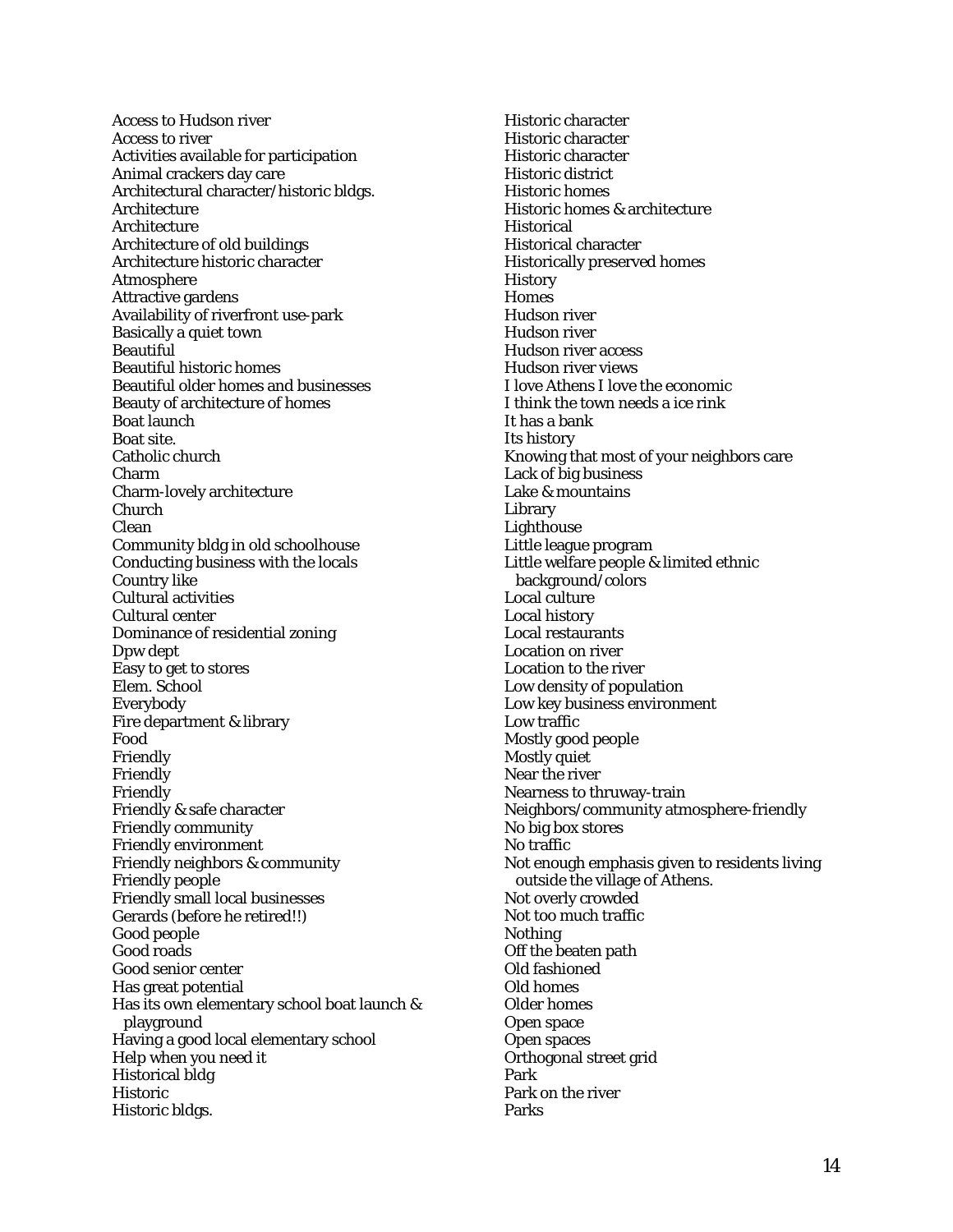People People People are very friendly People taking pride in their properties Playgrounds/parks/library Police dept Potential Potential growth areas Potential to develop downtown w/thriving Potential to improve Proximity of the river Proximity to river Proximity to river Proximity to river & surrounding areas Public dock Quiet Quaint Quaint buildings Quaint small town friendly atmosphere **Quaintness Quiet Quiet Quiet** Quiet Quiet **Quiet Quiet** Quiet Quiet Quiet Quiet Quiet and peaceful Quiet environment Rds are well maintained in winter Refinished houses Restaurants Restaurants-near the Hudson River River River River River accessibility River front River front River front River front area River front park River park River park River presence River views River walking park Riverfront park Riverfront Riverfront Riverfront Riverfront location

Riverfront park Riverfront park Riverfront parks Riverside Riverside park Rural Rural Rural character Rural quality Rustic ambiance Safe Safe **Safety** Safety of streets for kids **Scenery** Scenery (Hudson) See above Seeing improvement each time all areas Senior center Size **Size** Size (small) Size allows for knowing other residents Small Small community Small community Small hometown feel Small restaurants Small shops Small town Small town appeal Small town community character Small village atmosphere & safety Smalltown appeal Softball for girls Some friendly & interesting neighbors **Stewarts Stewarts Stewarts** Stewarts pizza & sub shops Street festival in summer. Summer activities Summer at riverfront Summer concerts & fair Supplies some basic services without unsightliness That's what brings people from the city here The architecture The architecture The beauty of its location on the river The great history of Athens The historic look of the homes The houses The love of the village-helped whenever needed by the people who live there The new housing from a few yrs back. The old country roads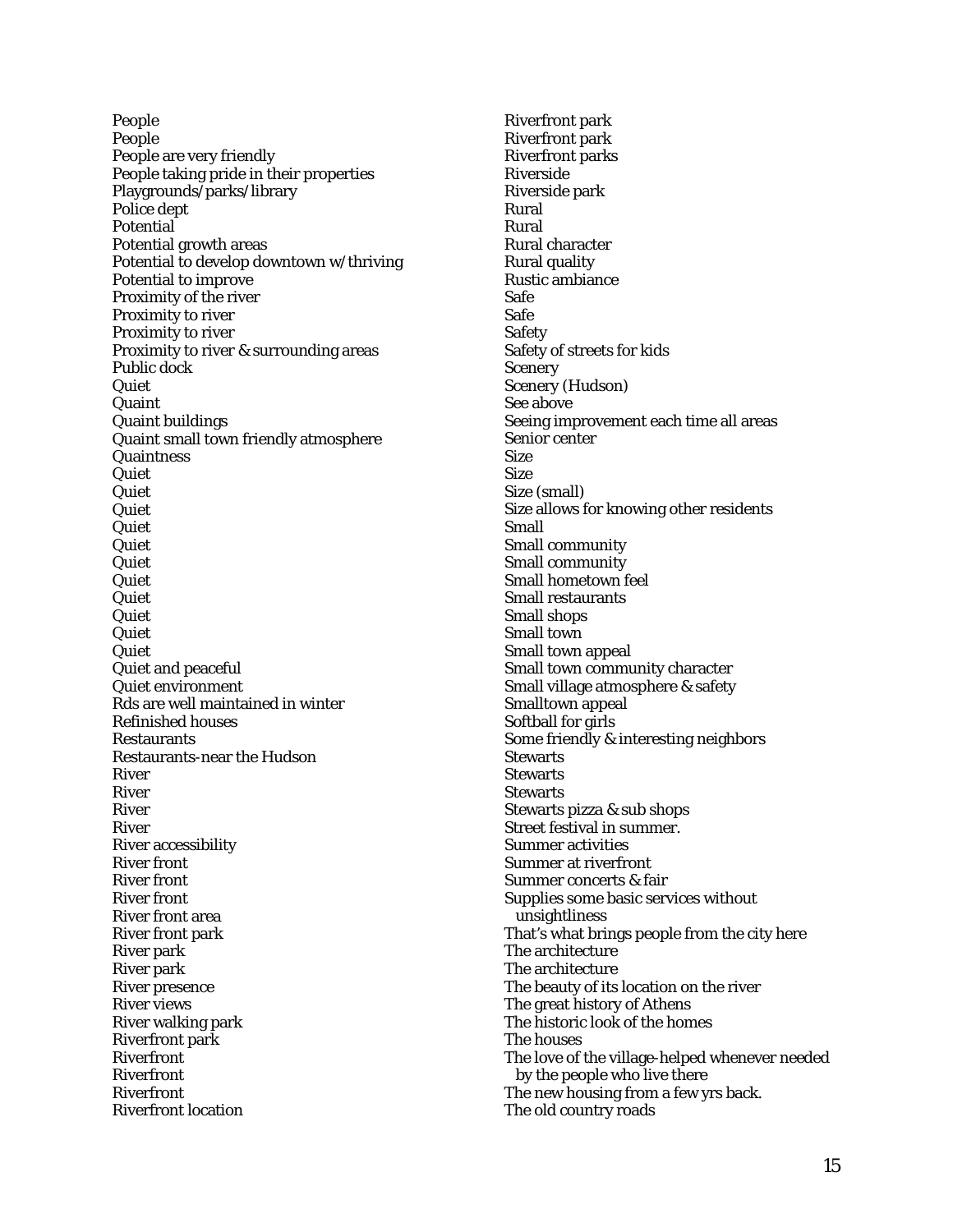The old/restored homes. The older homes The river The river The river. The river/lake The simple old world beauty of the riverfront park Things for families to do This village is a bonafide slum. Town fair Town officials and town clerk Unique mix of shops/services/restaurants which are not big box or mallstyle Ursula and stewart shop

2 restaurants Affordable houses Annual street fair Appearance Architecture Attractive houses well maintained Beauty of the river Being able to walk to most everything in village Boat launch Boat launch Calming good place to get away from crowds noise Central point of village is improving in looks Charming Charming Citizen attitude towards village Clean Clean environment Community feel Community spirit Continue the summer music in the park Convenience shops Convenience stores Cooperation w/co & state troopers/sheriff/ambulance/emergency services **Cute** Diversity too Easy access to town/village building Easy accessibility to services Easy read signs Emphasis on single-family homes vs. Apartments & town houses Excellent dpw **Farmhouses** Feeling of "safeness" Friendly Friendly Friendly people

Ursulas Very knowledgeable and community minded board of trustees. Village board has made infratructure improvements Village officials work for community needs not personal needs Village wide garage sales Walk the street w/out being bothered Water front **Waterfront** Waterfront location Waterfront location Waterfront park Waterfront park

## **20. What 3 things do you like the most about the Village of Athens? - 3**

Friendly people Friendly residents Future Gem unblemished by industry over activity urban sprawl Gorgeous river views Good family values Good library Good people Has potential Historic Historic beauty & preservation Historic buildings & village history Historic character Historic character Historic interest Historic residential area Historical connection Historical homes Historical houses Historical sites Historical buildings & library **History** Hudson river I like that it is a distance away from 9w & industrial pollution creates an Increased interest in arts & cultural events amongst residents It has had a beneficial effect on our children It's historic nature Keep big business out-let it be a sleepy little town. Knowing Knowing the people Lack of commercial development Laundromat Leisurely Library Library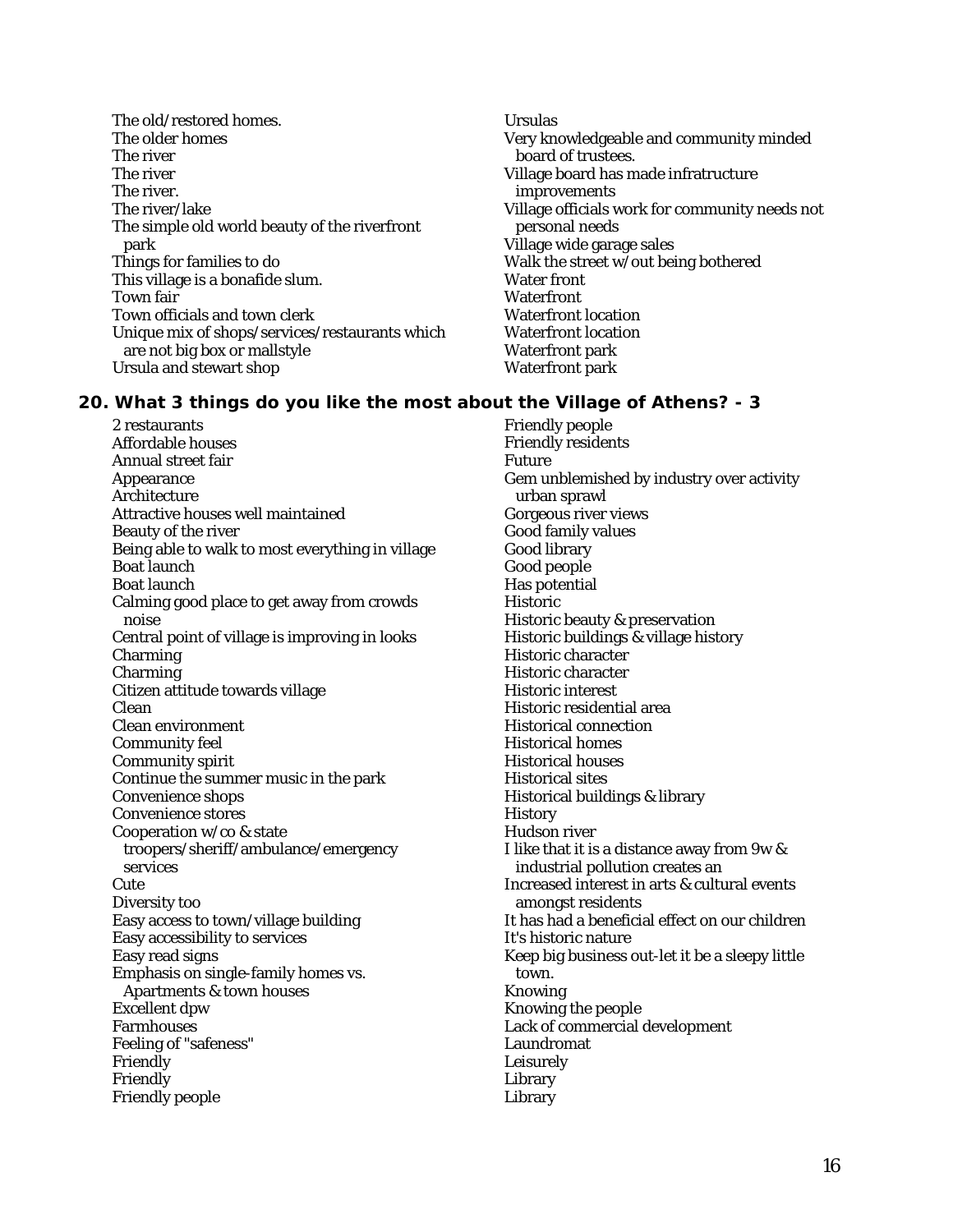Library **Library Library** Library Library/firehouse w/I walking distance of school Light house & river views from 385 Little league & play ground area **Location** Location near river Location on river Location on the river wonderful summer concerts Location on water Lots of helping each other Low crime Low taxes Low traffic Marina & water front area Mixed income level Mostly safe Neighbors & sidewalks Nice community Nice people No other reason to go there. No street lights No traffic Off the beaten path Old houses being restored Old quaint bldgs Old style character Organizations becoming more active Park on the Hudson river Parks Parks playgrounds **Peacefulness** People People People Perceived safety Play ground Pleasant Potential for growth Proximity to train Quaint old-time village feel Quality of life **Quiet** Quiet Quiet peaceful neighborhood feeling with no stop lights **Quietness** Realistic taxes Recreation to small children Renewal and potential Residential Restaurants Restaurants **Restaurants** 

**Restaurants** Restaurants in the village River River River access-physical and view Riverfront park Riverfront park Riverfront park. Riverside park Riverside park Riverside picnic Rural aspect Rural atmosphere Rural atmosphere Safe Safe & quiet village Safe family-oriented environment-quiet!! Safe for children Safe for my children Safety Scenic Senior housing **Simplicity** Sit and watch and nobody knows your around Size Slevail house Small businesses Small town eel Small town feel Small town setting Small town style Small town-caring people. Small village feeling Small village living Small village quality Small-just right people are great Small-town charm Spiritual help Stewart house Stewart house Stewart house and stewarts Taxes are reasonable The "small-town" atmosphere The addition of the cultural center The beautiful plants all summer & the Christmas lights we should put some so The children's playground next to ball field The Friday night summer concerts in the riverfront park The hanging basket program The low key atmosphere that would draw many artsy people that it has no gaud The old tree in riverfront park The quaintness and historical character The quaintness of it The restoration of homes The street grid system-being on the river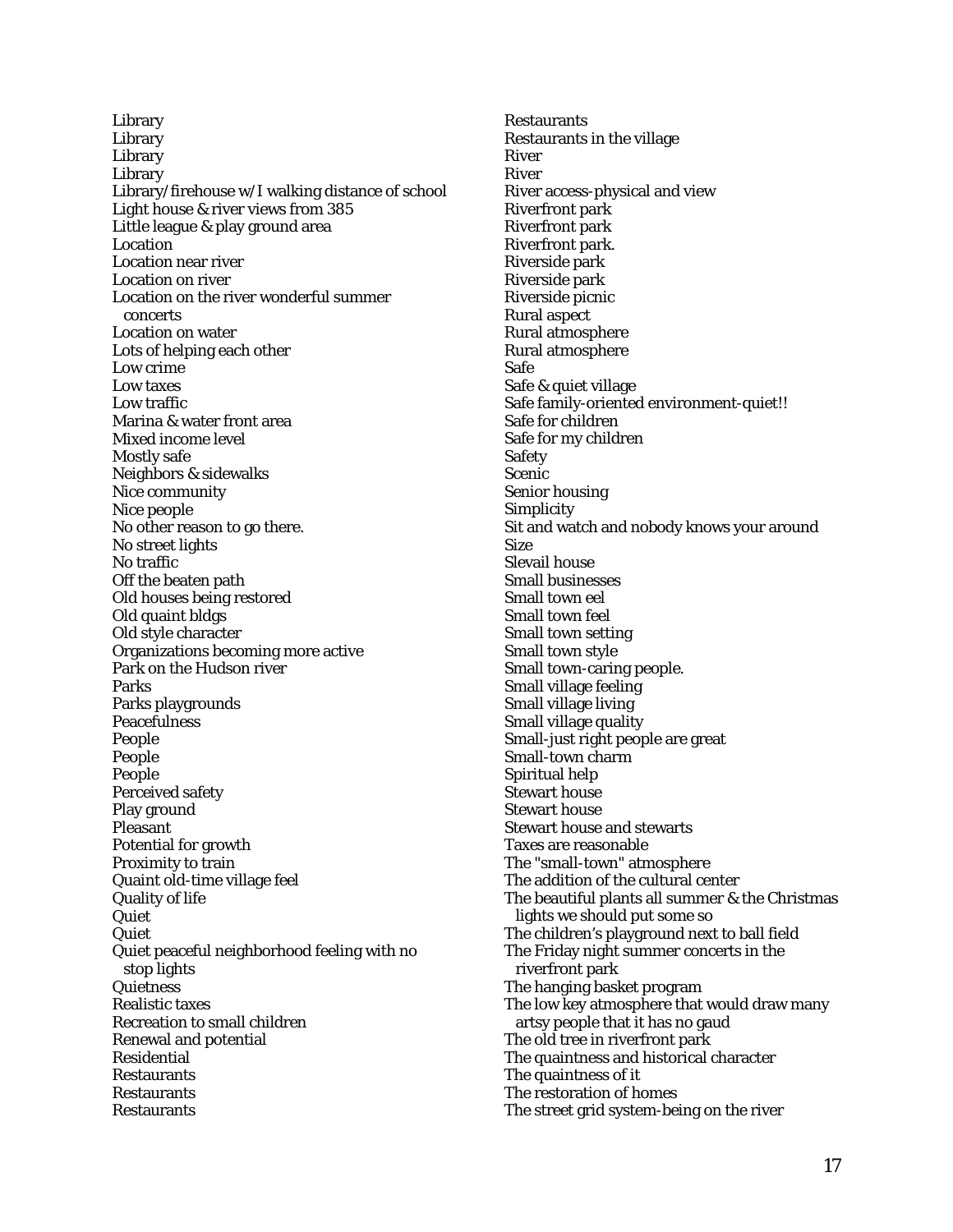The water views Tight knit community Ursulas! Views Views of the river Village clerks Village streets are clean and maintained Walkabiltiy **Waterfront Waterfront** Waterfront park & cultural center Well kept yards flowers etc. Working forests still exist

#### **21. What 3 things do you like the least about the Town of Athens? - 1**

9w industrial/commercial activity can be an eyesore Abandon cars Abandoned vehicles on private property Abandoned buildings or not maintain taxes very high All of the above Allowing power plant to come in without any consideration for those adverse Assessment review bd. Athens gen Athens gen Athens gen ... Athens generating Athens generating Athens generating Athens generating Athens generating plant Athens generating plant Attitude that all revolves around village Attitude toward economic development/job creation most people oppose Auto junkyards Aw section is ugly Building new town offices when survey showed no need Businesses are few Cable & internet (high speed) not available Cable not available on flats extension road Cannot comment Cant think Commercial ventures I.e. auto lots Competition between polit. Parties Condition of roads (county roads) Condition of some buildings Could use another store (small) besides stewarts Derelict buildings Dumping on private property (roadside) Empty buildings that are unused Entire appearance Entryway (gateway)=used cars & dump station Every traffic sign is either faded bent or crooked Favoritism of officials towards taxpayers Few places to eat Few stores Garbage burning! Gas pipe line

Gerards closed! "bummer" Go gen plant Hard to find help Hard to get a "sense" of the town given the geography Hard to really know what the town has or does. Hate the municipal water Have no dislikes Heavy traffic on 9w High taxes High taxes High taxes High taxes for sleepy hollow lake High taxes on vacant land High taxes with very few town services from shl High traffic on small roads Highway dept-neither the highway department nor the highway employees feel t Highway maintenance Houses in disrepair I dislike that industrial storage or buildings or automotive garages give st I feel code enforcement infringes on my rights as a property owner Ice cream stand on 385 went out of business Increase in development of houses etc. Industrial park looks unkempt-no planning It doesn't have a plan for growth It looks run down though improving It should be kept neater Junk yard feeling Junk and garbage in front yards lack of code enforcement Junk car lots Junk cars Junk cars Junk cars in yards Junk littered homes Junk piled on property Junk yards Junk yards just beginning Keep track of housing density level Lack of business Lack of city water & sewer for large areas Lack of code enforcement Lack of code enforcements Lack of comprehensive plan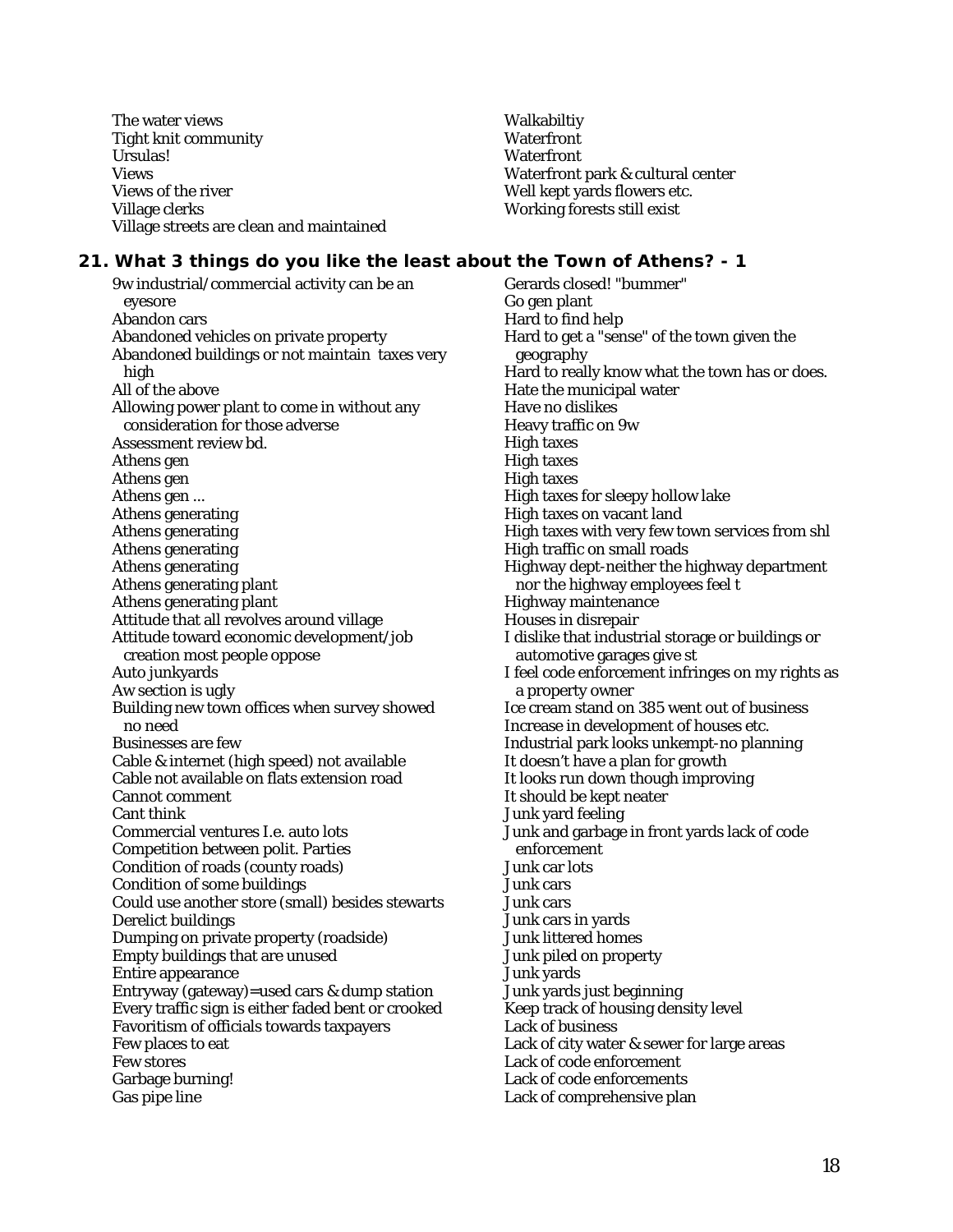Lack of desirable amenities eg dry cleaner groceries Lack of grocery store Lack of knowledge & enforcement of building/zoning codes Lack of medical facilities no doctor or dentist Lack of parking for cultural activities Lack of police Lack of police Lack of retail choices Lack of retail stores Lack of service for ny tax dollars Lack of services eg road maintenance garbage pick up Lack of services/retail/dining (good & affordable) Lack of shopping Lack of traffic law enforcement (speeding and stop signs) Lack of zoning Lack of zoning (or enforcement of zoning?) Land taxes Less area open to hunting Limited tax base Litter Litter along the roads that never gets picked up Litter on rural road ways Littering on roads Location of sewer plant Looks run down Looks run down Loose dogs-no ticketing Loosing rural character Loss of jobs Low water Maintenance on roads Many areas in disrepair Messy private yards Minimal business opportunities Mixed zoning of large old home & mobile homes on the same street not attract More strip mall type development on rt 9-w My friend & neighbors  $N_0$ Na Na Na Necessity of driving for services Need more code enforcement on homes & trailers Need server district along 9w Need to bring the town up & more developed as a town (ie. Red hook) Need transportation to stores or doctors Needs updating Negative hand painted signs New construction too close to the road & to each

other No bike trails or sidewalks No business/ventures. No car wash No comment No comment No comment No complaints No development No food stores No garbage No grocery store No growth No industry/high taxes No major stores or shopping No municipal water or sewers for west Athens No new distribution whses. Like coxsackie has developed or corporation parks No new industry for lock work No opinion No opinion No opinion No opinion No opinion No opinion No opp No police at night-rather off in morning & work midnight on. No police protection of our own 24x7 -constable town police No public bus to Catskill Hudson area shopping No public transportation No public water No recreation No recreational areas No restaurants No restaurants No retail No retail No rr bridges in whole town No school district of its own (including village) No services for my taxes No sewer No shopping No small businesses like stores No stores No stores No stores No stores at all No taxi service No transportation/the dependence on cars or others No work Noise from plants None Not enforcing zoning laws Not enough public open space for walking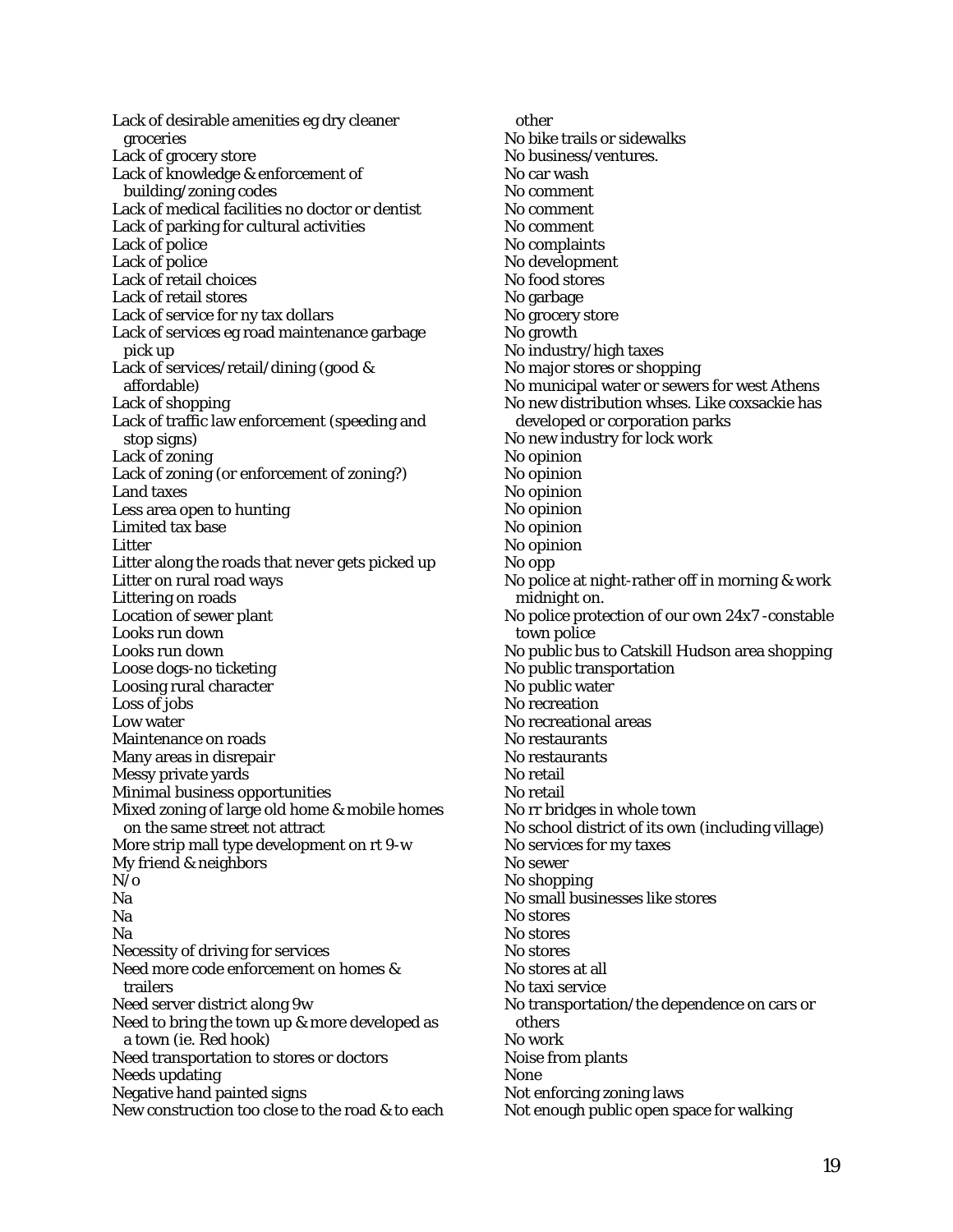skiing. Not enough retail shops full empty buildings Not enough stores Not enough stores/business Not much opportunity to make a good salary Not much to do Not much to do-if there is I dont know about it Not trustworthy Nothing Nothing close by (have to drive 10-15 minutes to stores) Nothing important I can think of Nothing to do Nothings exciting or interesting Ordinaces not enforced-junk cars & trailers Parts suffer from economic depression People applying for building permits are put through hoops while existing pr Pg & e plant Pg&e's electric plant-what an eye sore!!! Police services Politicians making promises that they don't keep Poor home maintenance Power lines Power plant Power plant Power plant Power plant Road conditions vary so much (winter) Road quality Roads Roads Roads are sometimes falling apart Roads arenot plowed well when schools closed Ruddown bldgs Run down Run down. Run-down 385 buildings Rundown and decrepit buildings Rundown overgrown properties and river front property Rundown properties Same Same Same as above Shopping Sleepy hollow Slow to develop Some of the building laws are too strict especially in rehabilitation of old Some properties lack house pride Speeding motorists **Taxes** Taxes Taxes Taxes Taxes and duplication of services

Taxes for what you spend don't get nothing Taxes to high Taxes too high Taxes-high level Taxes-unfair on lake The "invisibility" of leaders The community bldg was open to the kids years ago. They played basketball e The defeatist attitude about removing derelict barges. The double tax to sleepy hollow lake residents The empty foundry The fact they provide no services to sleepy hollow town resident The generator plant The high taxes The industrial wastelands-asphalt company its horrible & stinks The new sub divisions The no activity The railroad tracks and crossings The town did not protect rights of people affected by generator plant The ugly junk yard 9w corridor between Catskill & coxsackie Thoroughness of the power plant To much industry on Schoharie tpk. Too many garages & used car lots. Too many judges in town & village. (we should consolidate & save money. Too many rundown properties trash & abandoned automobiles. Town clerk not helpful or friendly Town government secrecy Town infrastructure bldgs especially Town officials want to build their own building Town planning board Town/village always at odds. **Trailers** Trailers (mobile homes) Unfriendly signs entering Athens on Schoharie tnpk -albright property-Unkempt properties Unkempt appearance in general Unkempt places Unkempt properties Unknown how far it extends Unregulated junk yards Unrestricted backyard burning Unsightly generating plant Use no town services-live & drive on county or state roads Water better water Way roads are taken care of We need a larger grocery store Well kept homes When I am driving away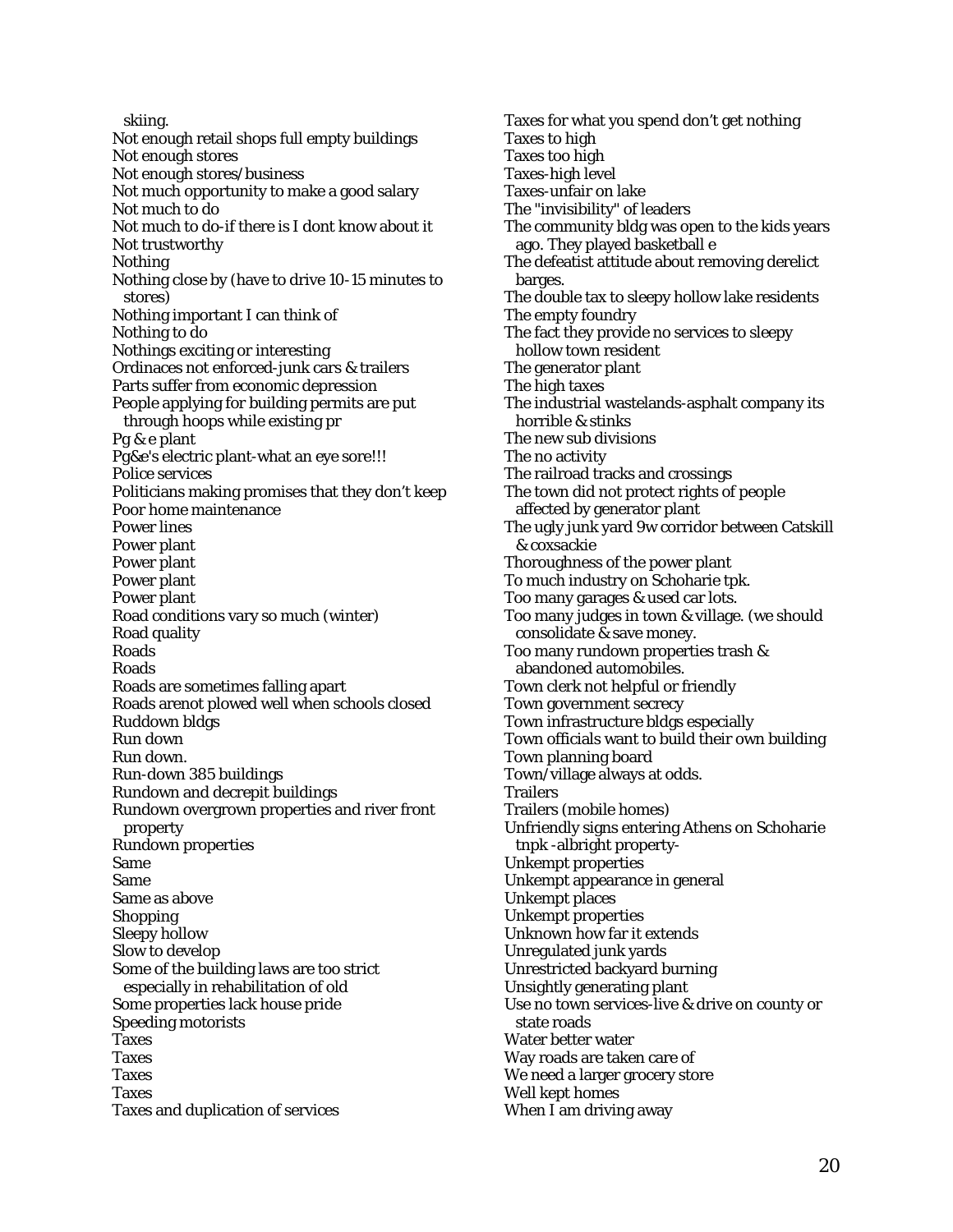**Winter** Wish we had trash & recycling pick-up.

Zoning-trailers

## **21. What 3 things do you like the least about the Town of Athens? - 2**

# Out own school district (general) no store 30 mph too far out village into town (speed trap) Abandoned foundry Abandoned vacant homes old trailers old cars **Activities** Anti-hunters buying old farms Appears to be limited or no zoning & code enforcement Athens gen Better assessor hours Buildings Cant buy even a thimble of thread Cluttered look of some businesses along 385 particularly in post office are Code violators not taken care of Competition between town & village Dead animals on roads Development **Dirty** Distance of speed limit outside village Dumping on private property residential garbage Electric towers Excess used car & similar business Excepting building allowed/variances Existing codes in relation to above not enforced. Extremely high noise pollution Far from retail Few place to shop Few recreational/cultural activities Garbage burning! Gas pipe line General appearance is not good Have to travel out of town for all but what can buy at stewarts. High water & sewer charges (when water & sewer are not used) Higher taxes in shl Houses in disrepair I have a Catskill address I just want Athens to look like a place you want to come live in a visit and Increase in traffic on rural roads It seems like a place you only pass through Its probably not too bad. But there is a certain amount of politicians and f Jobs need more Junk & garbage on properties Junk cars Junk cars Junk cars

Junk cars & trailers Junk cars etc in some locations Junk commercial buildings and structures on river Junk in peoples yards Junk yards **Junkyards** Lack of cultural activities Lack of dry cleaning Lack of enforcement of codes-junked cars Lack of housing Lack of municipal water Lack of planned commercial development Lack of police enforcement for cell phone use & driving down the middle of t Lack of recreational facilities kids & seniors Lack of road signs Lack of services to shl residents who also pay taxes Lack of social activities for children/teens Lack of stores/services Lack of technology ie cable high speed internet & poor phone service Lack of transportation Lack of utilities (gas dsl) Limited commercial renal space Limited retail stores & restaurants Litter along roadways Litter on highways Lost of farmland to new housing. Loud motor cycles Mail box vandalism Main street looks run down Many houses for sale Nedd these things in town for older people Need better garbage removal Need more stores restaurants/cafe types Needs development plan Neglected buildings-capable people not keeping their property up. New hideous bldgs going up on Schoharie tpk No activities or businesses near 9w No biking/hiking/horse trails (except chahote preserve) No cable/internet No development economically No downtown sleepy hollow sewer smells. No feel of a cohesive unit No jobs No jobs No large convenience store No opinion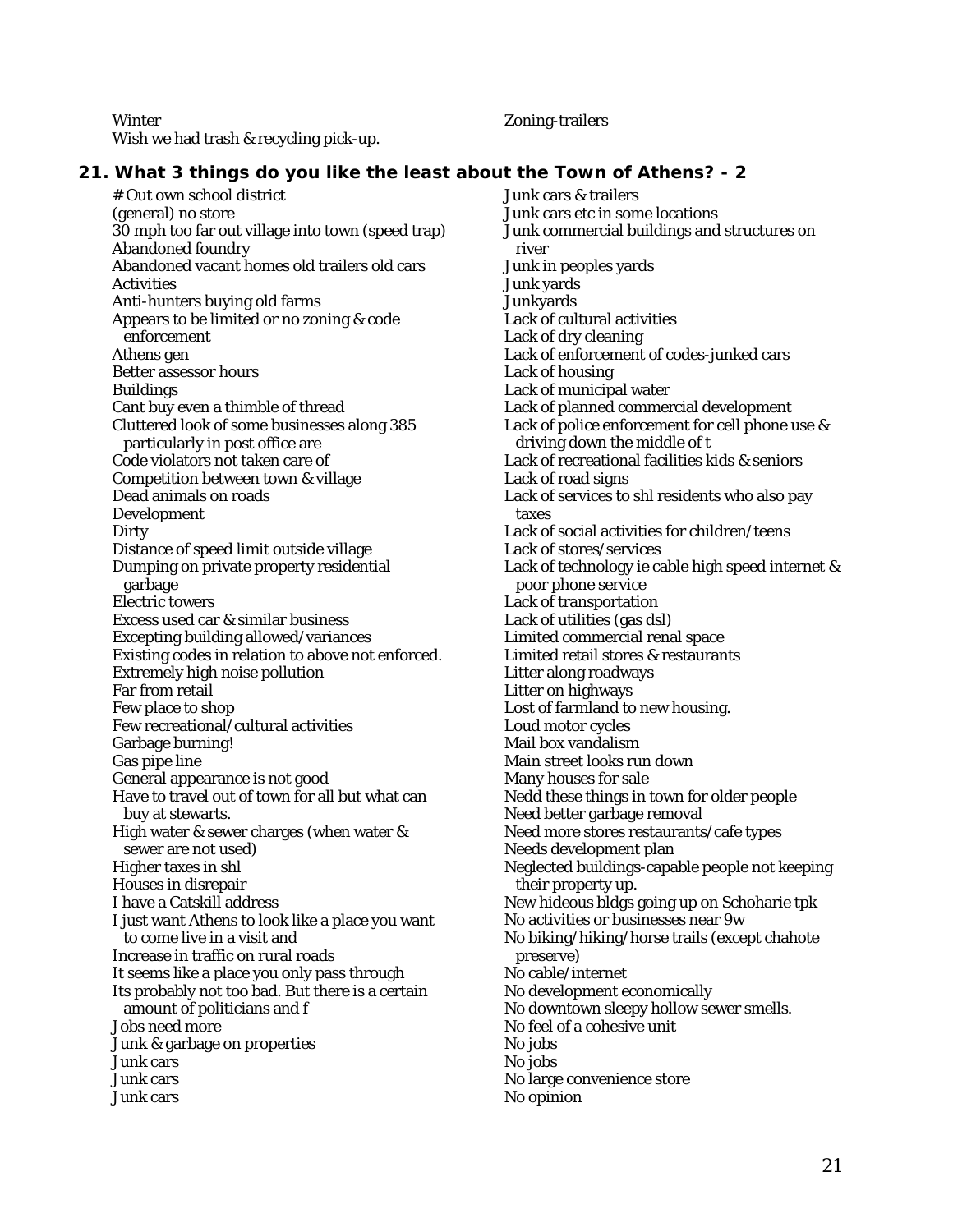No places to shop for food or housing supplies No public pool No public sewage No public transportation No recreation No regulation of activity No restaurants No restaurants No retail No retail/rest. No revenue from stores-there are no stores No sewer services No shopping No shopping No sidewalks-it is dangerous because of hills & curves to walk or ride a bike No spa/gym No town bldg. No water No water (city) yet Non existing municipal services Not cleaning up litter on roadsides Not enforcing environmental laws Not enough businesses to offset tax increases Not enough cohesiveness between village & town Not enough cultural activities Not enough emergency crew Not enough restaurants Not enough retail &/or commercial businesses to help tax base. O Other than roads-county services? Other unsightly views People who are not native seeking public office Plan to build new town hall Planning boards need to consider costs to owners Politicians not owning up to making mistakes Poor conditions of properties Poor property maintenance standard Poor zoning-plan-large bill boards Power plant Properties with old cars junk etc. Not maintained! Public water supply of populated roads around schoharie trnpk Road is too narrow & winding for safe bicycling & walker. Road shoulders are dangerous Run down buildings Run down trailers and garbage on unkempt private property Run-down buildings that need treating Safer home for sr's

Scarcity of shops

Self-interest of elected officials Senior citizens-not much available for them. Lets face it everyone is getting Sidewalks Some farm properties/industrial/commercial properties are littered with abandoned stuff Speed of traffic near playground Speed trap **Taxes** Taxes Taxes too high Taxes-where is the help from us gen. That don't clean up (cars junk etc) The abandoned wormuth foundry The back road dumps and old buildings that need to be removed The complacency of the people which allowed the generator plant. The empty foundry buildings on howard ahll rd. The lake (sleepy hollow) The narrow streets The oil trunks The police force which unnecessary There are no shopping centers There is no place for the teens to hang out with constructed recreation There's no incentive to move or develop a business here Too many house trailers-some ok some pretty rundown. Too many houses being built Too many junk used car lots Town Town & county taxes and lack of where it is spent. Town clerks office should be open from 9-5. Many people like to conduct town Trailers mobile homes Trash & abandoned house/trailers Trying to change public survey regarding renovation of community center Unkempt properties Unknown what is available to do Various eyesores along rte 385 such as oil tanks farms & bldgs Village is part of town but town is nothing to village Water quality & cost of it! Weather Wormuth brothers factory remains Wormuth looks awful Would like more hunting opportunities Your plan to put x-rated adult entertainment on Schoharie tpke east of rt 9w

#### **21. What 3 things do you like the least about the Town of Athens? - 3**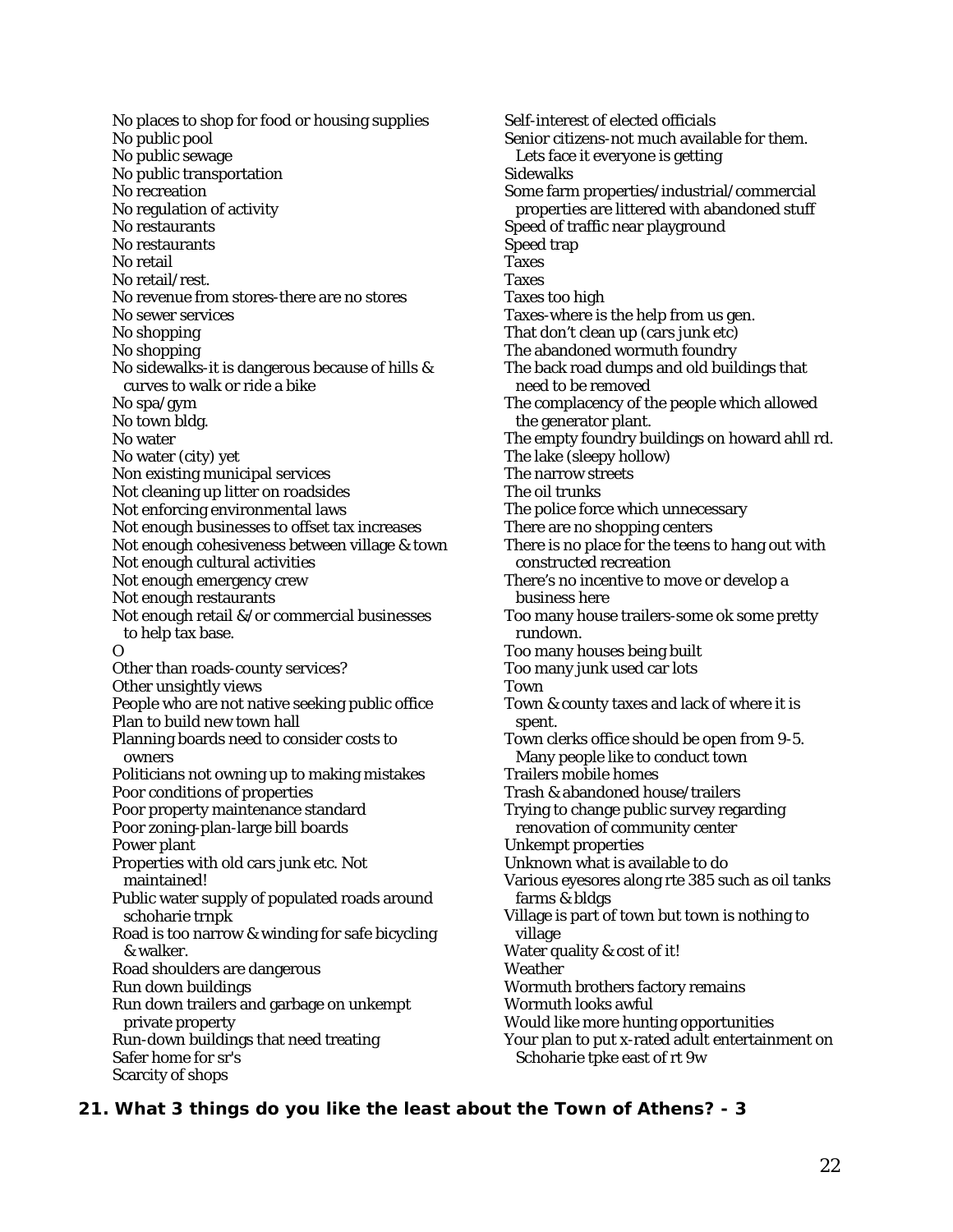# Of restaurants Abandoned & derelict buildings Also (although somewhat satisfied) more direct enforcement on barking dogs & Athens gen Camping-bowling alley. Community center needed Decrease in wildlife habitat Dilapidated buildings in need of repair Do not want to consolidate with village to save expenses Dog laws Doubling up with the village-combine & have only one town. Dumping on private property old furniture Garbage burning! Gas pipe line Give people help in fixing up their places Having to pay town tax for little return to village residents High taxes I live in Athens and have a Catskill address? Why? Inability to attract appropriate businesses Incompetent employees Increased taxes for no services Industrial areas on Schoharie tpke. Industrial infrastructure is ugly & detracts as you enter village Junky signs Lack of Lack of a ymca type facility Lack of identity Lack of internet service-high speed cable & cable tv Lack of law enforcement Lack of parking Lack of pharmacy Lack of police & medical offices. Lack of property pride of land owners Lack of recreation for youths Lack of recreational activities Lack of recreational facilities Lack of restaurants etc Lack of traffic control enforcement Letting people get away with violations because of who they are. Limited small lots for sale Need more to offer to keep people interested No activities for kids 8-18 No bakery No cultural events No daycare center for 6 week - 2 year olds No full time police force No high speed internet access No industrial development-they don't try to attract any businesses

No infrastructure No nigh life No opinion No public transportation. No small shops in walking distance-need a car for everything No stores No teen/children's center No theatre Not enough funding for town dept of highways Not enough services (med/dental Not particularly friendly or accepting of new citizens Nothing for kids to do/water systems not the greatest. Old barge & crane rusting on the Hudson river People who are not native to area changing local culture Politicians acting like nobody lives west of 9w Poor economy Population congestion Power lines **Restaurants** Road care Route 9w corridor Run down homes yards Run-down appearance Rural atmosphere Sleepy hollow sewer odor Some eyesore junk yards Some people (especially trailers on 385 on right) keep property a mess Speeding on secondary roads Store-fronts without occupancy Street lighting! **Streets** Super high taxes internet access problems forced to use verizon Taxes The car dumps The lack of cooperation of town & village governments The new red street signs The roads are unfriendly to pedestrians & bikers The stink on north rt 385 from shls sewer treatment plant. The stupid idea of building a separate town hall The town is governed by people who live in Catskill. The ugly power plant There is little for youth to do in town Too big a raise Too many trailers Too much on not encouraging jobs Traffic situation on back roads (speeding and reckless driving) Trailers-everywhere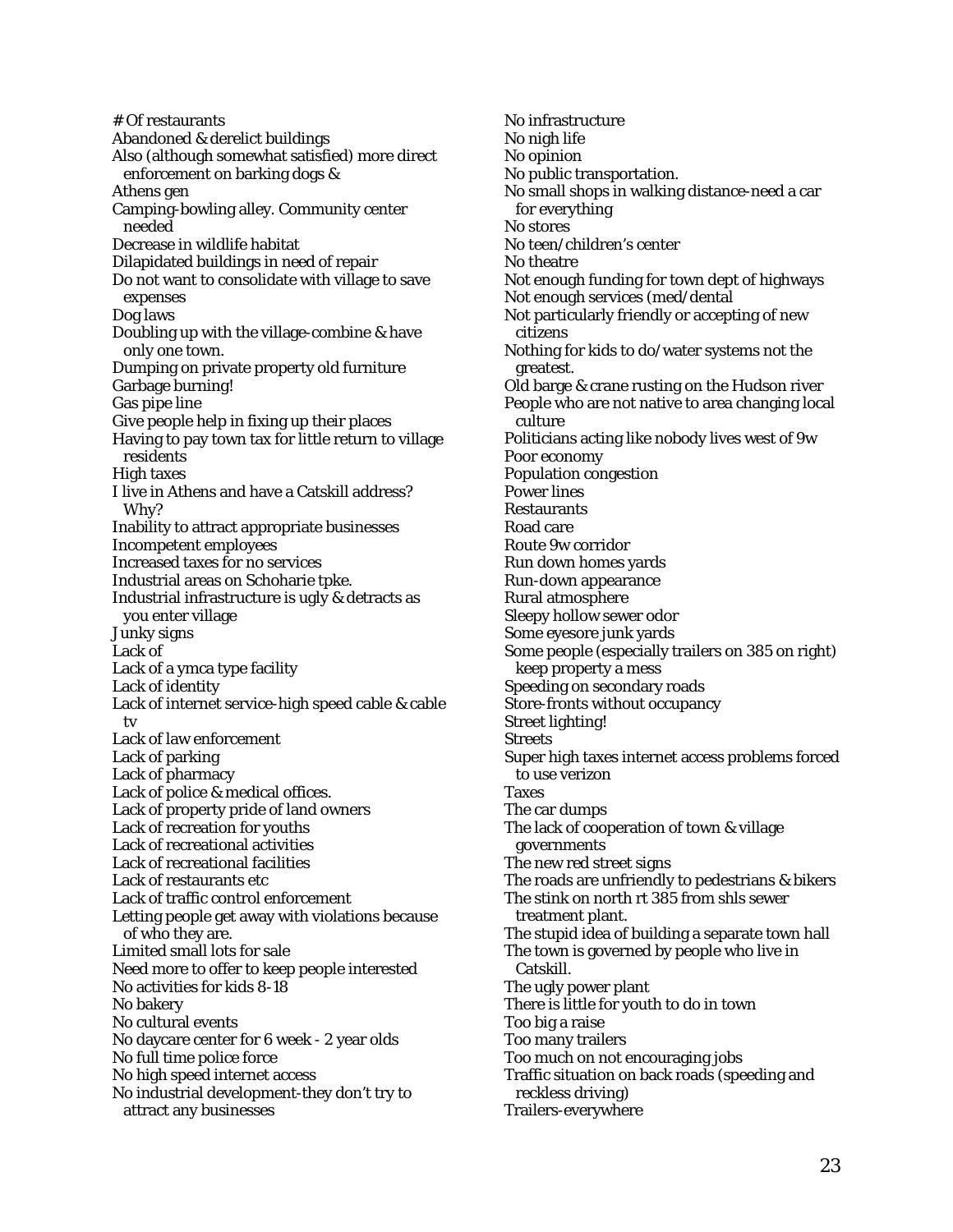Uncontrolled manufactured housing Undeveloped 9w area Unkempt properties Unsightly properties or vacated dangerous properties Water quality

Water system serves only residents along schohaire tpk West on 9w not "connected" to rest of town Why does the town have so much more money than the village.

## **22. What 3 things do you like the least about the Village of Athens? - 1**

385 garage/car repair shops Abandoned vacant homes old trailers old cars Alternate street parking in winter months & parking. As above Asphalt tanks Attitude toward economic development/job creation most people oppose Buildings in disrepair Cant think Certain areas are not "kept up" nice (property maintenance lacking) Chain link fences Compromised architecture Condition of downtown area Condition of some building Curbing is needed Decay Depressed appearance Dirty roads in winter-too much is put down and not cleaned up timely Disrepair of certain properties Downtown area needs further revitalization Downtown is ugly Driving on rte 385 past the ugly fuel storage tanks spoils the view Dungy downtown area needs cleaning up Element trying to turn Athens into Rhinebeck Empty commercial & industrial sites Empty store fronts Empty storefronts Empty stores Empty stores & buildings Enforcement of historic renovation Enforcement of speed control Excess flooding on water street due to an unnecessary impervious water front Few basic shopping opportunities Few stores. Garbage cans on sidewalks & in street in full view Gas pipe line Generational apathy Gerards closed! "bummer" Ghost town with vacant storefronts Gung ho police/badge heavy make a bad situation worse Have no dislikes

High taxes High taxes Historical regulations Historical society I am very happy w/ the village. I dislike pekham industries I receive no services Inaccessibility to basci stores (super mkt dept) Inconsiderate neighbors Inconsistent law/rule enforcement Increased traffic volume & heavy trucks Inequities in taxes to town residents-there should be a state investigation Infrastructure needs to improve Jobs & industry limited Jun and garbage around houses lack of code enforcement Junk car lots Junk yards that are allowed on rt 385 run as car repair garages Kids wander around no supervision even after dark (middle schoolers) Lack of a good place to buy groceries Lack of active historic preservation Lack of any store to buy necessities Lack of businesses Lack of ft police Lack of parking Lack of parking for cultural activities Lack of quaint shops Lack of recycling facilities (two days a week?) Lack of restaurants Lack of retail Lack of retail choices Lack of retail stores Lack of services (see above) Lack of sidewalks Lack of specific small businesses. Lack of stores/services Lack of street parking Lack of things to buy people in area? Lack of traffic control Lack of viable businesses in downtown area Lack of youth activities Layers of govt limits accountability on services (ie roads etc) Letting junk cars be parked on 385 in repair shops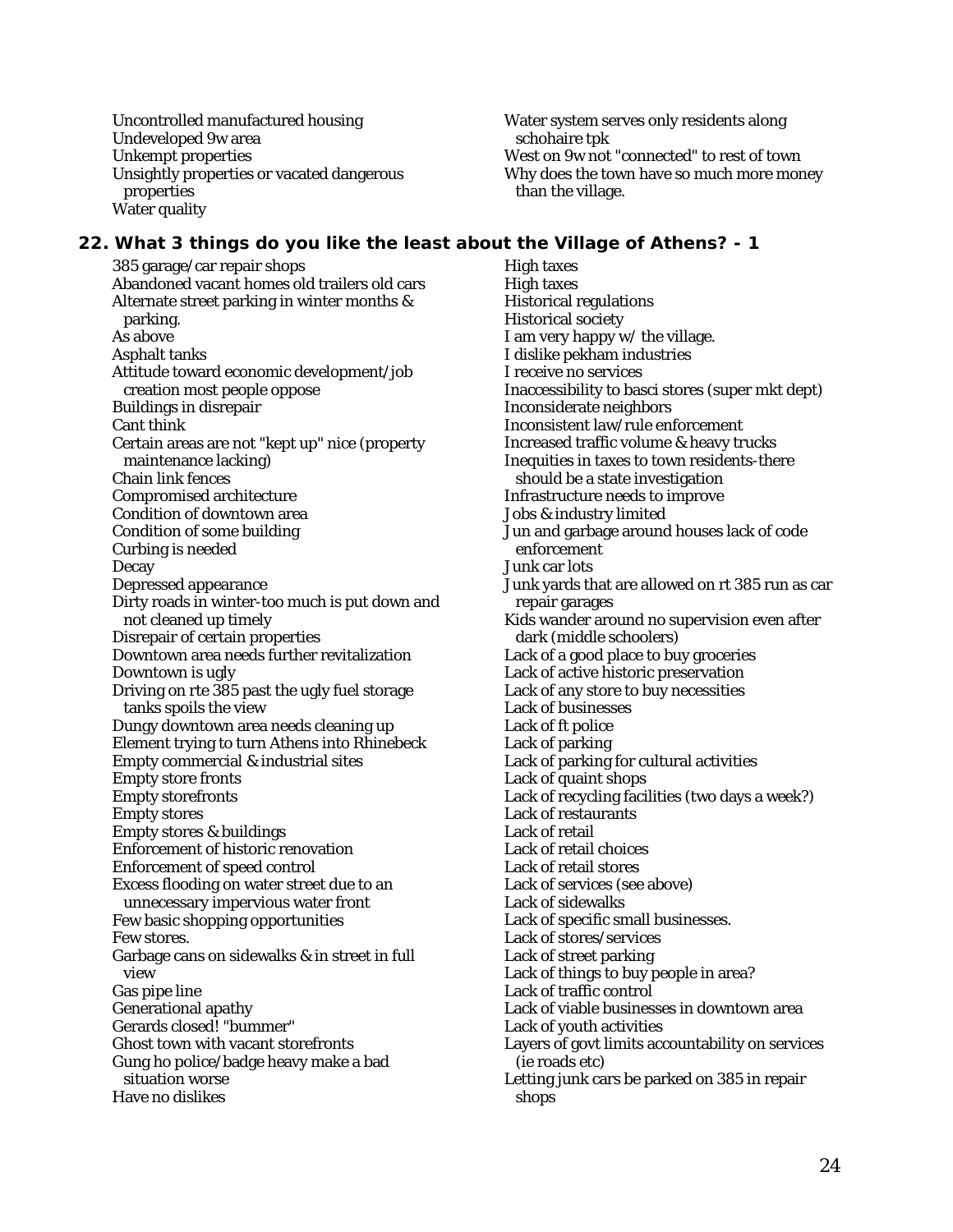Little growth Local govt resistance to new ideas Location and appearance of senior citizens center Location of sewer plant Long amplified music at park Looks run down Main st. Seems run-down Main street needs sprucing. Many building need repair Mayor reilly's contention that the sunken barges are beautiful. More street beautification Mostly satisfied overall. N/a  $N/\sigma$ Na Narrow minded village board Narrow roads Needs ability to draw/attract development Needs more beautification of village and streets Needs upgrade New firehouse No authority on 2nd st billiards parlor in opera house No business competition No comment No comment No comment. No drugstore-grocery store No food stores No grocery store No grocery store No jobs No major stores or shopping No more gerards restaurant No movie theater No opinion No opinion No opinion No opinion No opinion No opinion No parking No parking No parking in the downtown No place to shop No plan to continue growth on orthogonal grid (growth now is unorganized) No pool public No public bus-same as above No public transportation No restaurants No restaurants No services No services for any taxes No services provided on leeds Athens rd except

fire dept No shopping No shops or stores No small stores No stores No stores No stores No teen center/children's None Not all areas served by sewer Not enough cafes restaurants shops Not enough little shops Not enough parking Not enough police protection Not enough retail shops full empty buildings Not enough shops not much street life Not enough signs for historic sites to develop tourism Not enough stores/businesses Not enough retail/groceries etc Not many places to eat Not may businesses Not much for kids to do Not much t. D. Not much to do Nothing Nothing for children to do Nothing for teenagers to do in leisure time Odor from shl sewer plant Oil depot Only has 1 store of use Only one gas station Our redundant unnecessary police dept. **Parking** Parking Parking Parking is an issue Parking on vernon street on snow days (you have cars on both sides Parking-lack of Paying double for my water. Paying for a library system most town residents cant use People who refuse to upkeep their house & nothing is done about it Pile of skids across street from p.o. Police Police roust kids alot Police services Police speed trap Police-young immature no common sense aggressive impolite Poor conditions of properties Poor infrastructure Poor law enforcement Poor parking Poor property maintenance. Junk in yards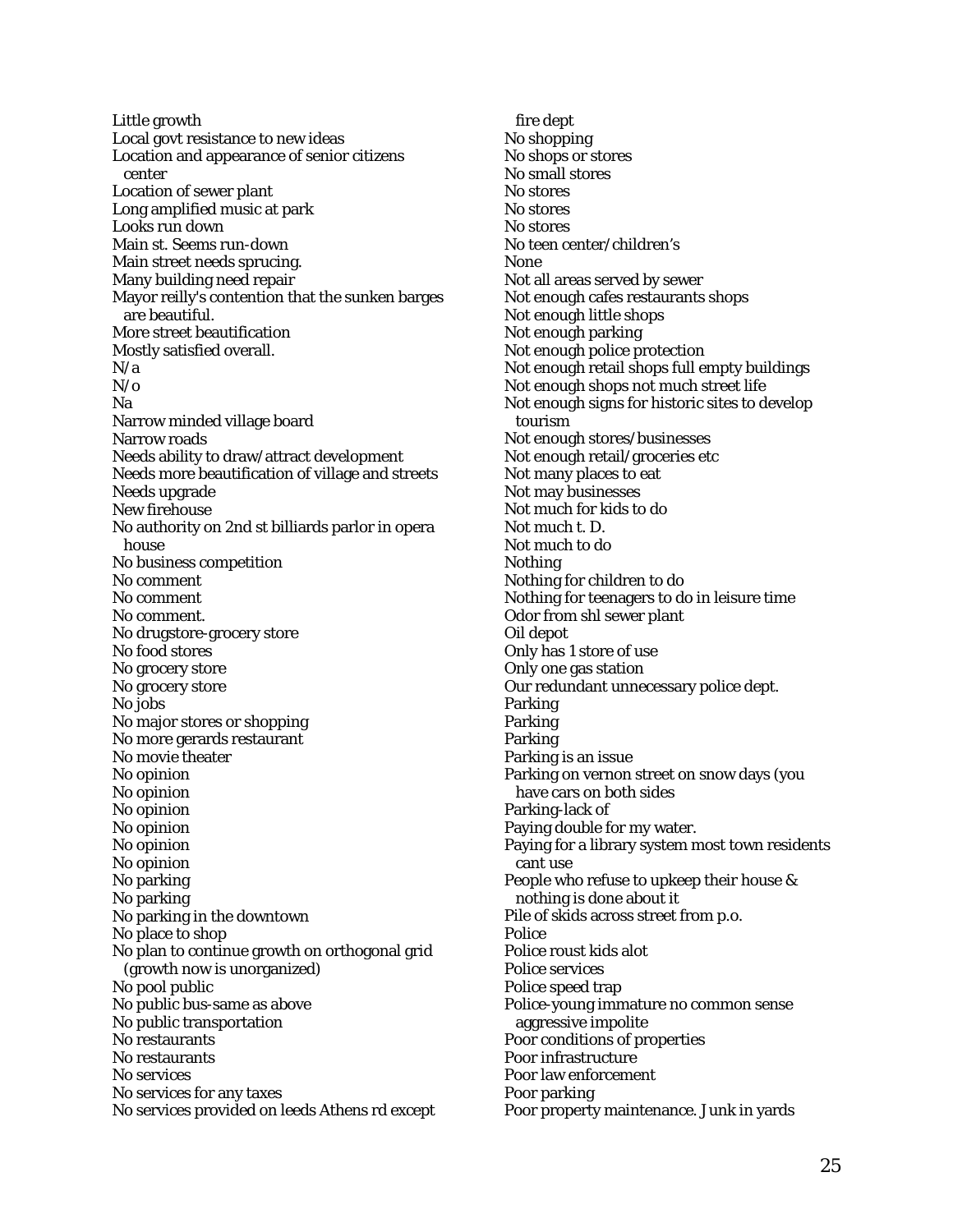Proper information of what is required from residents-ex historical committee Restriction on property development in historical district River front area is sort of mixed up Riverside park needs improvements Rte 385 corridor-horrible to look at Run down Run down appearance of some homes Run down areas Run down buildings Run down buildings Rundown bldgs Rundown properties. Same Same Same Same Same as 21 #1 Same as above Same as above Same as above Same as above Same as above Same as above Same as above Same as above Same as above Same as above Same as above Same as town Same as town Sand on streets in winter Scarcity of shops Second street appearance (empty storefront etc) Second street no parking 12/1 to 4/1 for snow removal should alternate by day See 1 & 2 above See above Selective enforcement of laws by village police Sewer system does not support new housing Shopping Side street side walks. Side walks need work Sidewalks not enough Sleepy hollow Slow to develop Small recycling center hours. Need more times. Small streets-as in width for two cars to pass. Smell of asphalt in summer Snow removal along 385 in winter time. Snow removal on route 385. Some areas run down Speeding motorists Stop progress each year it seem to be dwelling. **Streets** Streets & sidewalks on side streets

Streets are very dirty Streets aren't easy to find Sunken barges along river front Taxes Taxes Taxes and duplication of services Taxes-high level The antique shop The appearance The attempts to draw n.y.c. type people up here. The boat launch site is beautiful but needs a canoe and kayak ramp installed. The bureaucracy that kills all development that wants to change anything in The closing up of the little mom & pop stores The desolateness at lower second street The double tax to sleepy hollow lake residents. The empty buildings The fact that it exists as a political entity-big waste of money The filth of the streets - no street cleaning The fuel tanks The idea of putting a drive thru at the main intersection might as well stick The lack of color up and down the streets. The old barges in river The pool/bring it up too The riverfront park & boat launch are such wonderful elements of the village The street conditions -potholes surface-The water The water is over-chlorinated & we have to buy bottled water The whole village doesn't have water and sewage right There's very little there to bring people there There's never any pickup of leaves! They should have left the ferry dock from movie & ran a ferry to Hudson Too demanding in what you call historic. Too many buildings restrictions Too much worry about historic preservationknock it down & build new! Total lack of social amenities on an ongoing basis Traffic Traffic on secondary rds is way too fast (not so safe for pedestrians) **Trailers** Trailers (mobile homes) Uncertain Unkempt houses Unkempt homes & streets Unkempt properties & loose enforcement of historic district regs Unkempt properties on 385 some are unsightly

Unkempt residences/businesses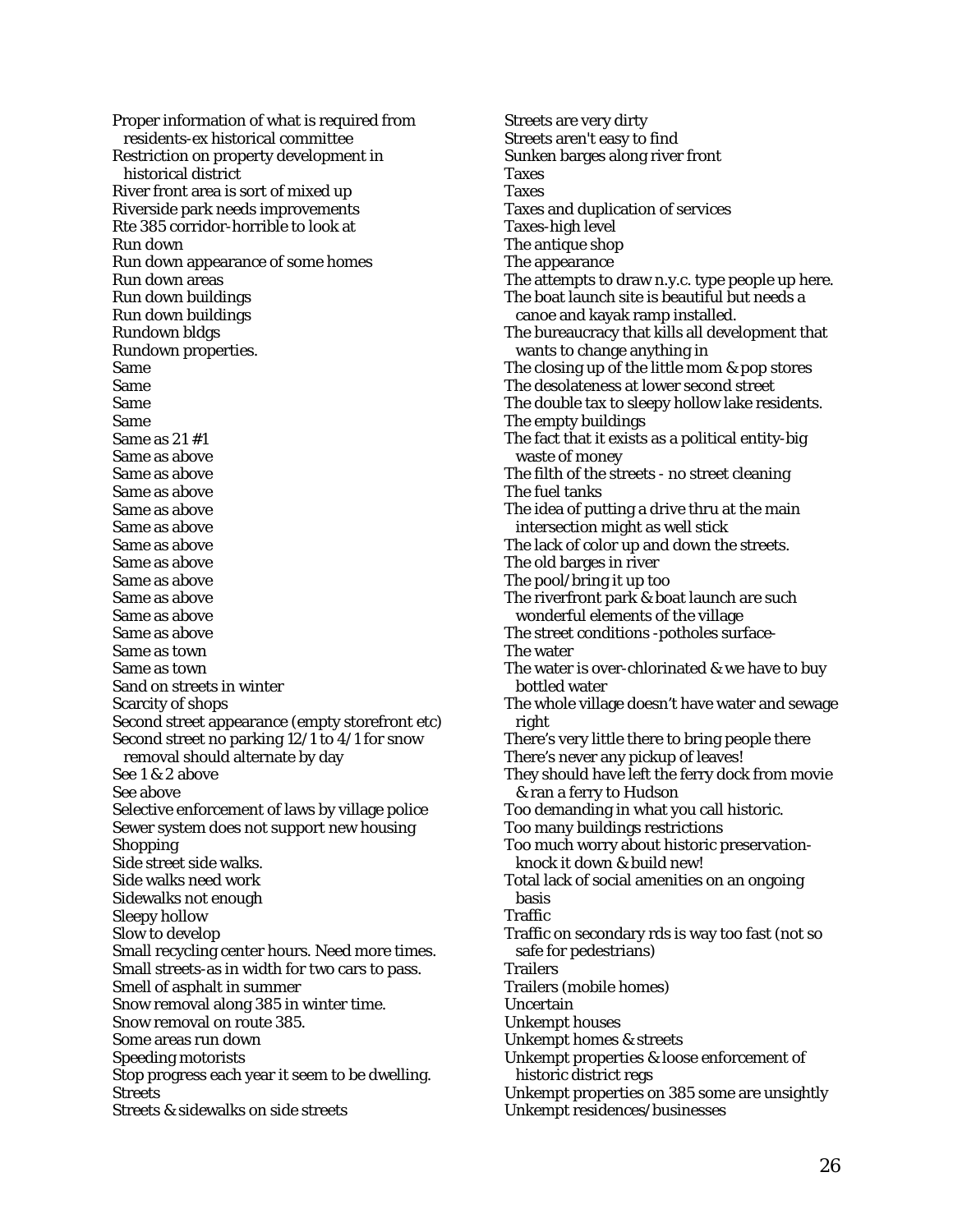Unsupervised teens littering & loitering -damage has occurred to my property-Vandalism Village crew & their department head not king Village maintenance dept unfriendly not helpful to taxpayers director Village/town always at odds Village-entering village-(est. 1805-no-no)

incorporated 1805 Water better water Water quality Winter You have to go out of town for everything Zoning Zoning comment above hold for village too.

## **22. What 3 things do you like the least about the Village of Athens? - 2**

 A taco bell there & town that we wish better preservation of the waterfront had taken place in 24 hr police dept 2nd street is run down Abandoned barges on shore of river Abandoned buildings Access to Hudson to fish is limited to panz dock Additional gas station is needed Animosity toward "outsiders" Approaches to village are shabby looking Asphalt plant Athen gen barking dogs Beautification of river area Better maintained and funding for our ball fields Better programs Better use of riverfront Buildings in disrepair along second st. (better now then in the past Businesses and their short term existence Charge too much for water City its coming to live & think they own everything Closed stores Commercial inactivity in downtown Company takes care of water Condition of some homes Cops picking on young people for no reason. Cost of taxes Coverage calculations to assure open areas on parcels Crazy hours at the post office Development restrictions (some) **Dirty** Disparate code enforcement Dog dirt on sidewalks Don't see kids playing outside much Dumping on town & village property Empty rundown buildings Empty shops Empty store fronts Farm from retail Few essentials (atm pharmacy clothing store etc) Few job opportunities for younger citizens Gas pipe line General mdse store such as a dollar store

Gerards closing Has a nasty attitude & mouth no curb side pickup High taxes High taxes-but worth it-if town stays nonindustrial Historic district trying to make Athens into something it never was Houses not kept up Houses that are allowed to be eye sores Idle industrial park Improper zoning Information about events etc minimal get the word out mail flyers local merchants Jobs need more Junk cars Junk cars all over village (ordinance not enforced Junk on peoples porches & front lawns Lack of a drug store Lack of activities for kids 8-18 Lack of businesses & services in general Lack of code enforcement Lack of community imagination-small mindedness Lack of cultural opportunities Lack of drugstore Lack of maintenance of personal & government property Lack of municipal parking Lack of places to go Lack of police doing anything Lack of recreational opportunity-like paths athletic fields etc... Lack of return for money spent on taxes especially water quality Lack of sidewalks Lack of stores Lack of upkeep on municipal/historical bldgs Lack of vision Lack of waterfront development planning Lack of youth activities Limited commercial renal space Limited tax base Litter along roadways Little communications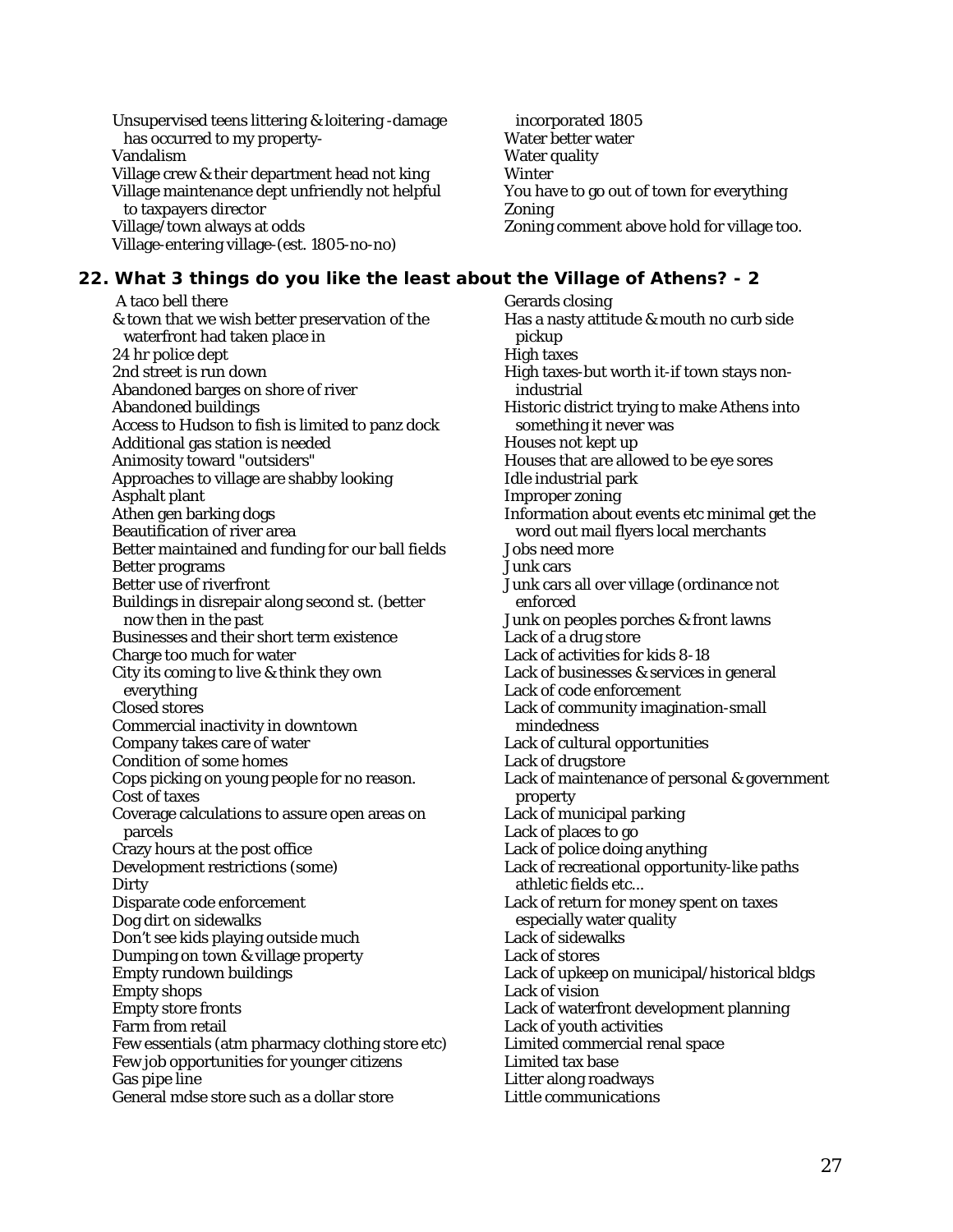Loss of jobs Messy private yards Native attitude Need businesses Needs a remodeled community center for families recreation Needs beautification Needs more business Needs more businesses/services Needs visual facelift No decent affordable restaurants No downtown (2nd st etc) businesses No enforceable noise ordinance No food stores No grocery store No housing available. No motels available. No jobs No bakery No maintenance No more stewart house restaurant No movies (entertainment) No opinion No place for teens 6 or more is considered a gang?! No public transportation No real stores No retail No shopping No spa/gym No stores No tax base No upgrade of land use on 385 Not a lot happening for kids Not enough activities Not enough businesses Not enough landscaping Not enough medium price restaurants Not enough restaurants Not enough stores Not many places to shop Not much to see or do Not particularly friendly or accepting of new citizens Not utilizing the natural resource-the river Nothing done about "eyesore" properties. Old riverside industrial sites need cleanup Or helpful to citizens Our museum hours more available Pallets used as a fence along 385 property Park on union street-no usage-(could be site for dark park) Parking Parking Parking lot lack of a parking lot Paying village and town tax Peckham Political signs garage signs prompt removal of

Poor code enforcement Poor parking enforcement Poor property maintenance. Junk in yards Poor recycle hours and control. Poor snow plowing job and removal. Poor street cleaning in winter Poor street maintenance pothole & drainage Proliferation of "lower class" citizens (people that appear to be homeless) Recreational activities River front junk yards Roads-falling apart potholes not well-patched Run down appearance of buildings Same answer as question #1 above. Second street-businesses are a mess. Owners take no pride in their buildings Service at the village office (bad) Sewerage restrictions & availability Shabby side streets Sidewalks Snow removal Some homes have to much trash stored around property Speed of traffic near playground Speeding cars-noise Street festival hate it Street lighting Taxes The lack of life; it looks a lot like a ghost town. The lack of stores & convenience The police force The quietness of the village-not homey anymore The run down look of the streetscape The street fair The trailers The village attitude The water quality we don't drink it There are too many building codes this makes the average person intimidated t They repave roads way too much! Tight village control over personal property (ie. Permits for everything) Too many auto garages on n. Washington st (385) Too much littering Too small by about 1000 people Trucks on second street & through village Trying to price local people out of housing. Unkempt property-I.e. garbage old cars etc. Unkempt yards & homes Unkempt properties Unkempt properties on 2nd street near river Unless you buy daily mail all the time you don't know what's going on Unreasonable zoning without flexibility Used car lots & garages with junk cars Useless and expensive police protection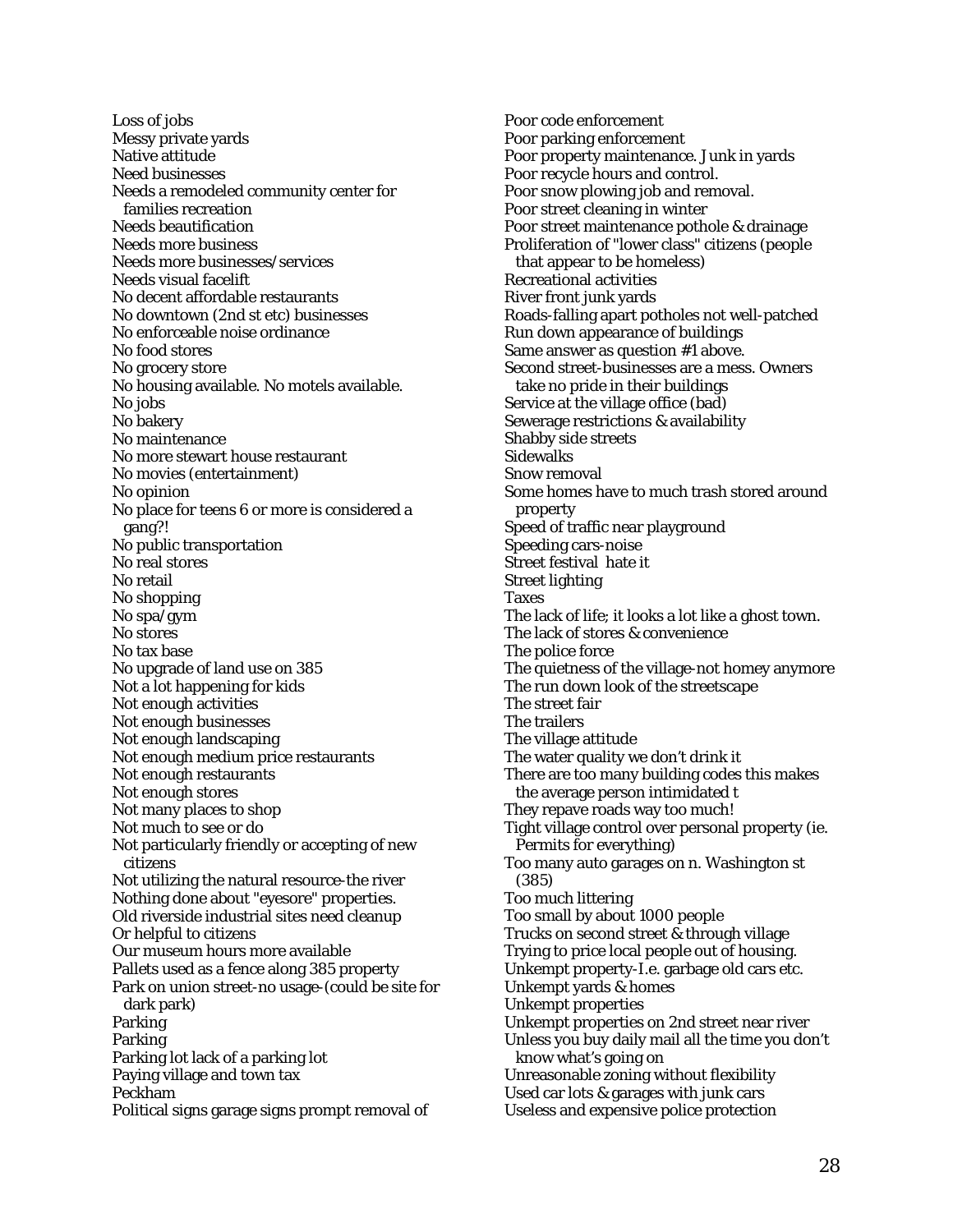Village fire dept refuses to have adequate tanker capacity in town

Village government is an unnecessary tax layer on the community.

Village official only care for village assets & family-while "others" pay out

Water - drinking Waterfront has such potential Weather Zoning practices Zoning regs for fences etc

# **22. What 3 things do you like the least about the Village of Athens? - 3**

2nd st. Getting harder to navigate-too many parked cars 2nd street zoning available to huge trucks Abandoned (unoccupied) buildings Absent land owners that don't care Ants small town mentality planned changes can be good involve the residents At times very insular Bad renovations on homes prefab construction & chain link fences Better utilize/develop unique waterfront location. For example better waterfront Board of trustees Cheap Christmas street decorations Complacency stifles committee activity that could bring in grants and other b Cost of joining pool Dead village (nothing new or fun) Derelict buildings Dogs pooping in the park! Don't know everyone anymore Dumping on private property Empty storefronts Eye sores junk/w yards/near streets etc. Fire alarm too loud & too often Garbage cans that remain in front of homes Gas line skate board park on street & sidewalk Gas pipe line Historical homes not being kept up. Houses in disrepair Houses in disrepair Icy gutters at crosswalks Inconsistency with ordinances. Existing property owners have to maintain old Influence of "newer" residents seem to be greater with local officials than t Junk in peoples yards Lack for maintaining road surfaces drains and leaf (garbage) pick up. Lack of adequate lighting Lack of businesses open Lack of buying choices Lack of community unity spirit Lack of enforcement of historic zoning sites. Lack of enthusiasm to use green lake for better water. Lack of first rate commercial use Lack of good sidewalks

Lack of local small businesses Lack of park benches Lack of parking Lack of recreational Lack of stores nothing for the youth of Athens to do Lack of up-to-date code enforcement Limited small lots for sale Loitering people Loss of farmland/orchards (sleepy hollow) Loss of its rural aesthetic character Minimal senior service-no pharmacy etc Near sited planning (planning should be developed for 30-50yrs or as an ongoing Need industry back Need more variety. Needs cultural activities Needs extended sewer service-bad soil for septic Needs small businesses bakery ice cream & burger restaurants No color/dull No cultural events No fish market butcher shop No good paled streets No infant daycare No night life No opinion No parking no groceries No pride of property & buildings No pride on where they live No quality bar/rest. Overlooking riverdowntown No really good restaurant No rec centers to keep them occupied No retail No shopping (grocery) No stores-grocery clothing etc. No theatre No traffic for new businesses Noisy "cultural" activities & events Not enough business' - I rarely spend any time in the village Not enough businesses Not enough cultural events Not enough places to park Not enough stoplights Not enough stores Not one thing for people to do to bring money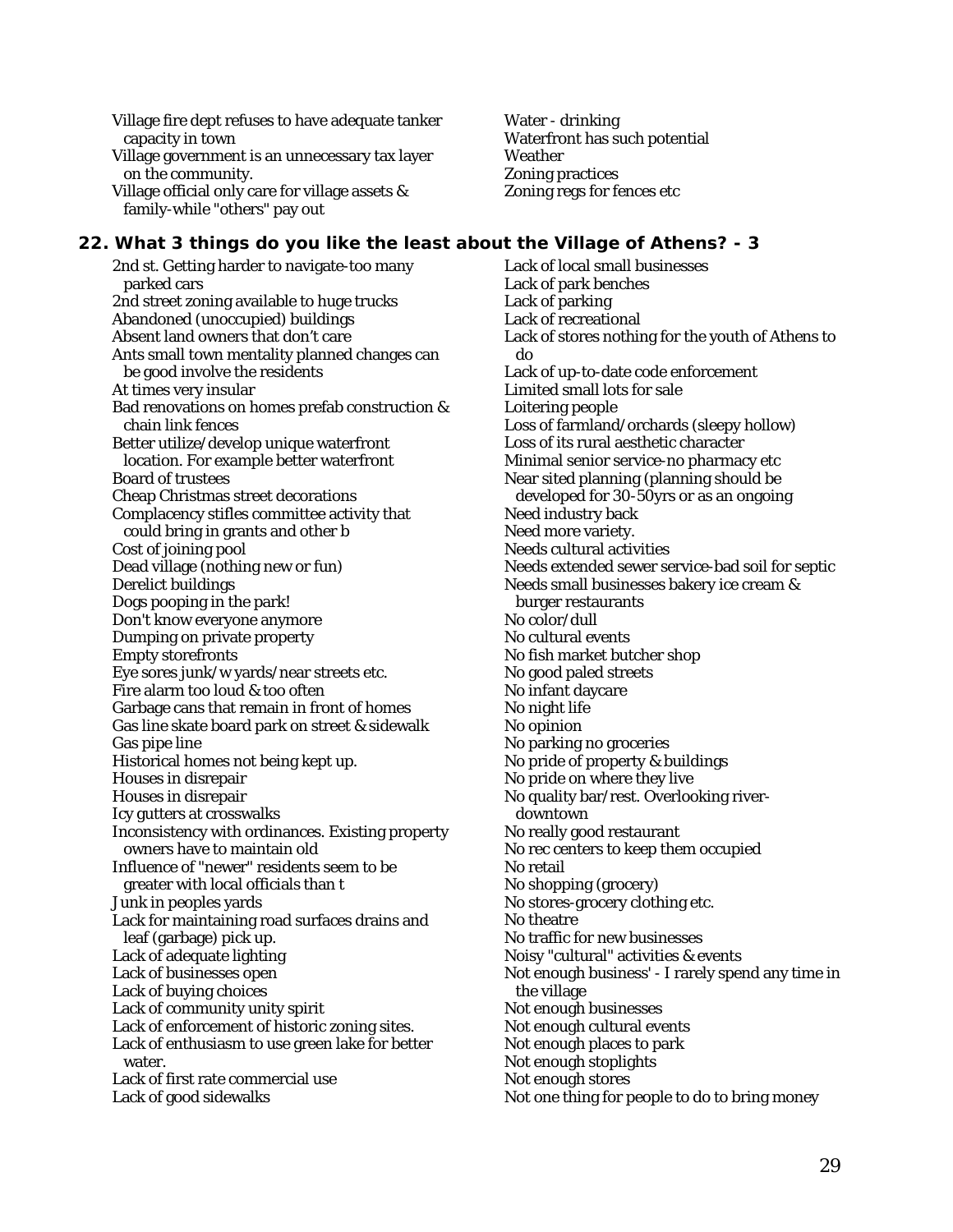into the village that is what Notices for Christmas tree pick-up fall leaf pick up dates etc. Should be inc Open Athens pool to public not members only maybe we would get other people h Parking Parking Parking Parking along rtre 385 poor visibility coming out side streets Parking in the winter on second st should be alternate side at least try some Paying for services I do not receive -water-Paying prop. Taxes in village & town should be one or the other Peckham Police dept never available we see police & village crew outside the village Police harassment Poor parking opportunities Poor property maintenance. Junk in yards Poor water quality Properties that look like garbage dumps-junk cars etc. Restaurants River waterfront (the old boats rotting in the water must be removed-there sh Rt 385 north of market st Run down homes & building Shl gets no village services-yet it is the village. Sidewalk & parking conditions Sidewalks (or lack there of) Snow removal on streets & side walks. Some changes should be made regarding street fair. Draws a beer drinking crow Some properties are allow to look like dumps Super high taxes internet access problems forced Tacky st festival Taxes are too high. That Athens seem to treat sleepy hollow like another country The cutting down of beautiful old tress that added screens and character tot The lack of cooperation of town & village governments The odor from peckham industries The overhead wires The past. Current development & existing privately owned properties are not r The smell of the sewer plant on 385 There's no place for the youth to go and stay out of trouble. Too big a raise taxes water & sewer bill increase police department Too many large parcels of land are being purchased with intent to sell to dev Too much residential growth **Trailers** Trailers allowed to be put in the village lack of strict historic controls in Unattractive businesses on rt 385 Undeveloped property Unkempt properties Unorganized under-trained undisciplined planning bd and 2ba Unused park on union street Village board should move faster on solutions Village decisions always seem to be made by the same small group of people Village workers should be designated a street each to care for that way we know them Water quality and cost of it! Young plan to put x-rated adult entertainment on Schoharie tpke. East of rt 9 Zoning issues

## **23. What three words would you use to describe the type of place Athens could be in 20 years? - 1**

- A "norman rockwell" hometown
- A beautiful quaint area that draws music & art people to it
- A few more conveniences regarding clothingfood-necessities of every day living
- A good village

to use Verizon

- A nice mixed-use town
- A place where you want your grown children to call home
- A quaint village along the Hudson
- A recreation Mecca on the Hudson beaches restaurants
- A small town where everyone in America would love to live in
- A thriving community

Affordable housing for owners & renters. Affordable Affordable housing Affordable!! Affordable Albany "bedroom community" American Antiques Architecturally attractive Artist colony Arts Attractive **Attractive** Attractive Beautiful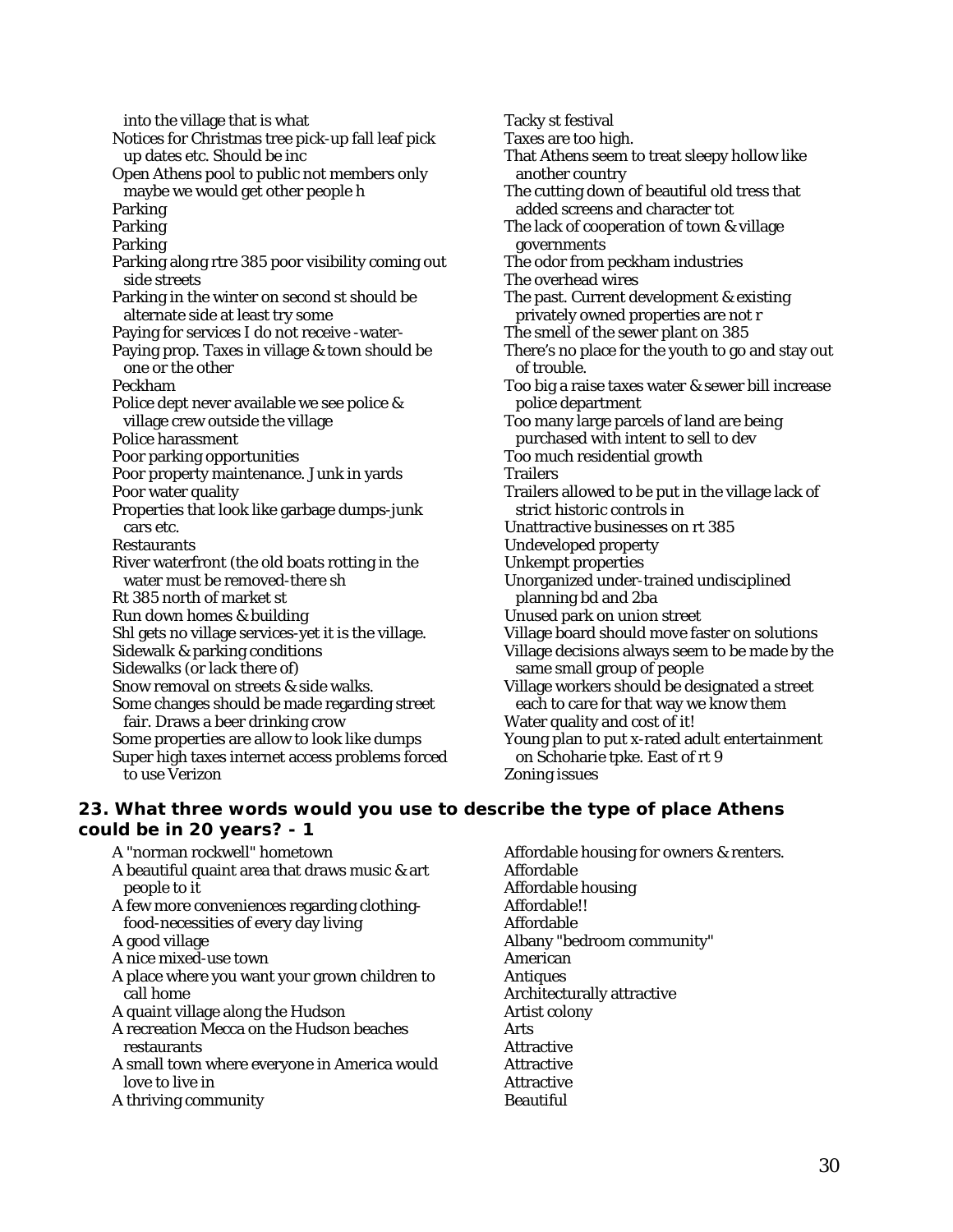Beautiful Beautiful Beautiful Beautiful Beautiful **Beautiful** Beautiful country living Beautiful place to live or visit Beautiful scenic Beautiful/attractive Beauty Beautiful Bedroom community Bedroom-community Best wake front in county for boaters & parks Better Better than now! Built up with more of everything jobs stores etc Business recreational uses commercial uses. Busy river town with small business growth. Cant think Charming Charming Charming Charming Charming Charming Charming Charming Charming Charming or quaint village on the river Classic Classic Classier Clean Clean Clean Clean Community Congested (should not be) Can't foresee future Consolidated Controlled (space/growth) **Country** Crowded Crowded with houses and people Cultural Cultural & social Cultural center **Culture** Dead Desirable Desirable **Destination Destination** Destination of tourists Development of nice single-affordable houses

Divers multicultural activities going on Easy commute to Albany Enhancement of historic character Enjoyable Envied Exciting Exciting Exciting Fine artist community First class residential Forgotten if right moves aren't made Friendly Friendly Friendly Fun Golf Good place to live Good place to raise family Great place to live Growing Growing Happy industrial peaceful Hard to say Have more employment so our children don't have to leave for jobs Historic **Historic** Historic Historic Historic Historic Historic Historic Historic Historic & charming Historic beauty Historic gem Historic visit site **Historical Historical Historical** Historically preserved Home Home Home style Hope it better Hope that it would be better & not look like downtown Hudson Hopeful scenic & still small town usa! Hopefully Athens will not be the new long island. Hudson ny I don't know I have no idea If lucky it will be the same as it is now. If same officials are in office-"same old sh-t" I'm 90 years old no opinion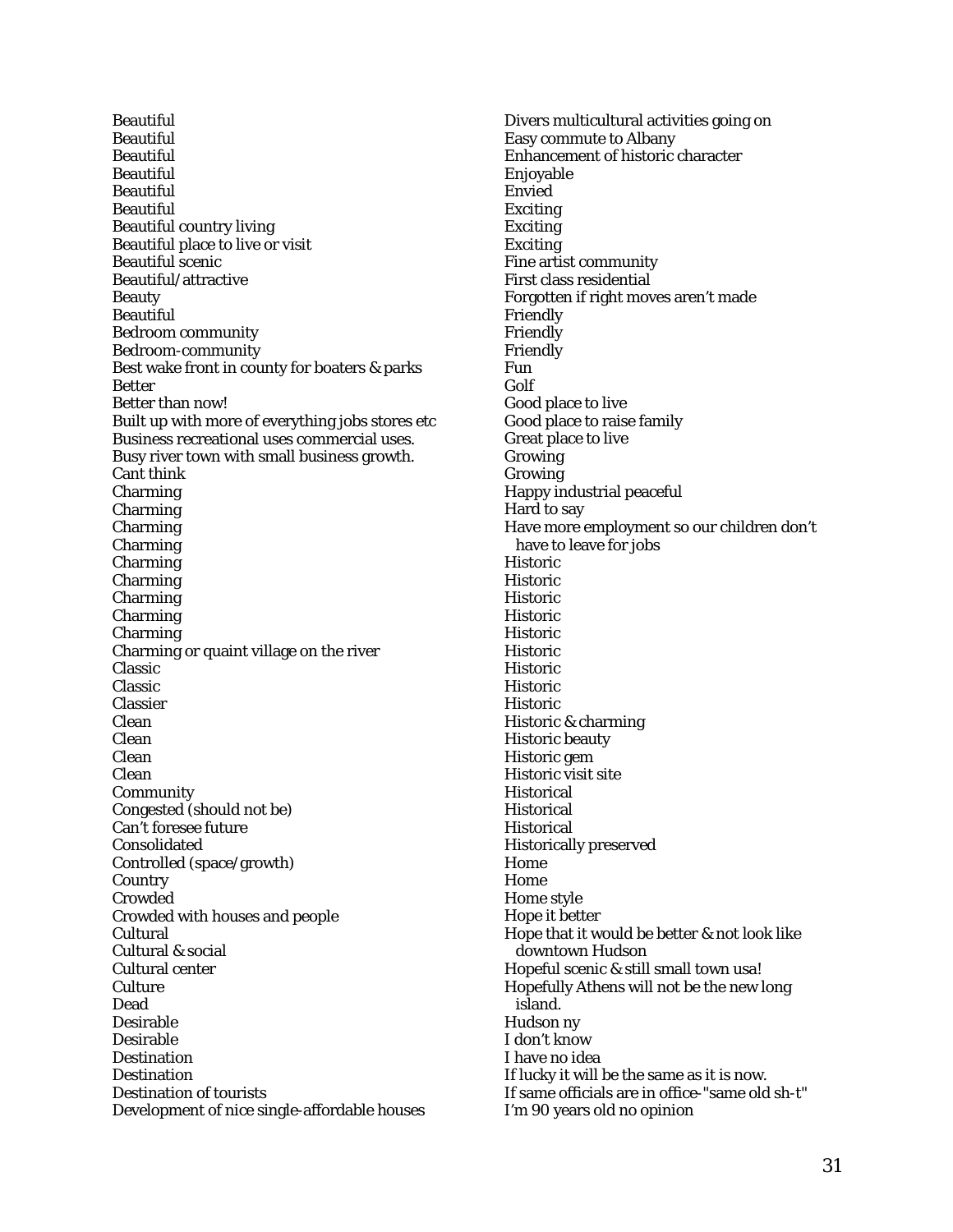peaceful quiet with appropriate riverfront natural access Innovative Interesting-beautiful-proud of Inviting Inviting Keep it quiet Like brighton england Like no other! Lovely Low taxes Magnificent if see page 27 Maintains historic character Metropolitan Mini mystic Connecticut More (independent) More culturally diverse More houses More populated Needs job growth Neighborly (watch our for ea other) trusting New job center-industry Nice Nice cultural Hudson river community Nice place to live Nice river front park No comment No more housing No opinion Only with growth in business Open environment **Outstanding** Over crowded Over populated bed room community **Overpopulated** Over-priced Overpriced living Peaceful Peaceful Peaceful Peaceful Pearl of Hudson Pedestrian friendly Picturesque Picturesque Planned community Popular Pristine village/town Probably the same Progressive Progressive Progressive Progressive Progressive Progressive Progressive (if applied changes) Prosperous

Prosperous **Prosperous Prosperous Prosperous** Public docking facility as at fort ann. **Quaint** Quaint Quaint Quaint **Quaint** Quaint Quaint **Quaint Quaint** Quaint **Quaint** Quaint charming historic Quaint community Quaint with shops **Quiet Quiet Quiet** Quiet Quiet Quiet Quiet residential community Quiet small town & village Quiet small town similar to what it Real unscathed by ugly homogenous development Recreational Rejuvenated Residential Restored Restored Revitalization w/town houses or condos on the river. Revitalized Revitalized Revitalized Rhinebeck like River city worth visiting River attractions Role model for greene county communities. Rural Rural Rural Rural Rural Rural Rural Rural Rural Safe Safe Safe Safe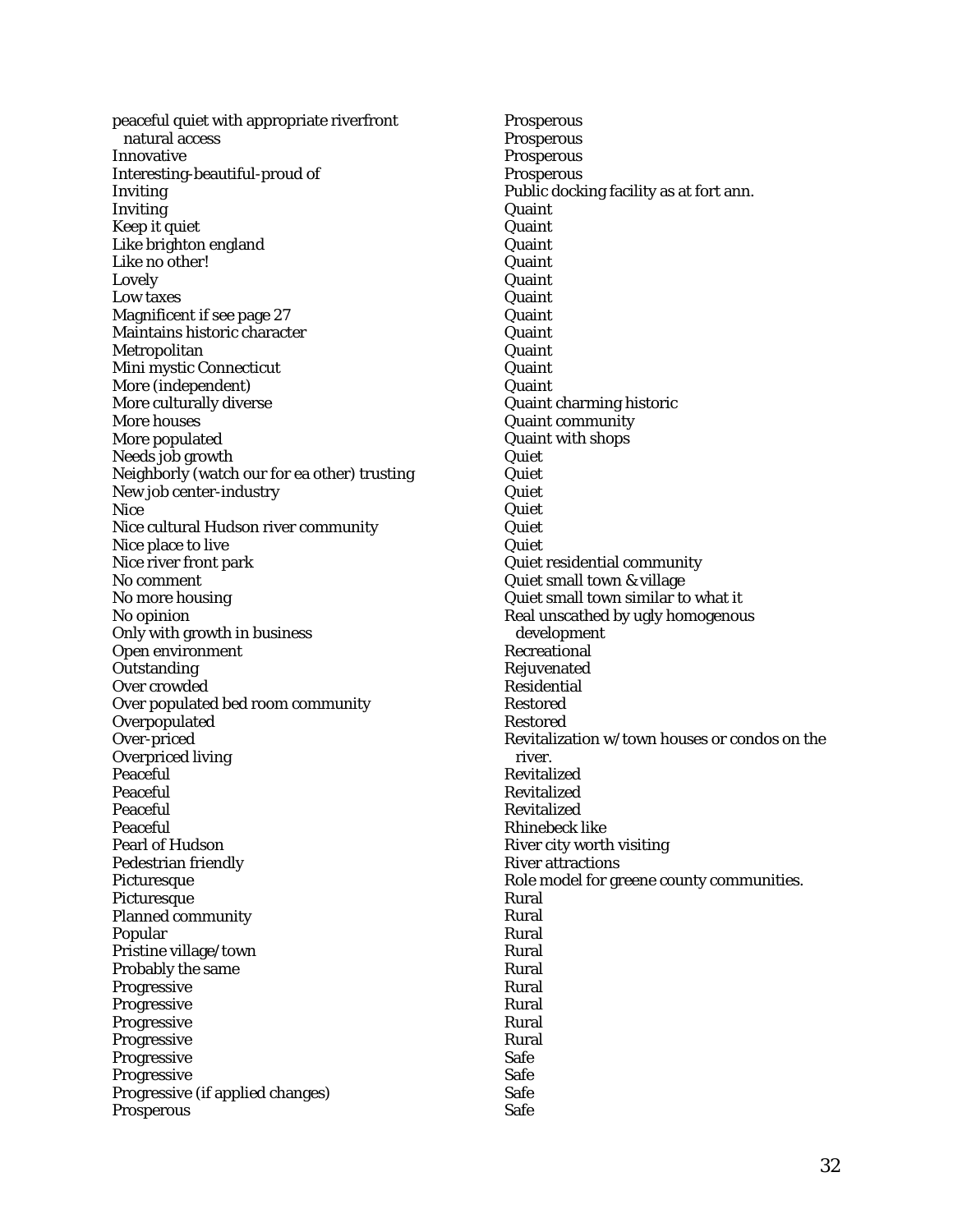| <b>Same</b>                                        | The same place                                    |
|----------------------------------------------------|---------------------------------------------------|
| <b>Same</b>                                        | The waterfront nicer than it was.                 |
| <b>Same</b>                                        | There is no reason it cant be a wonderful village |
| Same look                                          | destination                                       |
| <b>Saugerties</b>                                  | <b>Thriving</b>                                   |
| <b>Scenic</b>                                      | <b>Thriving</b>                                   |
| <b>Scenic</b>                                      | <b>Thriving</b>                                   |
| <b>Scenic attraction</b>                           | <b>Tourist destination</b>                        |
| <b>Scenic views</b>                                | <b>Tourist stop</b>                               |
| <b>Secure</b>                                      | <b>Tranquil</b>                                   |
| <b>Serene</b>                                      | Unique                                            |
| Small                                              | Unique                                            |
| Small                                              | Unique river town                                 |
| Small                                              | <b>Upscale</b>                                    |
| Small community w/affordable housing               | Upscale                                           |
| recreation day care                                | <b>Vacation</b>                                   |
| <b>Small river town</b>                            | <b>Very</b>                                       |
| Small/rural town w/                                | <b>Vibrant</b>                                    |
| Snail pace in development                          | <b>Vibrant</b>                                    |
| Snobbish                                           | <b>Vibrant</b>                                    |
| Stagnant unless people change their attitudes.     | <b>Vibrant</b>                                    |
| Still a low-key safe family-oriented village       | Vibrant 2nd st                                    |
| Still beautiful & special and aware of its river   | Vital                                             |
| front                                              | <b>Waterfront district</b>                        |
| Still the same if nothings are done new or future! | <b>Waterfront industry</b>                        |
| Still the same!                                    | Well planned                                      |
| The                                                | Well-kept secret                                  |
| The same                                           | Will be more crowded                              |
| The same                                           | Wonderful                                         |
| The same                                           | <b>Woodstock in Saugerties</b>                    |

## **23. What three words would you use to describe the type of place Athens could be in 20 years? - 2**

(Small) shops A family orientated community A great waterfront park with an innovative design A place where historical value has been renovated A very well keep secret Accessible - internet highways waterways Affordable Affordable Affordable housing for young people Alive A lot cleaner! Also the street festival And residential Antique center Antique shopping center Appealing downtown Art Arts/cultural center As Attractive Attractive Attractive to tourists Attractive growth Beautiful Beautiful **Beautiful** Beautiful Beautiful Bedroom community Bette Bright **Business** Bustling (not hectic) Caring close knit community Central place for business & commerce Charm Charming Charming Charming river town Chic **Classy** Clean Clean Clean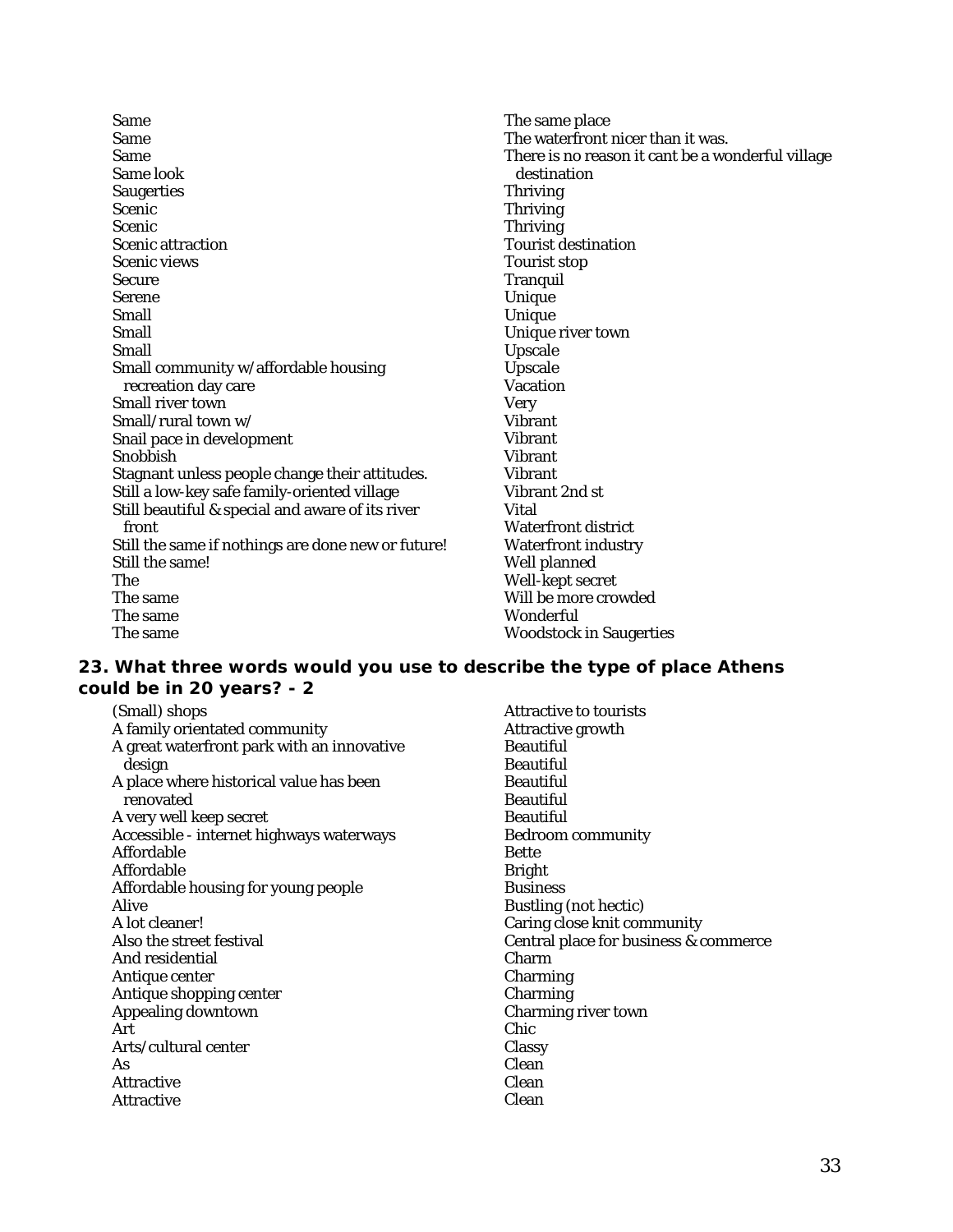Clean Clean Convenient Country atmosphere Crime riddled Cultural Cultural center Cultural town Culturally active Culturally rewarding. **Culture** Desolate **Destination** Developed Development of affordable housing for renters. Diversified Diversity (were all in this together) Easy access to Albany Economical Educated Employable-people live and work here with decent pay. Employment Environmentally sensitive Eventful Family friendly Family oriented Forward thinking Friendly Friendly Friendly Friendly clean neighborhoods a place where people want to be. Friendly Full of renters (should not be) Fun Gardeners delights Good place to raise a family Great homes in Athens **Hamptons** Historic Historic Historic Historic Historic Historic **Historic** Historic Historic Historic Historic Historic attractions Historic clean and natural **Historical Historical Historical** Historical

Historical site **Historical Historical** Home Hudson I hope better If new blood gets in office great future potential Industry (if applied changes) Innovative Interesting Interesting Inviting/vibrant Inviting Inviting Jewel Jobs Keep rural Less business Lively Lovely well cared homes & property Low density (population & building) Low taxes Lower taxes Maintain the unique historic character Maintained historic/rural/and minimal outside business Model community Modernized More crime More industry Natural beauty (both forested & pastoral) Need more stores & jobs otherwise its dead **Neighborly** New Nice Nice quiet area No change No industries No old Athens names left Not over developed Now commercial Open Over regulated Over-taxed Peaceful Peaceful **Picturesque** Planned Pragmatic Preserved Profitable **Progressive** Prosperous Prosperous Prosperous cif right moves are made Proud Prosperous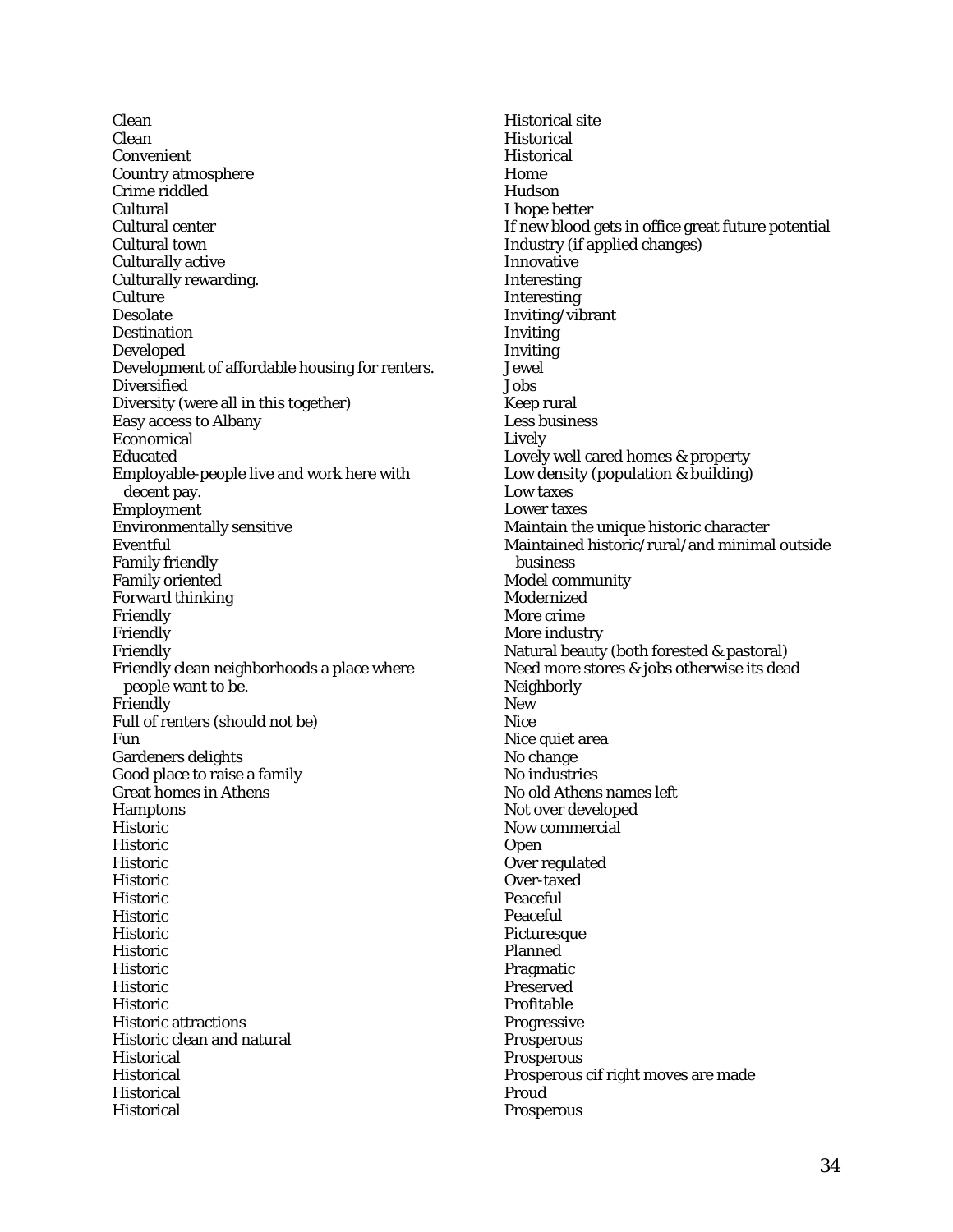**Quain** Quaint Quaint Quaint Quaint **Quaint** Quaint **Quaint** Quaint Quaint Quaint **Quaint Quaint Quaint** Quaint stores & Quaint village Quiet Quiet Quiet on the river have a drink take a walk shop & love our river village Recreation Residential Retain historic sites & structures Revitalized - beautiful Rich bedroom community River walk town Riverfront Riverfront Rural Rural Rural Rural Rural Safe Safe Safe Safe Safe Safe Safe Safe Same Same atmosphere Same small town values Small shopping centers

Scenic Scenery Scenic<sup>1</sup> Scenic Serene Shop destinations Sleepy-peaceful Small Small Small town Some efficient town houses Sparkling Storefronts on second street Sweet Than The envy of groom country The place to be Things to do Thriving **Thriving** Thriving-what it could be rural/yet sophisticated Too political Tourist attraction Unaffordable housing (over priced) Uncongested Undeveloped & restored Unique Unique Unspoiled Vibrant Vibrant Vibrant Vibrant downtown with interesting boutique stores Vitality in the village Warm<sup>1</sup> Warren st in Hudson Was 20 years ago. Small grocery stores Water destination Water problems (similar to coxsackie) **Waterpark** Welcoming Well Well kept Well maintained infra structure

## **23. What three words would you use to describe the type of place Athens could be in 20 years? - 3**

(Like) Hudson 2nd home A cleaner homier place to live A good "walk around" town A place you could get what you need without long travel. **Accessible** Active

Affluent Affordable Affordable An oasis between Catskill & coxsackie both of which are convenient but poorly Attractive Attractive Attractive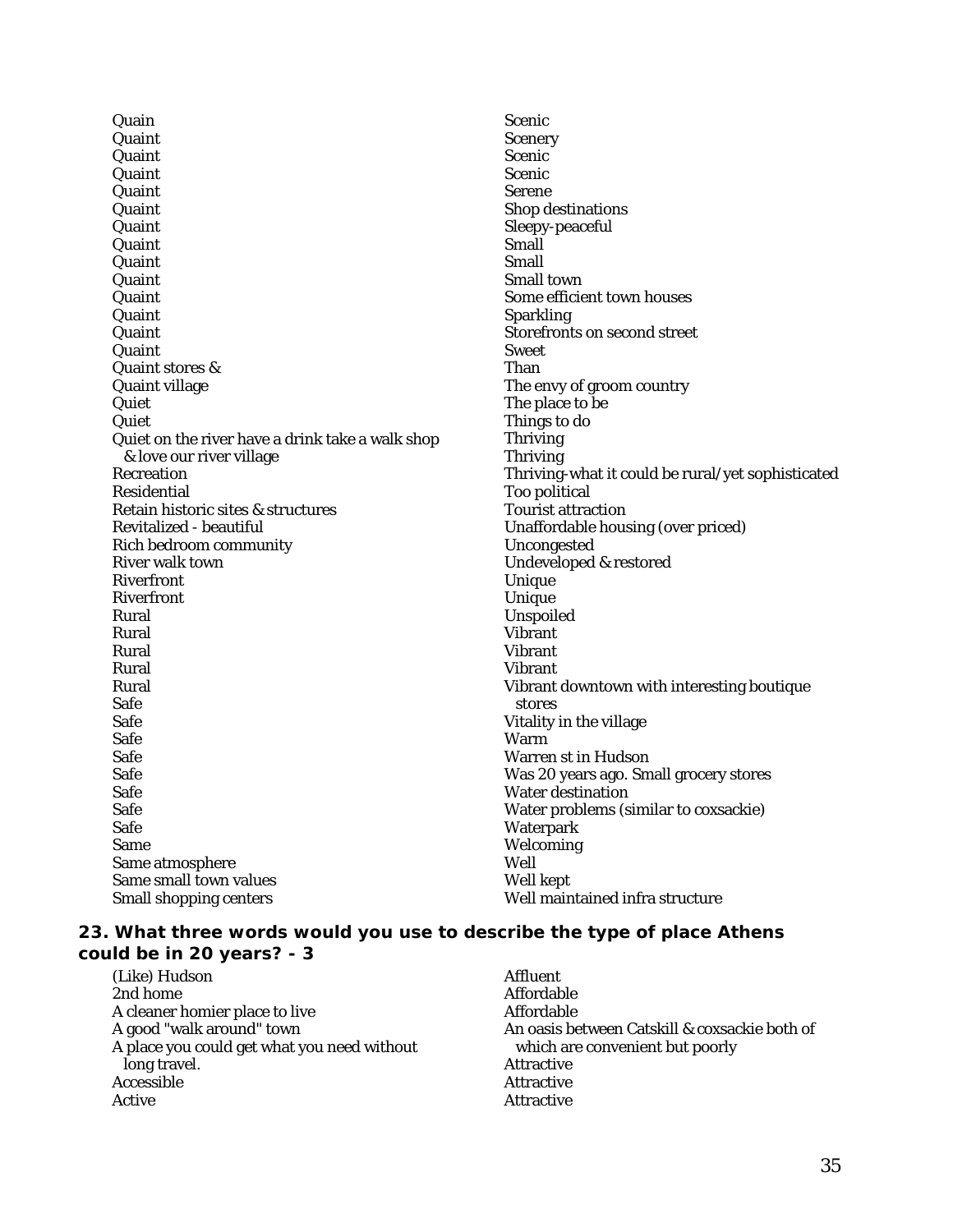Attractive rural community Beautiful Beautiful **Beautiful** Beautiful Beautiful Beautiful river town Bedroom community Best parks boat launches small restaurants in area Better run! Booming Bucolic Bucolic Build cultural resources & arts programs to attract new visitors Business-friendly Classy Clean Clean Clean Clean environment Clean neat Clean-up old properties Codes of building maintained Community **Community** Convenient **Cozy** Cultural Cultural center Cultural center Dead Decent Deserted Developed Developed Diverse Diverse-economically ethnically professionally Drug store Dynamic Easy living Eco-friendly Economic freedom Educational excellence Educational for young & old Electric Energetic Eye pleasing Family environment Family friendly Family orientated Family oriented Family oriented Family-friendly Family-oriented Family-oriented

Financially possible. Financially secure? Flourishing arts based economy Forward thinking Forward thinking Futuristic Friendly Friendly Friendly Friendly as it is now Friendly/low crime Genuine Good jobs Good neighborhood Good place to raise a family Great place to live Great place to live Great place to live Growing Growing **Hamptons** Happening! Happy Historic Historic Historic **Historic** Historic Historic **Historical** Historical **Historical** Historically preserved Home Home town Hometown Hometown usa **Housing** Hudson Innovative Inviting Inviting **Jumping** Just a bunch of old people left Kind of woodstocky Laid back Larger Less open spaces Livable Live-able Livelier Many employment opportunities More locally owned & operated small businesses More populated More tourism-docking river boats Need to get young tax payer more involved No natives (can't afford to live here)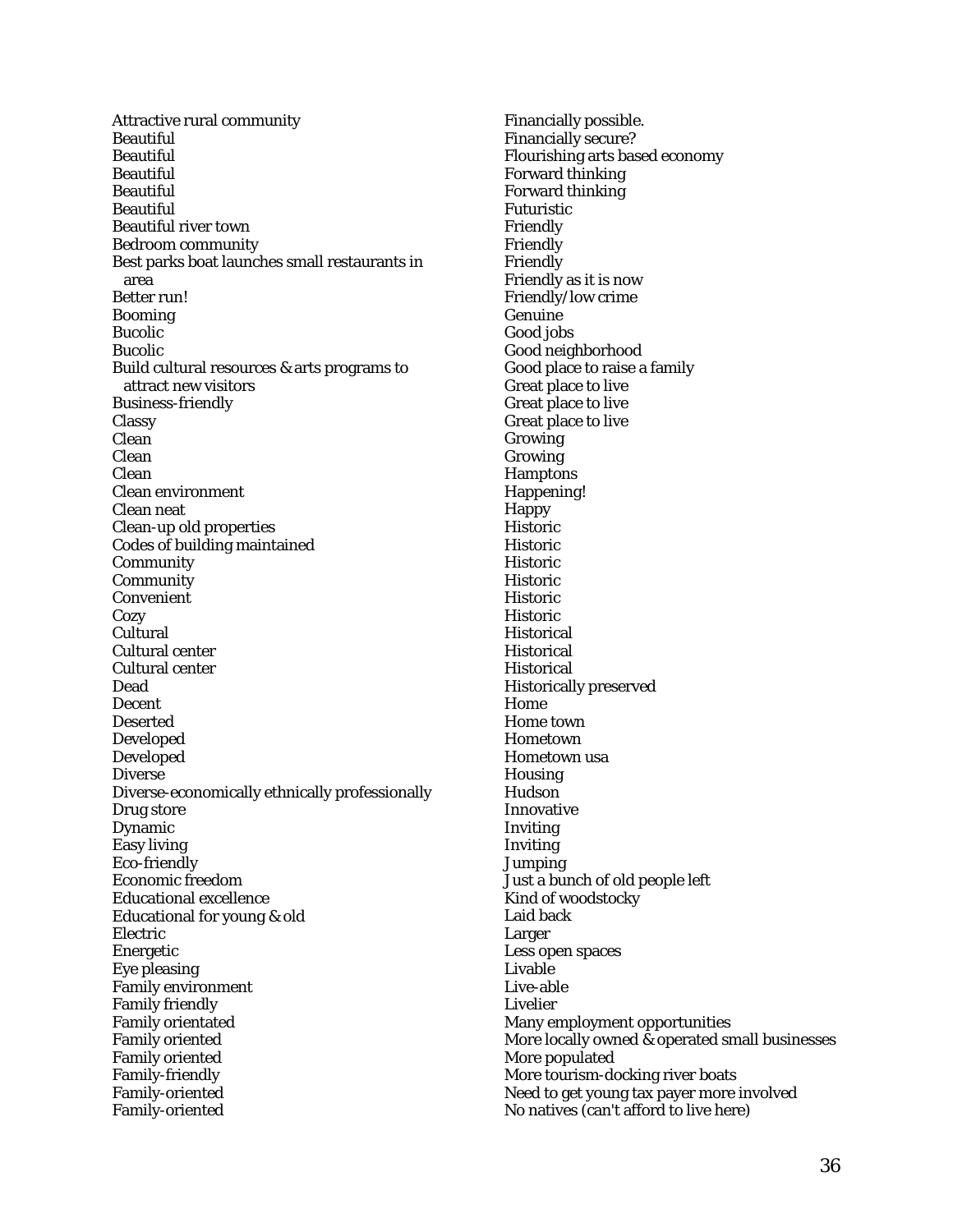Now Now industrial Open minded Organic farm farmers market at our riverfront Over developed Over-populated Overtaxed for services provided (should not be) Peaceful Pedestrian/cyclist friendly **Picturesque** Picturesque Protected natural resources open space & Hudson river waterfront Proud Prosperous Quaint Quaint Quaint Quaint Victorian appearance still evident Quality of life Quality of life-the best! Quiet **Quiet** Quiet Quiet **Quiet Quiet** Recreation hub (hiking fishing x-country skiing & boating...) Recreational Recreational Refreshing Relaxing Retiring Revitalized Rich Riverfront Riverfront access Riverfront development Rivertown Riverview Rural Rural Safe Safe Safe Safe

Safe Same Scenic Scenic Scenic Scenic Scenic **Scenic** Scenic Serviced by natural gas Shopping Slow paces Small Smaller gov't Smart government So pretty and famous and prosperous!! Social Still rural Stores perhaps a bench in the opera house **Successful** Thriving Thriving Thriving-stores for clothing food hardware doctors rx entertainment adjacent Tourist area Tourist-friendly Township only (village consolidation) Unspoiled Unspoiled Very industrial Viable (economically) Vibrant Vibrant Vibrant (depends on job creation) Village on the Hudson! Water front focused Way too crowded if you keep having homes built at fuel a pay Wealthy people only **Welcoming Welcoming** Well maintained housing stock Well maintained Woodstock Woodstock Worse

#### **25. - (1)Is there a street or road where traffic safety is a concern - (2) If yes, please identify what street or road**

1st & 2nd. 2nd & washington intersection-too many parked cars & not enough visibility make getting through the intersection stressful 2nd st 2nd st & 385 intersection

2nd st & vernon st - speeders 2nd st & washington (385) 2nd st and washington ave 385 2nd street 2nd street & 385 2nd street & route 28 (schoharie tpke)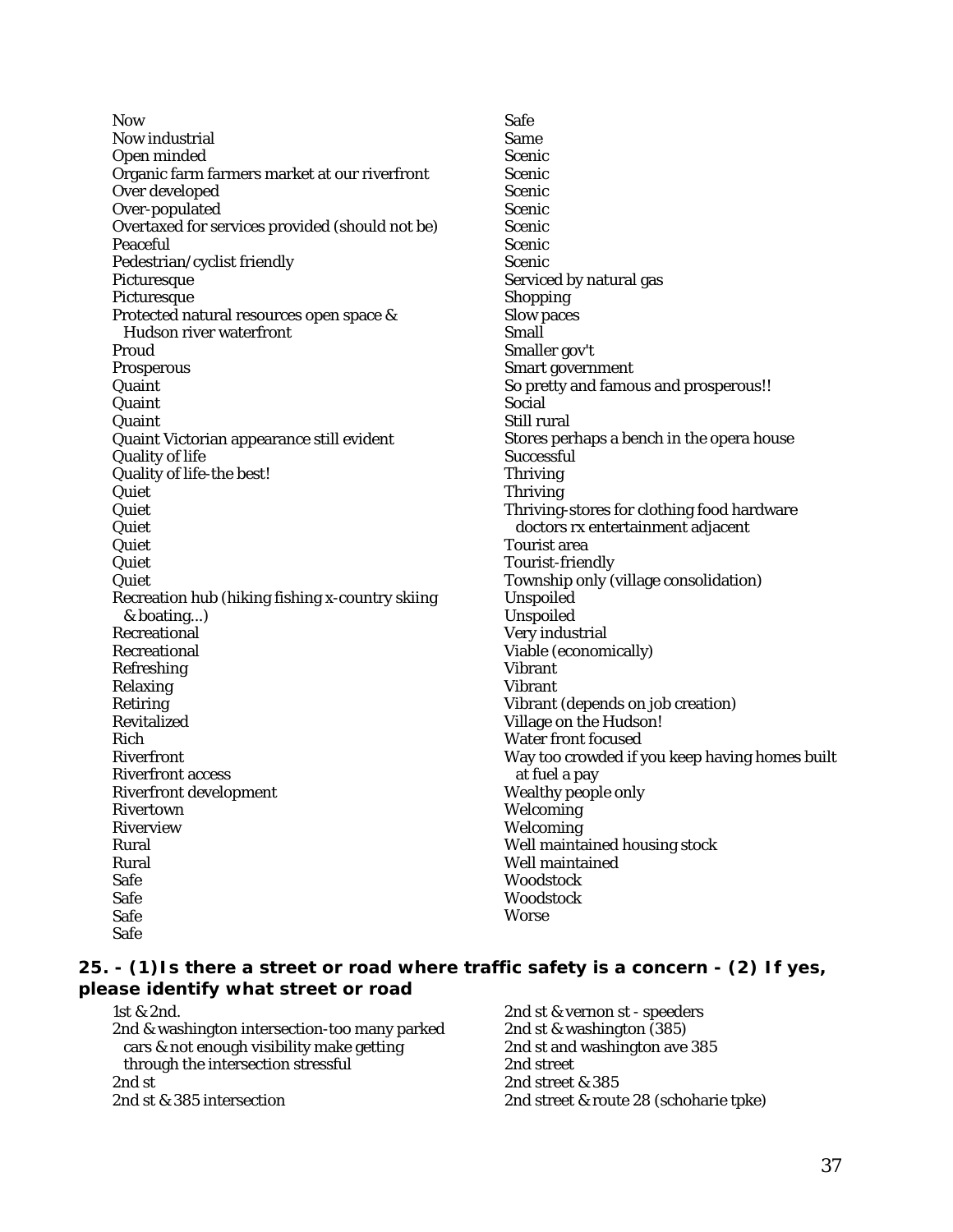2nd street and corner of washington st 2nd street ant rt. 385 3 street 385 385 385 385 and howard hall rd. 385 and second st 385 corners could use better traffic control & sight lines 385 especially where shoulder too narrow to park car like in upper village near old fire **house** 385 rt 385 thru the village the speed limit needs to be enforced 385 too fast 385-cant walk on it 3rd 2 st 3rd st needs speed bumps 3rd st no sidewalks for school kids 3rd st. No sidewalks to school 9w 9w & schoharie tpk 9w & Schoharie tpke-n entrance to gas station 9w intersection at leeds Athens rd 9w/slow it down! All over the village-many speeders All roads everybody drives too fast Are you kidding? There is no traffic! Athens-leeds road ie rt 9w intersection Bank corner & 2nd st water st & 2nd street Bank corner is sometimes treacherous Basically the 385 corridor thru town But speed bumps on 385 in the village Buttermilk falls rd. The cars come down to fast around the corner. Church st Corner 9w & leeds-Athens tpk Corner arm to market and union st Corner of n vosenkill & sch tpke. Need 3 way stop. Dangerous left from v-kill onto sch. Tpke. Corner of sandy plains & greenlake rd Corner of scecond and washington sts Corner of second and washington st Corner of second st & 385 because of poor visibility toward the north Corner of washington & second st-no parking zones-no enforced Corner rt 9w/Schoharie & 385 Catskill to Athens Don't know Entering 9-w from leeds-Athens road Farm to market rd-30 mph in village-im sure there are others First st north church/speeding) lot of small children Flats rd - vehicles exceeding posted speed limit

Forest hills/leeds Athens/valley rd instersection Green lake rd Green lake rd. Speed limit too high Green lake road & rte 235 corner Groom lake road and schoharie turnpike Gyspt point rd Hairpin turn on buttermilk falls just south of high hill High hill rd between Schoharie trnpk & buttermilk falls needs better traffic control also it needs a guardrail if anyone slipped off the road due to bad High hill road & mountain-no stop sign or yield sign Howard hall at 385 intersection Howard hall dead end on sch. Tpk. Coming up over hill Howard hall rd & leeds-Athens rd Howard hall rd left off 385 Howard hall rd meets Schoharie turnpike & rt 385 Howard hall rd-speeding Intersection green lake rd & gypsy point/salcy plains 4 way stop Intersect of leeds-Athens road/9-w Intersection market & no franklin st Intersection of 2nd st and rt 385 Intersection of 385 & 2nd 3rd streets Intersection of 385 & main st Intersection of forest hills ave & leeds Athens rd. Intersection of greenlake & buttermlk Intersection of greenlake rd gypsy point rd & sandy plains rd Intersection of potic mt rd & Schoharie-scrubs tree growth inhibit visual traffic siting Intersection of rte 385 w/ water 2nd 3rd & 4th streets-parking is permitted too close to these intersections Intersection of second st & 385 Intersection of second st & rt 385 (if illegal parking was enforced-problem solved!) Intersection of union st and Schoharie tpke Intersection of valley road and leeds/Athens road see answer to question#21 Junction of rt 385 & 2nd street. Leed Athens rd.-west of route 9-w Leeds & Athens at 9-w Leeds Athens & 9w Leeds Athens rd 9-w west Leeds Athens rd in front of firehouse. Leeds Athens road Leeds Athens road Schoharie turnpike (near howard hall) Leeds/Athens road & Schoharie turnpike Leeds-Athens road by west Athens firehouse Leeds-Athens roads Leeds-Athens-speeding is a major problem 1515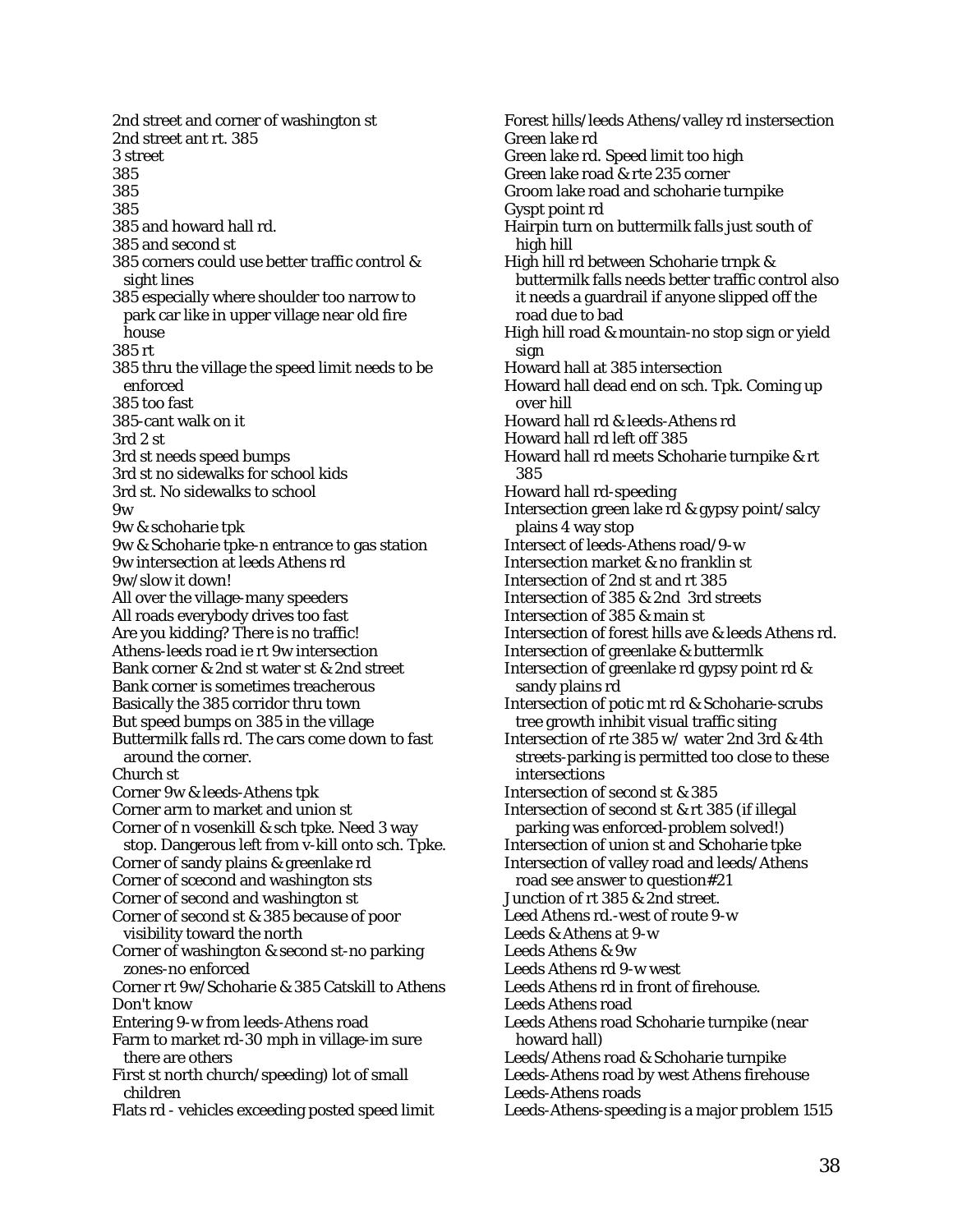leeds rd. Athens Main & 2nd streets Market st Maybe union st & vernon Mt pontic rd coming down the hill its hard to see the cars coming N franklin st cars park wrong way on st Na Nd street Near stewarts store North & south washington North franklin (wheat to goodrich) put speed bumps in fron of ll field. North franklin in warm weather - racing cars North franklin st badly needed North vernon leeds Athens rd head of second st stop signs market st ontovernon st stop North vernon st cars driving too fast North vernon st. North warren st speeding on Schoharie tnpk People drive too fast on 2nd st & 385 Pick most any Police seem to be ignoring excessive speeds of cement trucks dump trucks, etc involved primarily but not exclusively with s.h.l. Poor sight distance at both ends of howard hall rd 1)rte 385 2)schoharie tpke Princess drive Pulling out onto rt 385 from side streets-parked cars block vision Route 385 and second street Route 385 high speed/heavy lg. Truck traffic Route 385 too much speeding Route 385 vernon st union st Route 385-center of village Rt 385 Rt 385 Rt 385 & second st. Rt 385 average speed 50 mph Rt 385 between market and 4th st Rt 385 second street Rt 385 vernon st Rt 9w & schoharie turnpike concrete redi mix run red light many times. Rt 9-w in future if over developed w/commercial businesses Rte 385 Rte 385 - washington st - parking on corners Rte 385 & howard hall Rte 385 7 second st parking signs are ignored Rte 385 and howard hall rd Rte 449 & Schoharie turnpike-because of parked/unregistered cars left turn at stop sign unsafe S wash intersect 5th & franklin/to many conflicting signs

S. Franklin at washington. Poor visibility at intersection & fast traffic Sandy plains & green lake rd intersection Sandy plains & greene lake rd intersection Sany plains meets with potic mtn rd bad corner Schoharie tkp green lake rd. Schoharie tnpk west of 9w Schoharie tpk between 9w & high hill rd narrow fast many blind spots Schoharie tpk. From Athens to rt 9w Schoharie tpk. Paint a line Schoharie tpke - speeding Schoharie tpke/385 speeding Schoharie tpke-the cars go too fast especially near the reservoir & dawndrive stretch! Schoharie turnpike Schoharie turnpike on the village Schoharie turnpike where the "maurer compound" spills out over the road!cars are strewn everywhere it is an eye sore! Schoharie turnpike. School buses fly through the towns streets to 9w! Second & 385 and water street Second Schoharie Second street Second street Second street (cars on both sides) no light @ washington st Sleepy hollow rd Sleepy hollow road Sleepy hollow road Snow removal in general-roads in every other area will be clear but Athens seems to leave a slushy mess. Put the plow down to the pavement. Speed limit 50 of village on 385 should be 35/40 not 55 mph. Speeding on market street hill Speeding on town roads & failure to stop at signs. Speeding on wash. St in village The back rds speed is high & residents go even faster The corner of 2nd and 385 union st speed limit should be reduced The intersection of buttermilk falls & green lake rd. The lack of side walks on many streets Third street Too many big trucks on secondary roads where the is ton limitation. Traffic coming off tpk. Onto 2nd st. Is too fast Union Union & Schoharie tpk Union st Union st Union st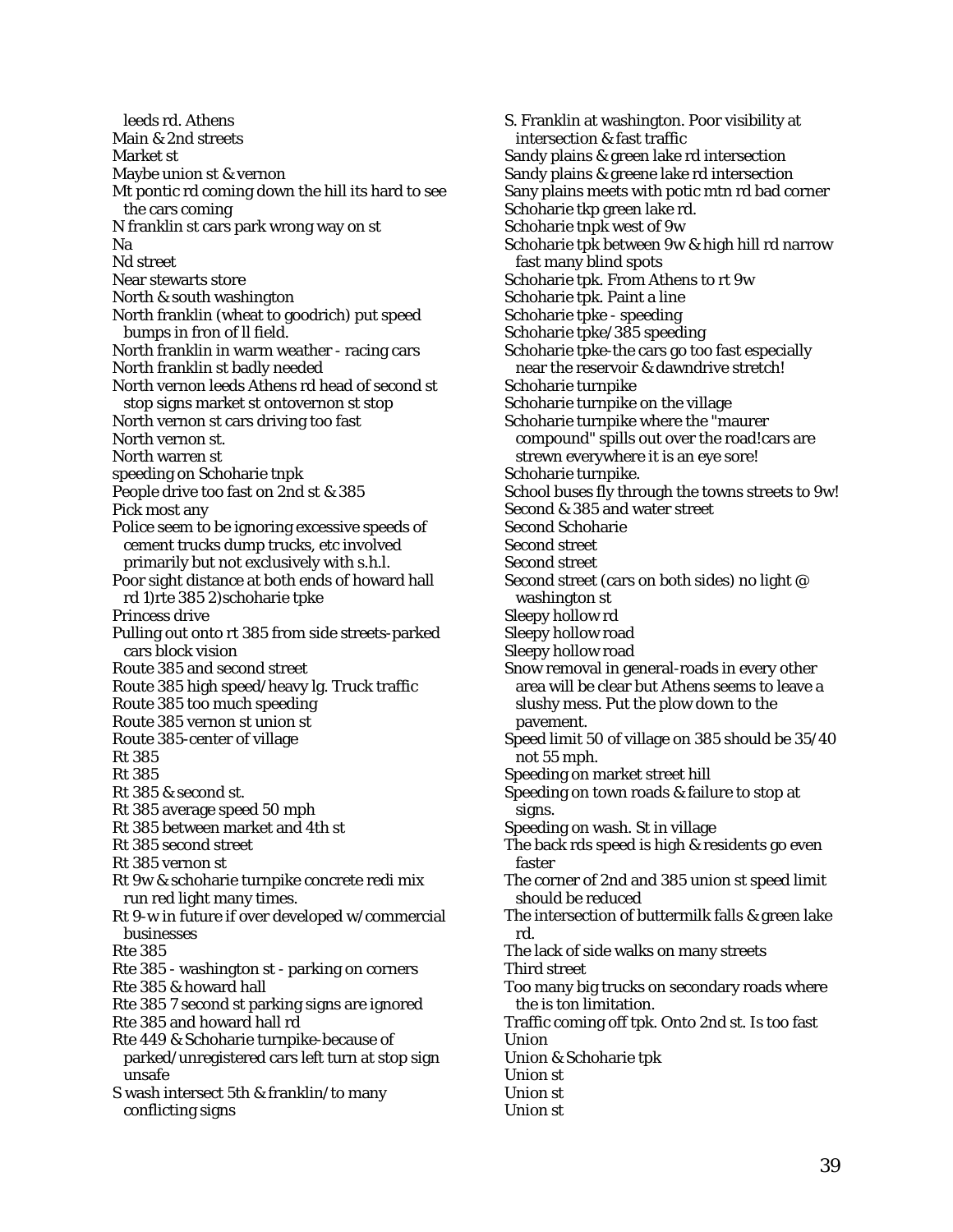Union st & vernon st Union st cars go very fast same on 385 Union st to many speeders no sidewalks Union street (speeding) n. Vernon st. (speeding) Union street doesn't need to be watched constantly by a police officer tocatch speeders Union street rt  $385\varnothing$  the bank corner Union street-no shoulders or sidewalks Union street-speeding on farm to market road. Union st-Schoharie tpk. Union st-schoraire tpke-2nd st Vally road & leeds Athens road & forest ave (need four way stop signs) Vernon st. Too many speeders

Vernon st. Untion st. Vosenkill road (because of speeding) Washington & second intersection Washington & second. Washington st and second st-cant see when pulling out from second onto washington because of cars park on sides Washington street Washington street (385) Water street second st washington (village in general) Water street south of ursulas corner of third Water st-too much speeding-

## **26. - (1) Is there a location where pedestrian safety is a concern? - (2)If yes, please identify what location:**

385 2nd and 385 (north vernon st @ union no sidewalks) 2nd st & 385 2nd st & washington st 2nd street 2nd street 2nd street & rt 385 (washington) 2nd street and 385 3 street 385 & 2nd 385 & main street 385 & st patricks church 385 north & south of the village 385 pedestrians moving north of stewarts 385 rt / union st / 9w 385 thru Athens 385 thru the village there needs to be pedestrian right of way crosswalks there does not need to be a stoplight 385-st patricks church near the bank 3rd near school-cars fly up that road when kids are walking home 3rd st-school kids 9w 9w All along green lake road All of the roads! Along 385 highway Any rural road Anywhere without sidewalks! Areas where no traffic lights Around schools As above As above As above Bank corner Bank corner Bank corner & catholic church @ churchtime

By eja By the elementary school all streets & roads near by. Cannot walk on sandy plains rd due to traffic speeding Corners onto 385 Could be a bike path on rt 385 Crossing 385 Crossing on rte. 385-any pedestrian traffic on back roads due to increased use by shl residents & visitors. "back roads" meaning adams rd. Murderkill fa Crossing washington st (2nd & 3rd streets) Don't know Drivers don't pay attention Farm to market rd Franklin-little league field. From st Patrick's church to its parking lot on Sunday am & Saturday afternoon Have no knowledge If cars are coming into town too fast Intersection by the bank Leeds Athens road-esp. Hunters howard hall Leeds Athens vosenkill Leeds-athen rd-9-w west Leeds-Athens rd. Unsafe to walk along the road with speeding vehicles. Main & 2nd streets Market street hill especially in warm weather Most of Athens due to poor sidewalks Near library Need sidewalks or walking paths in the village No opinion No opinion No. Franklin st--speeding and snow mobiling North franklin is used as a main access to stewarts. There are children living/playing at the blind spot on the hill. North vernon st.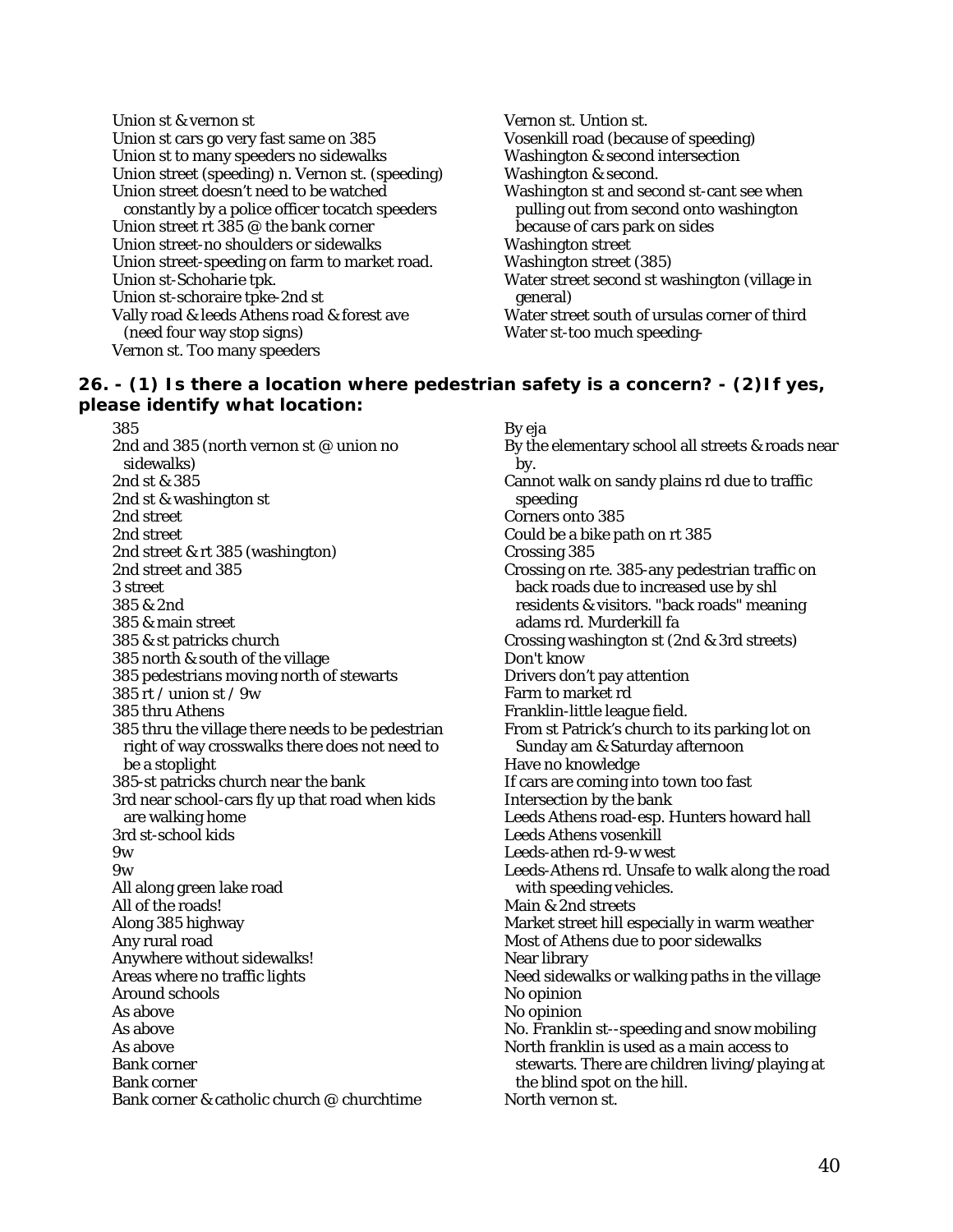North warren st Princess drive Route 28 Route 385 no pedestrian crosswalks Rt 385 Rt 385 Rt 385 & second street Rt 385 second street Rte 385 in town lacks sidewalks Rte 385 vernon st union st Rte 385 washington st. Rural roads-due to excessive speed of traffic Same Same Same Same as # 25 Same as #25 because of fast speed coming down market st hill. Same as 25 Same as 25 above (mail boxes) Same as above Same as above Same as above Same as above Same as above Same as above 385 Same as above and third street & vernon street Same locations Same-more radar traps need to be set up by police there instead of up the hill by hagars. People rip thru 1st part of village Schohairie tpk from Athens to rt 9w. Schoharie tnpk Schoharie tpk Schoharie tpk in village Schoharie tpk no side walks Schoharie turnpike Schoharie turnpike -primarily in the village-Schoharie turnpike they drive too fast Schoharie turnpike-children walk to school no sidewalks. Second & 385

Second st crossing at 385 Second street & washington street Second street from warren to 385 Second street-kids in road. See above See above See above traffic tie-ups we need curbing Sidewalks on vernon st would be nice Sleepy hollow rd Sleepy hollow rd Sleepy hollow road Sleepy hollow road Stewarts/385 area The 4 corners in the village of Athens by the bank The whole village There should be stop signs on every intersection (block) in town. Top of hill-past cemetery on market st. Union Union & 385 Union st rt 385 Union street Union st-Schoharie tpke-2nd st Vernon st Vernon st always lot of people walking Vernon st leaving village in Schoharie trnpk Vernon third streets (pedestrians forced to walk in road with speeding cars) Very few people walk in Athens school dismissal time should be a concern Walking on 385! Walking to the girls softball field on 385 Washington st Washington st/2nd & 3rd Washington street by the bank Water street Water street Weather they would go down a cliff When my family crosses the street to get the mail (farm to mkt rd)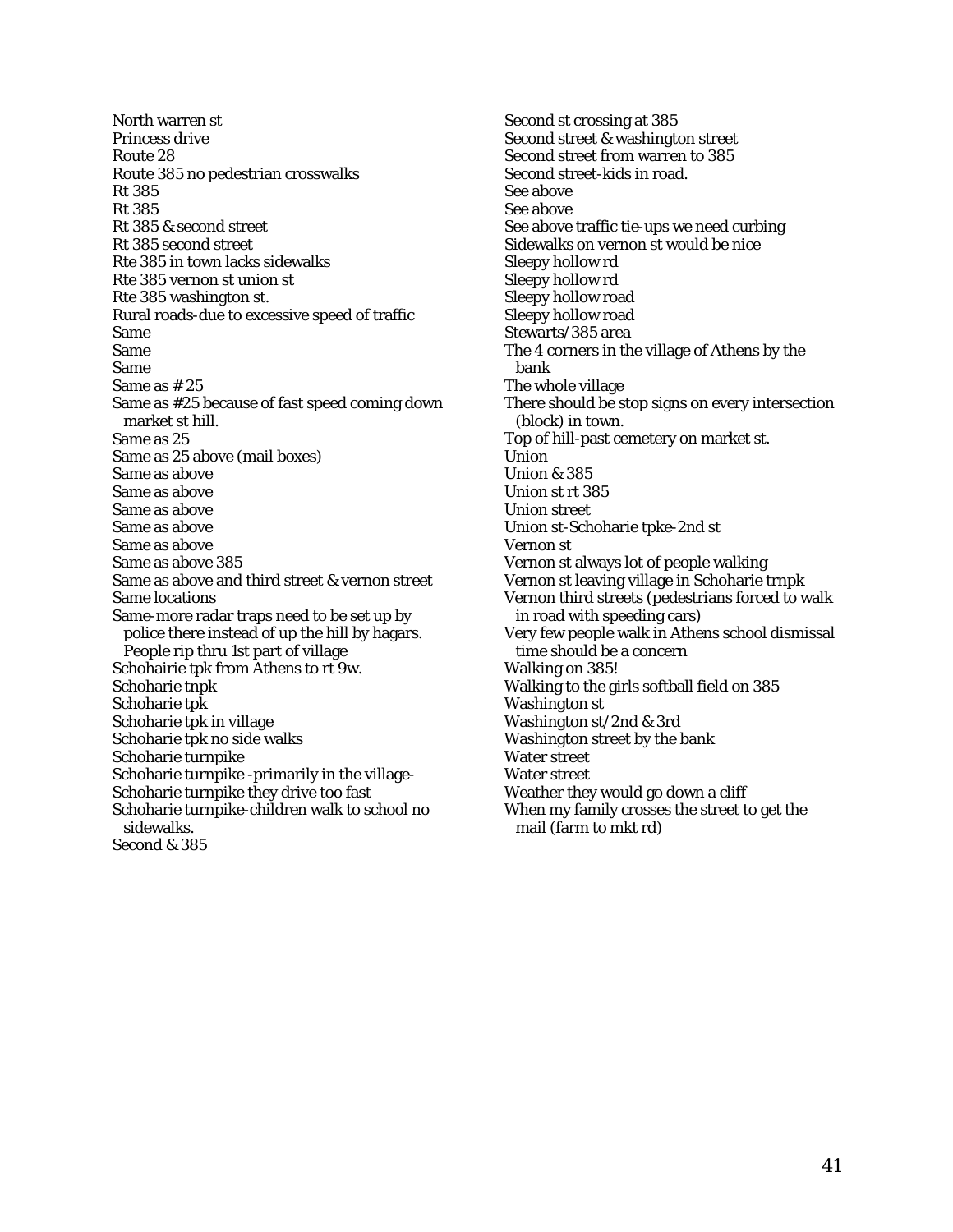#### **27. Please feel free to add additional comments below.**

- 1) improve the river front park 2) also the street festival 3) bigger fireworks on the 4th your doing o.k. ladies & gentlemen Charles e Thompson
- 1) town needs a web site w/meeting minutes posted 2) town & village needs to consolidate services & rehab the comm center 3) Athens village fore co needs tanker capacity 4) property rights of individuals must be respected if there is an establishment of "trails" (bike-snowmobile-hiking etc) as mentioned in this survey- 5) nice job on this survey! Gene halter
- 1) improve water front for boaters (access) 2) improve water front looks so people would want to come here. 3)get rid of old barges or tugs by oil tank makes river front look bad find who owns have them pay to dispose of it. 4)have to keep improving wake quality for drinking 5)keep industrial factories out of area to maintain air quality & looks 6)where the money we are saving on electric from the electric plant on 9w? I don't see any savings for having them put that in our area? How did we benefit? 7)stop putting rock & tar on north Vernon st the last time it looked terrible stone all over (after time when people driving on it)could hardly drive on it with the grooves find a better way. Just pave it's time it looked terrible stone all over (after time when people driving on it)
- 1. We are residents of sleepy hollow lake. We pay the town and the village of Athens for services that are not supplied and are not needed. This is unfair taxation. 2. The overabundance of car lots are a blight on the landscape of Athens. Most of these lots look like junk piles.
- 1-in law apartments could be done on a temp basis not permanent. 2-village needs parking on street for any business to thrive. 3-open space buying development rights does not work as it makes adjacent property more desirable for development. 4-open space yields the most tax return with the least demand on services.
- 1-thanks for taking the interest 2-apply for all and any grants to help finance projects 3-any commercial development downtown has to draw tourists non-residents. It needs to be different I.e. like Hudson did with antique shops Athens is too small to duplicate other small town attractions we need to be creative in order to put Athens on the map for a unique reason 4-develop the waterfront without inundating the village with traffic such a natural resource involve the residents
- About 25 years ago a survey was done with about the same questions. Nothing has changed. People have to have a place to work close to home!
- Also buttermilk fall rd & green lake road
- Another bad intersection is high hill road as it intersects Schoharie turnpike-a yield sign or stop sign is strongly urged when coming towards Athens from Catskill or when approaching up the hill from Athens to Catskill
- Appreciate opportunity of expressing my views about Athens. Thank you.
- As a former store owner on main st in Catskill I see Athens lacks the traffic and draw for any business to open there. There are absolutely no people coming to downtown Athens to walk around or shop. Its a beautiful town but it would take a lot for businesses to sink their money into a store with no customers. You would need a big push on tourism and events that would draw people to downtown.
- As you can tell we love Athens as it is. We live on sleepy hollow and our only issue is taxes & amount of increase. If gov't between town/village & coxsackie could consolidate and save money we should do it.
- Athens (town & village) needs to outlaw "burn barrels." these are one of the greatest causes of air pollution in our country. More so than all industrial sources. They are a prime source of toxins in the air. The town and village would benefit greatly if there were stricter property codes concerning junk and rundown or abandoned properties. These codes would also need to be strongly enforced.
- Athens (town) is a very nice place to live and the highway dept. Does a great job on the roads. The fire company also deserves recognition for doing an outstanding job and without them we would all be in trouble. All the people that regulate the town are good people and very good at their jobs and try their best to do what is best. We have been in Athens for a very long time and have had very few complaints and more of them major. All in all we enjoy living in the town of Athens and really like and enjoy the vosenkill road where we live and our peace and quiet is rarely if ever violated by anyone-nor do we violate their's and quiet is rarely if ever violated by anyone-nor do we violate theirs.

Athens charges too much \$ for water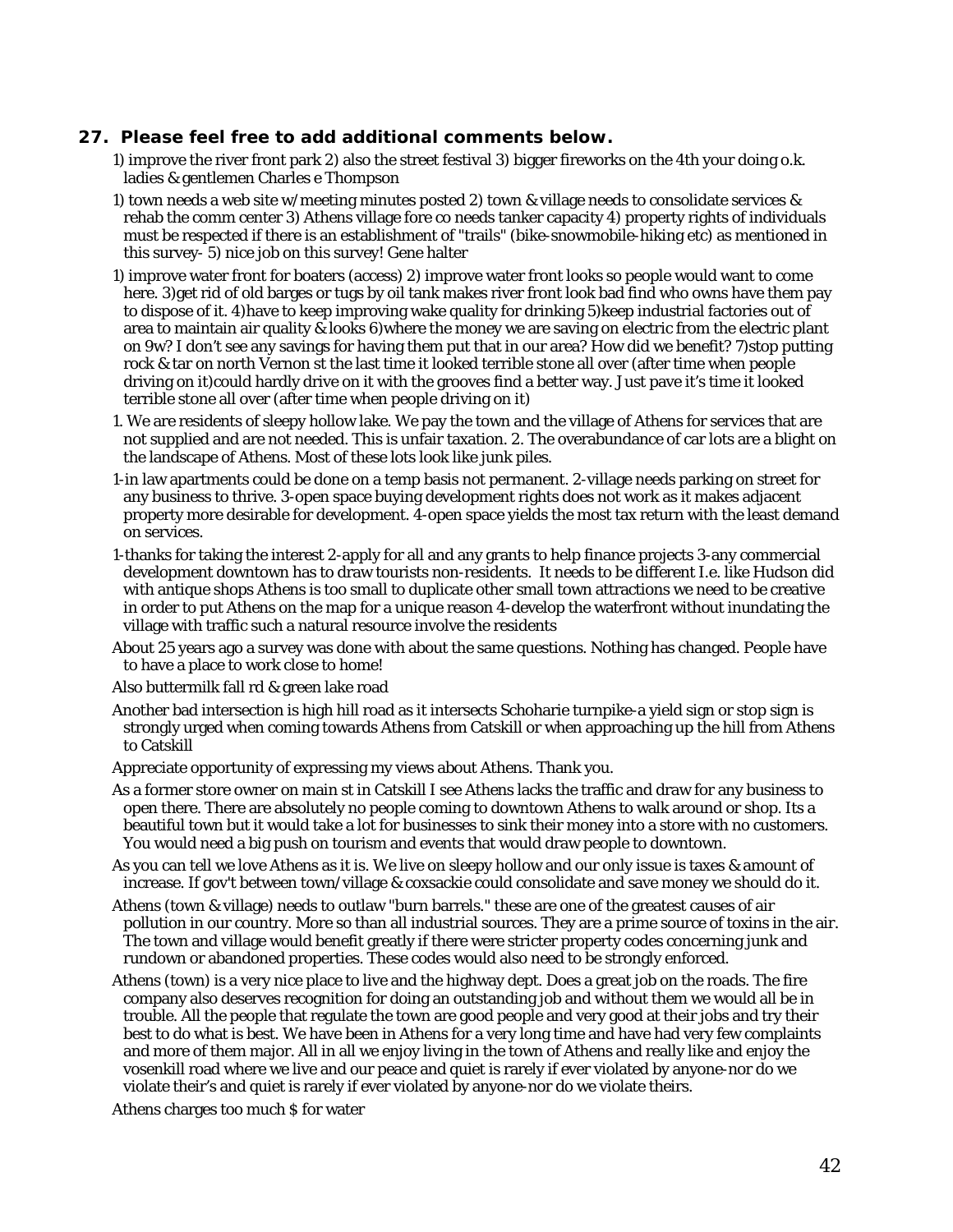- Athens could be okay-however the village is becoming too expensive to be maintained by tax payers-the police dept is useless fire dept is extremely "needy" and there are duplication of services between village & town that should be addressed and aren't. For example the court code enforcement-there should be one govt in one building-the community center-this is an historic village/town why would we leave a beautiful building like the community center to put up a modern building-there needs to be more commercial development on 9w as well-perhaps the village & town should work together to bring h20 & sewer out there-also-main street revitalization? Have you looked at second street lately? Its a disgrace gerards old bldg is a mess as well as the other storefronts-how do you attract bus in village & town should work together to bring h20 & sewer out there-also-main str
- Athens due to its location has a lot of potential. If properly managed it could be transformed into a major vacation site in the county however currently it is very depressing ugly dirty no culture no people. It lacks small businesses stores shops attractions too bad because all of the waterfront location is quite attractive
- Athens has gone through many changes--whaling brick making ice harvesting transportation hub farm and resorts and boarding houses. These businesses probably sprung due to what was needed at the time and what Athens had to offer. It seems now that every small to large community in ny state is courting business and industry to locate their communities. This "planning for attracting business" has itself created a business of sorts. Attracting worthwhile business and industry now takes time and money. What does Athens village and town have to offer? I am not sure what business wants and needs but I feel strongly that neither the village or the town has the necessary laws/ordinances in place to enable the area to grow in a positive fashion. One thing that most residents would agree on ii am not sure what business wants and needs but I feel strongly that neither the
- Athens has the possibility of becoming a charming historic community. However all industries along the river would have to be removed for this to happen.
- Athens is a darling little town keep it quiet and peaceful a residential community-keep out industrydevelop the river front in a residential manner get rid of all the junk & riff raff. We need more people like chris pfister and his wife also jeff rox-ann myers-people with taste who have made the community beautiful. We need to have public works do a better job keeping our streets beautiful they do not like to clean up debris leaves etc. They do a good job with snow as long as they get paid overtime.
- Athens is a wonderful community. It seems to be growing in the right direction but I feel that Athens should not try to grow too quickly. All aspects of a new business and their impact on the community should be closely evaluated. I would not like to see Athens turn into a factory zone. I would like to see Athens grow with concern for the people who have lived in the area for many years. Home towns are becoming lost in America and need to be nourished but not overfed. Thank you!

Athens is a wonderful place to live.

- Athens is an amazing gem of a place. Its historic & undisturbed charm right next to the rive is so special I would like to see greater support for historic preservation in the village more precise guidelines for work done.
- Athens is like an unpolished jewel. There is much character & charm although it is hidden by unkempt homes & properties & those trying to bring industry in. Any industry should remain & be along the 9w corridor & the small town charm of the village & town along 385 should be upgraded & enhanced. The beauty of the river is extraordinary & should be enjoyed.
- Athens is unique in that it is one of few river towns-it should be preserved the town should have a supermarket drug store at least.
- Athens looks like a poor run down area. The landscape & natural aspects are beautiful. Man has made parts ugly-deteriorating homes excess junk cars garbage & litter. Why can't we stop that?
- Athens needs to grow more. We need more for our younger generation to do. Rec centers movie house ball field basketball courts and other things to keep them occupy
- Athens need to come into the 21 century make the 9w better than coxsackie or Catskill development is a must...

Basketball courts

Beautify properties along rte 385 as it passes through the village. Add charm by creating brick sidewalks and gas light lamps as you see on warren st in Hudson. Get rid of unsafe condemned and decrepit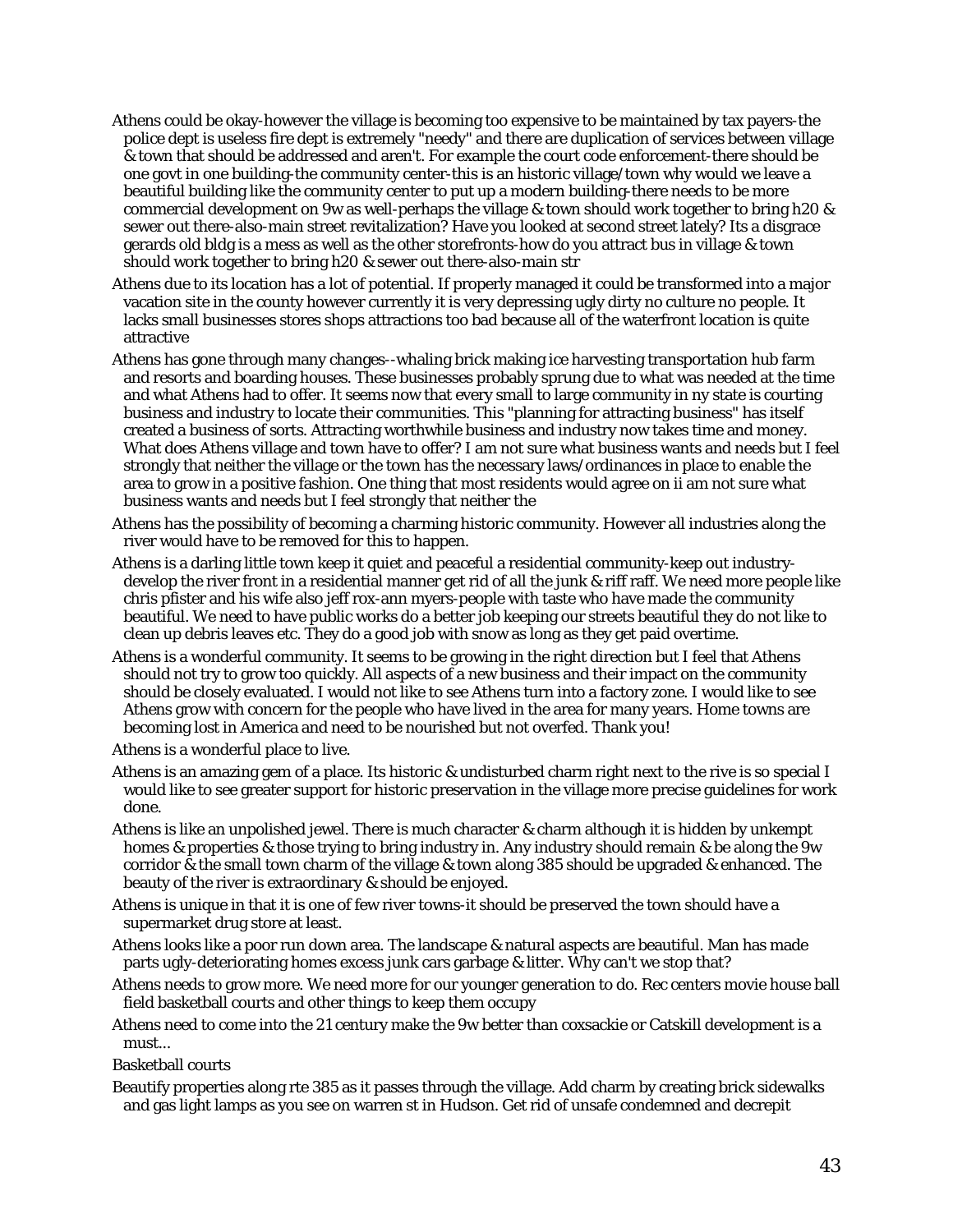structures in the village and on the river. Limit development on the river to small quaint shops restaurants and recreational amenities. Beautification of the village along 385 and the riverfront will attract tourists and add revenue to the village and town.

Cars & trucks park at corner-so they become potential blind spots!

- Catskills is way behind modern times lack sidewalks in many areas. Lack of fire hydrants improve the quality of volunteers report to fire without extinguishers ladders or tools reqd etc. Improve and widen shoulders of roads green lake butt or milk high hill rd etc have pickup of heavy trash furniture and large item by town of Athens. To much more to add.
- Communities who do not receive town/village services should be taxed at lower rate even if property values are heights. Athens is potentially very beautiful ... It needs cleaned up and it needs some good businesses that are open for regular hours. Please get cable or some other high speed internet access to the communities who don't have it. Please try to get a competitor to Verizon. An Athens website would be nice for keeping up w/current events. We really need a good close grocery store whose prices are lower than price chopper.
- Community center needs to be improved and open to the public with an ice cream shop & family activities. Go carts or minigolf w/small burger restaurants (near 9w) volunteers to build (like children's playground)

Concentrate on commercial and distribution centers

- Concerning question #24-the riverfront may be the greatest asset-much care should be give as to what way to develop (or not develop).
- Construction of new home in the village & town of Athens should be limited on how close the houses are to one another not allowing new construction on less than an acre of land.
- Deer cross over into the woods on market st. Between the cemetery and 30 market st. Speeders don't know the deer cross over the road. We need a deer crossing sign.
- Development that will not in the long run cause the infrastructure police sewers fire to be overburdened and expensive to maintain. Maintain the natural beauty of the riverfront and the historic character of the village. If money must be spent to maintain the unique character of the village and town lets try to get some from the state & federal governments.

Do not change Athens too much. It is nice the way it is.

Don't spoil Athens! Don't get too bureaucratic! We don't need to look too" modern" or too developed!

During hunting I don't believe hunters shouldn't hunt in village

- Enforce zoning: unregistered junk cars parked on lawns some without wheels. Enforce zoning per local laws.
- Find the right mix of yesterday history & today's fast pace needs. Focus on river development-maintain village atmosphere keep outside areas rural & not over developed with housing developments with no atmosphere develop Schoharie industrial park and areas of 9w for "today's" style stores but not in excess.

Food pantry & services for homeless & emergencies

- Garbage removals recycle open all week.
- Glad to see this survey-it is important to take citizens views seriously. Too bad about question 12 & 13 number confusion.
- Great need for new-modern-town building
- Greatest potential for development & attractiveness is the riverfront. There should be more shops (crafts arts stores locally made furniture) & more cultural events (summer concerts "Shakespeare in park" new plays comedy fireworks every weekend local craft fairs barbeque park etc.) Athens should look to Woodstock n.y. as a model of downtown attractiveness we have the riverfront-Woodstock has no local beauty
- Have been here my life and I love my little town. As children growing up here we felt safe and there was little crime. People are always willing to help each other. I hope that I can live out the rest of my life here.

Have police enforce parking laws 24 hrs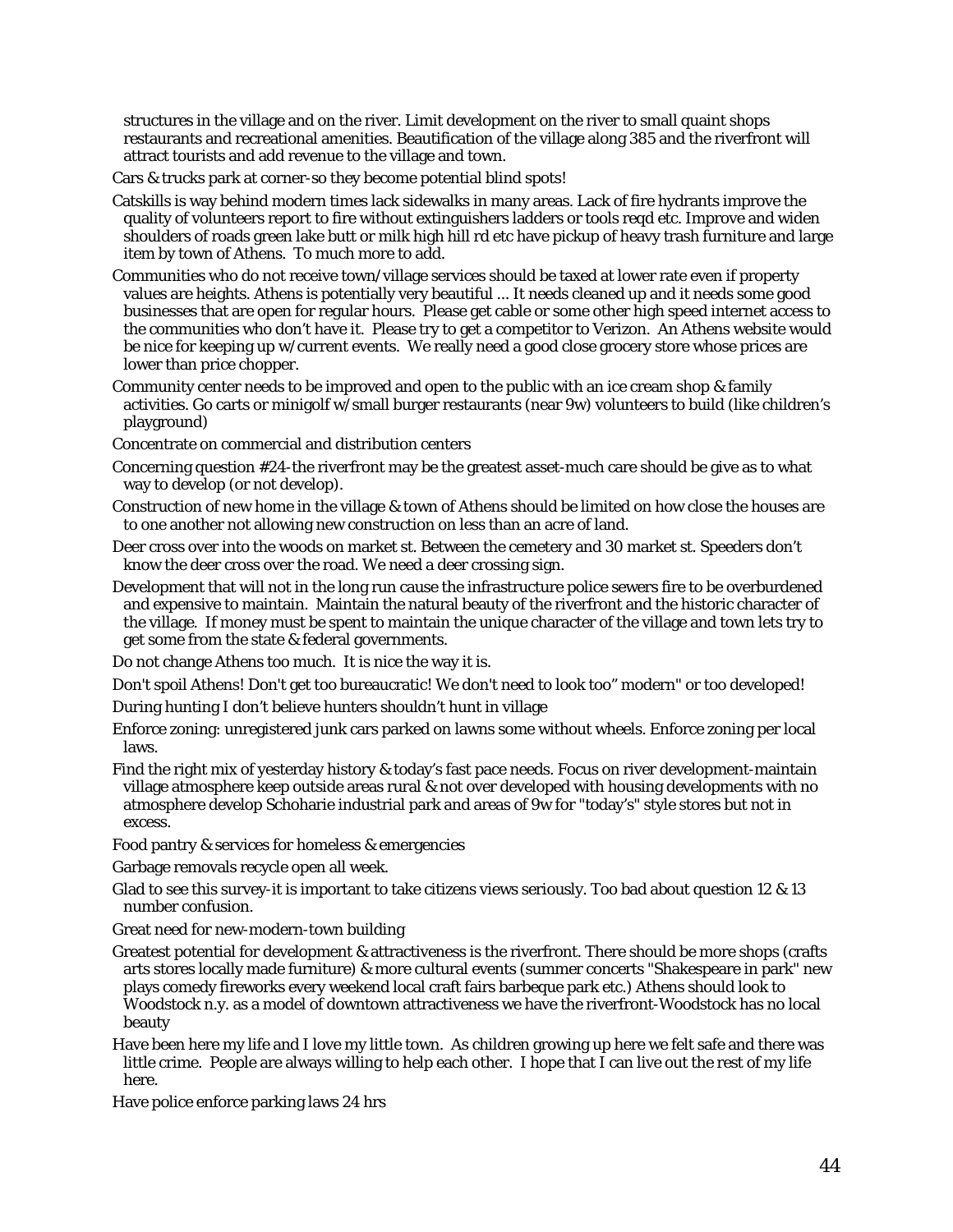Have the methane smell controlled from the sleepy hollow sewer treatment plant so those of us on brick row can have a better quality of life.

- Having been raised in the town of Athens over the past 60+ years there has been some deterioration. The old heritage should be restored-never should the Athens airport been ruined for a useless power station that uses the most expensive fuel available (natural gas). The old village parades should come back more often. The street festival is great. A ferry transport to Hudson would be nice to have back. Let us not destroy the beautiful riverfront with concrete! Rejuvenate it with ice cream stands in the summer and more adult and children activity. Could we not have town dumpsters in strategic locations for trash and recyclables? Thank you. Could we not have town dumpsters in strategic locations for trash and recyclables
- I am a resident of sleepy hollow-I would like to see the town of Athens more involved with shl
- I am alarmed at the increase in traffic and the increase in development in the town. We are no longer a farm community or even a rural one. It seems that the majority of residents are either on the state county town or village payrolls. And these residents seem to think that they are the only ones with any good input in local government affairs. That said I applaud this committee for sending out this survey so that all residents have an equal chance to voice their opinions.
- I am for private property rights -I am for the rights of private property owners -I do not support restrictions place on private property owners -I will not support eminent domain for any purpose placed on private property owners -I want the town to pay for any land use restrictions placed on private property
- I am happy to see the attempt of the village and town to devise a plan to address the growing pains of the community. This is not a new strategy or thinking outside the box it has been done all over the country for many decades in cities like new London conn. Cape may nj. And Provincetown ma. Just to name a few. All we need to do is tweak it to our particular geographic area. In fact there is a beautiful city plan hanging in the village clerks office that still could be utilized as a guide. That plan is 200 yrs. Old and still includes the same objectives that we desire today! But no plan for the future will work without the infrastructure to support it. In my personal opinion the water and sewer treatment plants are a third of the size needed for real growth. With that said the obvioustives that we desire today! But no plan for the future will work without the inf
- I believe we can bring commercial enterprise into the village of Athens without the ugly commercialism & unsightliness take warren st. In Hudson as a positive example. I seriously think we should make the ymca 2007 project (proposed for coxsackie) consider Athens 9w (or off 9w Schoharie tpke) more desirable by incentives-maybe even offering to donate land it will pay back 100 x over! The youth are the future & so far all they have for amusement is underage drinking drugs vandalism etc. The ymca would be perfect for teens & families. Also a not-for-profit youth rec/resource/counseling & cafe. (food sold at cost to school age youths) w/a stage. Talent nights computers etc. The old rec area/building is beat & can be used for more office space in renovation for town/village. Thank you-profit youth rec/resource/counseling & cafe. (food sold at cost to school age y
- I believe we need to grow a little so we can support a few more businesses (such as small grocery store) and strengthen our local institutions such as little league and boy scouts and churches etc. I also believe we should grow in high-density fashion (like the village now) with an efficient street layout. With high density growth in village and vast undeveloped space in town we keep our character that we all enjoy. Sprawl would be a killer for us. And 9w corridor development would be the worst type of sprawl. If you think "corridor" you'll get corridor. What is the redeeming value of a developed corridor? It doesn't build community. We need the village to be the heart of the community and keep rural character of town in tact. Two distinct lifestyle choices are thus supported and strridor. What is the redeeming value of a developed corridor? It doesn't build com
- I bought a house 3 years ago and I am very happy to spend my free time in Athens. We have the potential to become a place where new Yorkers can buy their second home and commute on less then that we benefit everybody newcomers and old timers alike. But we have to make this town like Woodstock without the liberals! Meaningful clean with services it is important that we work on redefining Greene county not as a junk yard ribbon place but rather as a summer haven with fishing swimming biking and a winter haven with skiing snowboarding and snowmobiles. The natural beauty of Greene county and Athens is particular far surpasses Columbia county yet our properties soon run 50% less lets change that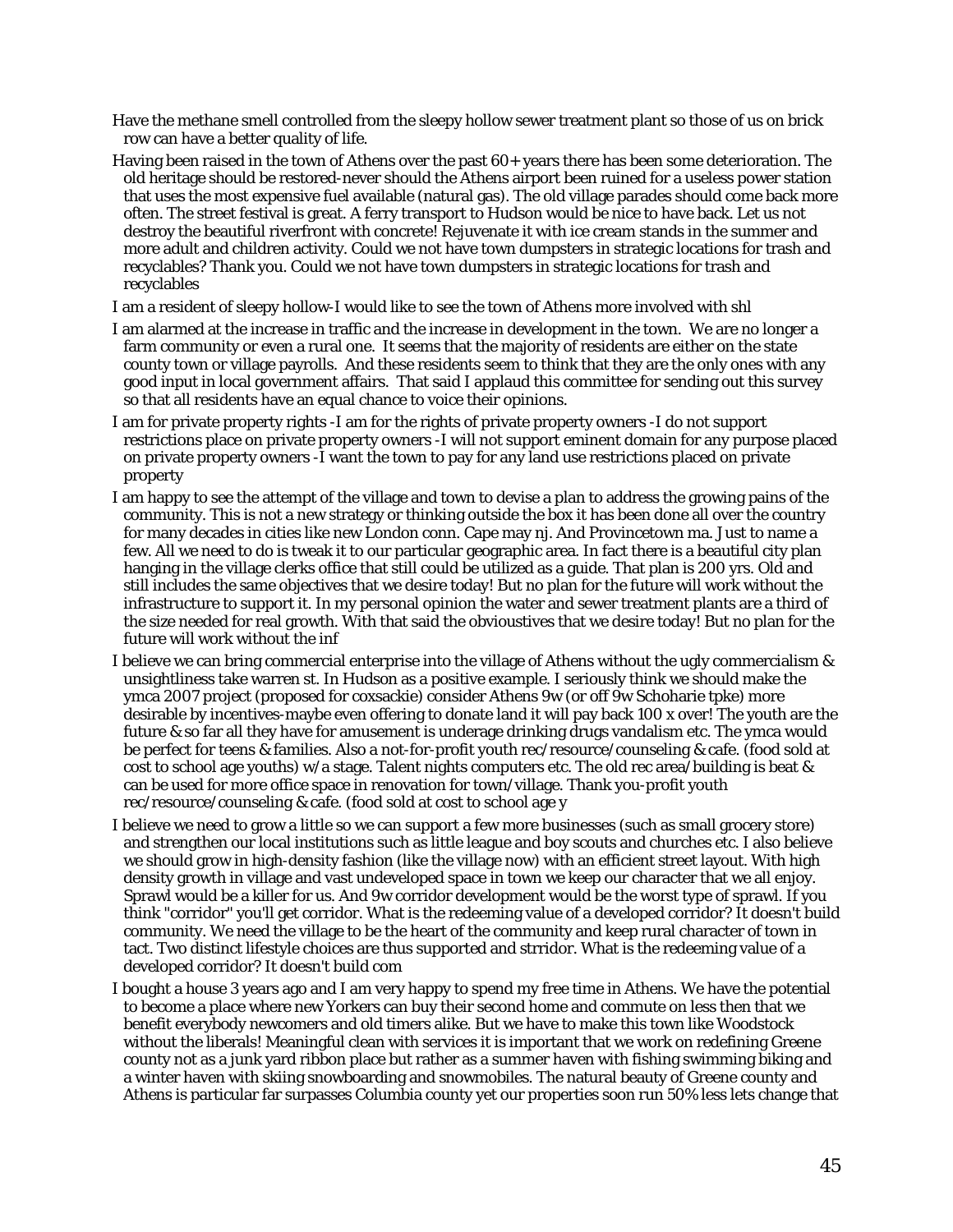the natural beauty of Greene county and Athens is particular far surpasses Columba

- I don't know if you would like this opinion but ... You should attract second home people. It is a known fact that new Yorkers have the most people w/second homes. They can afford to spend money it is less taxing on your schools and in the long run they end up being permanent residents when retiring again less taxing on schools and services in the area. Athens is only 2 hrs from city the village can be a quaint restaurants antique stores book stores etc. It is easy car drive main road rt 385 need large sign at light to send our way need to look into other forms of transportation - trains with this new monies the village/town can expand on things the first home people need. Development will follow w/o over taxing. Don't follow all of the other lower Hudson towns people are being tax to other forms of transportation trains with this new monies the village/town
- I don't live in Athens Marie ulirsch
- I don't spend much time in Athens I'm disabled & most places are difficult to get around there is no mention in this booklet about needs for the handicapped. You are losing out on a large group of people that can spend money in the town & village. I guess our taxes are enough
- I enjoy Athens where is why a large part of my family now resides there. We will be permanent full timers in 2007 & would really only like to construct a grocery store close by. Now its 8 miles in either directions north or south on 9w. I would not like for my tax burden to increase as we use very little services at shl (our oven road crews etc). Is there a views why the town doesn't maintain our roads? Many other planned communities use town services more.
- I feel that some effort should be made to develop a large parcel into a park picnic and recreation area for the residences of Athens and perhaps the outside public to enjoy. Perhaps the state can purchase a site like the green lake resort? Or other large similar parcels.
- I feel that we should buy the green lake resort make a complete town hall police court and all town government. We should fix up our old building in town and make it a youth center for our kids with after school education & recreation. Lets take this opportune time to make our town & village the place our kids want to raise their kids & a model for all small towns. Together we can do it!
- I feel the Athens police force is an unecc I feel I pay taxes as a resident of the village and receive no benefits since I live in sleepy hollow see attached.
- I feel we already pay excessive taxes and as a sleepy hollow resident for what? You don't plow our roads etc.
- I have no respect for a town board that pays their employees nothing and expect a good job. I also have no respect for a town board that would try to take advantage of a town employee that has given over 25 years of service and doesn't want to give him what he has coming to him when he gets another job.
- I hope that you will be able to do something about the people who choose to burn their garbage-up & down Schoharie turnpike there is nothing worse than trying to open your windows and let the fresh air in and instead having to shut the windows because you are choking on people burning garbage plastic anything they want. Please do something about this. Also I feel that better control of junk cars/garbage on personal properties should be a #1 concern you cant draw people or businesses to the area if they see that their neighbors are allowed to pile up garbage and junk cars. Clean this up! It's disgusting! Garbage and junk cars. Clean this up! It's disgusting!
- I hope the quality of life of rural America can be nurtured. That is why people move here.
- I hope you have another workshop-wasn't able to attend last one. I'm sorry I missed your meeting-I am very interested in the future of our town. Hopefully you'll have another workshop. Please consider some of the following ideas and concerns. I'm sure there are many residents like myself who commute into Albany for work. I find many of the business' are closed by the time I get home from work or have such odd and diverse weekend hours that I can't keep track. So I never spend my money in town. I shop in Albany before I head home or go straight to Catskill. A newsletter from businesses listing their hours and a brief description of their products or services should be printed quarterly and made available at local businesses supermarkets and gas stations. I live on farm to market rd. Catskill. A newsletter from businesses listing their hours and a brief description

I just wish it would not expand to the extent that it would no longer have a peaceful country atmosphere.

I know that Athens saw a great depression for many years and large industry gave the town opportunities through various pilot or community programs. I feel this means of funding is no longer necessary the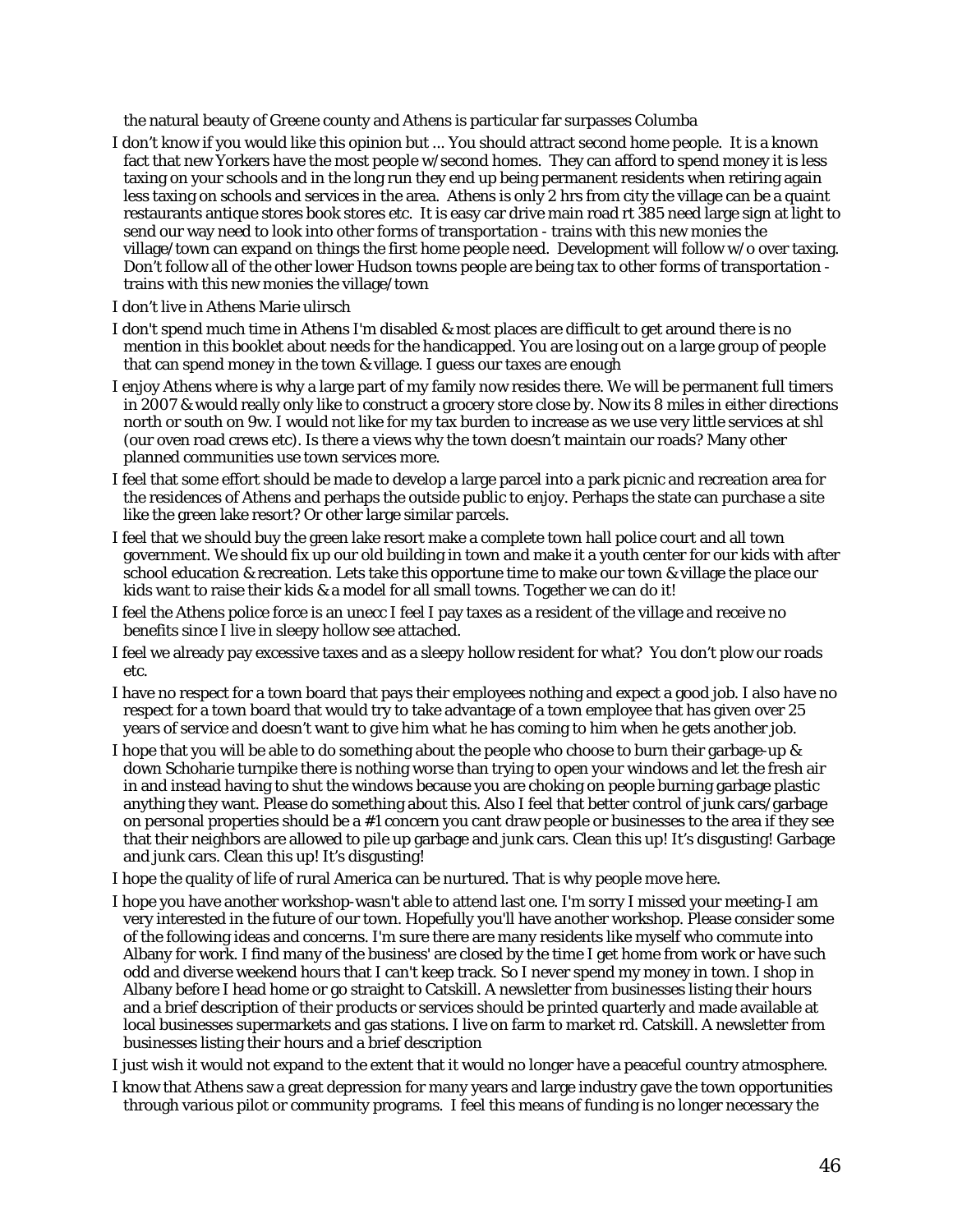long term benefits of investing in small businesses a healthy environment and history are both economically important and crucial to level or quality of life for everyone in our community. Through the nys brownfields program SHPO grants and long-term community organization & commitment Athens can enjoy the prosperity it was once built upon. Land preservation both forest & agricultural reservation both forest & agricultural

- I lived in "historic" hyde park dutchess co. for 15 years. At first it was quiet near other services low taxes. The town wanted more money. And decided additional housing would provide taxes. They allowed development of open spaces-the traffic became congested air pollution is rampant town rose 10% in 1 year additional schools had to be built to accommodate new residents paid fire/ambulance to be added (cant rely on volunteers after pop goes over a certain amt) so there was no money for recreation/public parks noise pollution rose dramatically wildlife habitat was destroyed water quality also and the water table dropped + my well was polluted. They had a 10 year "master plan" which wasn't followed thus open spaces are gone-Athens is in a similar situation was a beautiful town with wildlife habitat was destroyed water quality also and the water table dropped
- I lived in Athens over 60 years I don't like being told that I am a outsider and that my voice don't count. Because I was not born in "Athens"
- I love Athens. I would hate to see its character change dramatically or for it to become heavily industrialized or commercialized. Its open spaces and farmlands are an integral part of its charm and add to most resident's enjoyment. At the same time I believe that there is plenty of room to revitalize the area's economy while enhancing rather than jeopardizing the town's picturesque character. Small shops good restaurants and cultural/recreational events could all help. The key will be to attract visitors in the way that Hudson does. If the traffic (retail not automotive) increased I and probably others could be persuaded to open small shops/businesses. The real question is how to accomplish this goal. Good luck!(retail not automotive) increased I and probably others could be persuaded to op
- I love the country side in the town of Athens and the way the roads are cared for summer & winter. I don't like the junk cars some people have on their property but I guess that is their choice. I hate when people throw trash on the side of the road but when its near my house I pick it up. All in all the country living is beautiful. The town of Athens is a good place to live.
- I moved to Athens 26 years ago because I liked it's small quaint feel. We need to create an atmosphere where we can improve but still preserve our village. It has tremendous potential given the correct guidance & for sight.
- I moved to Athens 3 years ago because it looked like a great small town to live. I love the historical bldgs & friendly atmosphere. I would like it to be preserved and believe that the value of the homes and town will go up if this is preserved. Many towns are going commercial. They will be nothing special in 20years. Athens could be a unique beautifully preserved town and remain a great place to live if we are careful to keep it this way. We need to have zoning to protect noise the types of business that can come here and environmental protection..
- I own 91 n. Washington st. I would love it if the owner of the empty abandoned residential lot across the street from me cleaned it up! It's been looking ugly for several years-the town/village should enforce regulations on this type of rundown/abandoned property as well as abandoned junk cars & debris there area lot of both in Athens
- I pass through sleepy hollow lake comm. Many times during the warmer weather & see approximately 50 houses in various states of construction. House is it that our property & school taxes are not going down? I also thought that the people of Athens were to receive a reduced electrical rate once the co-gen was up &on-line am I wrong? I also believe that if one is paying village taxes one should receive village services. I do not have village water sewer or even a street light. Rezoning must be considered for areas which do not receive any village services but pay village taxes. I would appreciate if someone would contact me to set me straight. John iapichimo jr 945-1882vices but pay village taxes. I would appreciate if someone would contact me to s
- I question the legality of charging me a higher tax rate than those not living at the lake when virtually no services are provided
- I read that a traffic light was being thought about. That's the dumbest idea I've heard of. No traffic light is necessary in Athens.
- I really would like to see the town & village offices be combined into one building. A new one. As nice as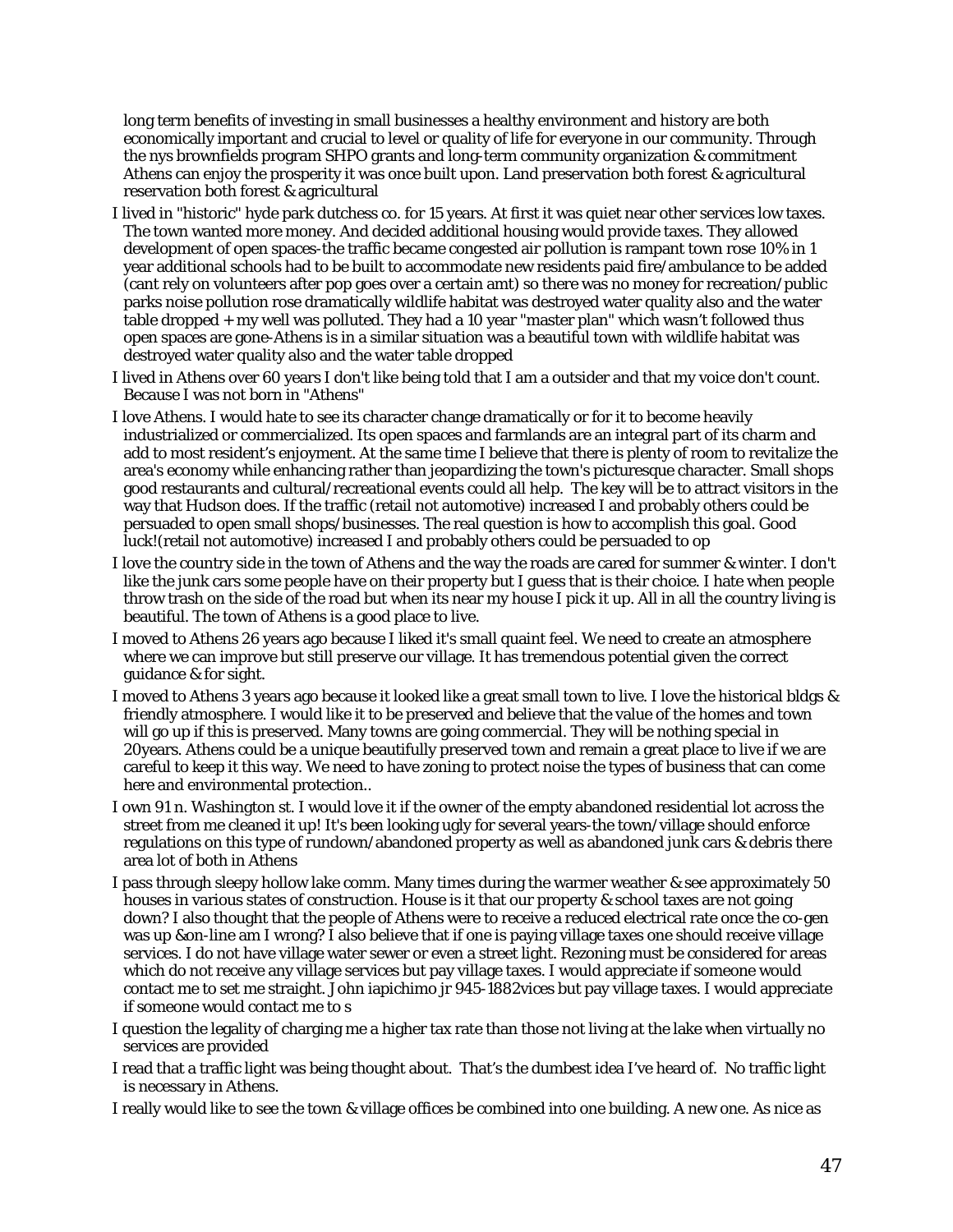the building they are using now is I don't think it will be worth getting it fixed up for offices. If we as a town/village are going to grown we need to look & feel like a growing community

- I recall that a short time ago questionnaires were sent out requesting opinion on building new facilities for village/town offices or keeping present community building and renovating. I understand that majority of answers returned were in favor of maintaining present location. Why is this question being brought up again just who is pushing this and why?
- I think Athens needs to look at current assets & how to fit them into developing itself its unique & different from Catskill or coxsackie. 1 idea-rebuild" ferry" area & offer small boat tours up & down Hudson-similar to Kingston or Albany-but our neck of the woods-we have a beautiful river redo fun ferry to Catskill for their sat am marketplace or to Hudson for cultural events badly need some services! Ie bakery small grocery combine book/grocery store small clothing store etc.
- I think Athens should have a news letter (even if its only quarterly or biannually). It would be a good source to help people become more familiar with our local politicians and how they are trying to address specific situations in Athens. It could also be used to inform Athens residents of any other work shops or perhaps stimulate more.
- I think in certain areas (that I know of) taxes are too high and there is a large amount of prejudice towards residents that are not "natives" also seniors should be given more leeway in paying taxes etc. So they would not be forced to move from homes they have lived in for years and maybe built. Athens should set a precedent and not have seniors pay school taxes that they have paid for years & years.
- I think the riverfront should not turn into a theme park all it needs are more trees & landscaping. More sensitive lights not lg. Scolc halogens better benches & tables more plantings in coxnorlie park lots of grasses & trees with beautiful views of rivers we must still see the river not just big boats or marina keep the simplicity & scenic beauty with a walk way along riverfront for bikes also small crafts trips to the light house from river front in small boats or small ferry tub boat get more property to protect riverfront with parks & walk way all along river bikes small boats all along river bikes small boats
- I think the village is on the right track for the future
- I think work should be done on cleaning up 9w area of all the ugly junk yards and unkempt businesses keep heavy industry out plan on what to do with power plant when they abandon it in 25 yrs keep tall ugly bill boards out of Athens I think we should be proud of all the politicians & private people that are working together to make Athens a great little village & town
- I would like to see Athen follow what coxsackie has done to their downtown area-rebuilt & rehabbed old blds & built some new. Also-cleaned up their riverpark & boat launch. We are on the river. It should be quaint clean shops & restaurants to take advantage of our scenic spots. Go south along the cape fear & Mississippi rivers and you will see what they have done to enhance their riverview towns. Clean shopsrest/bar facilities & park area's for recreation & tourism that brings people & money into our local economy. The river is coming back-it is time to grow with it and enhance our popularity with our own people & tourist that will help support our growth of this upcoming town & village to grow with it and enhance our popularity with our own people & tourist.
- I would like to see the pallets across from post office on 385 removed. I would also like the unsightly trailers removed or replaced. I would like the car repair shops to be held to keep a look not a junk yard-
- I would love to see a grocery store drug store restaurant place to walk the dog (by the river) a pizza parlor. A strip mall would be good like the one in coxsackie. Someplace where you could go to pick up some items without having to go to Catskill or coxsackie especially now with the price of gas. I would like to see a more active police department where the youths are concerned. Especially during the later evening hours when the teenagers are out.
- I would love to see sidewalks on n vernon & third streets-even if on one side of the road. Many of the village sidewalks that are already here are dangerous or difficult to walk on-especially for senior citizens. We have a beautiful riverfront in the village but have very little access. I would love to see a walking path along the river-like many communities have. Would love to see small businesses on second street in the empty storefronts. The current senior center certainly needs upgrading.
- If one would just walk the streets of Athens to take in the whole picture there are many eyesores that detract from our village why are garbage cans allowed to remain on the sidewalks all week? The junk cars litter & unsightly & unkempt homes. Our post office is next door to a car repair shop that has at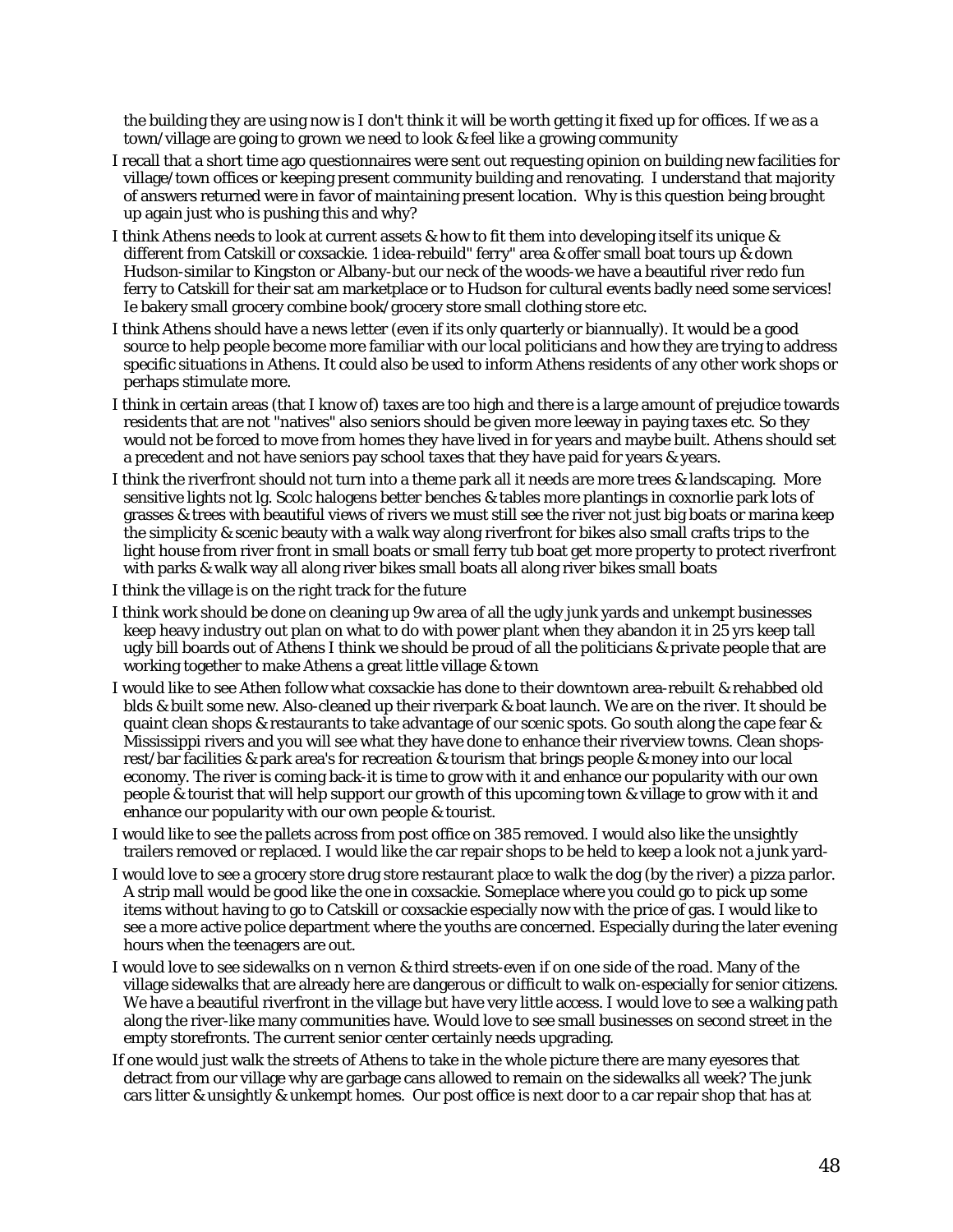least 30 wrecks piles of tires & garbage cans pile around. Second st has empty store full of junk. What a disgrace. Why is this allowed? I love our village but please get some new laws on the books.

- If the eyesore that is the site of those derelict new york central barges could be cleaned up and the shoreline renovated-it would make a wonderful site for a marina.
- If the town and village are growing closer in gov't sharing of services and it will we should be working toward that goal. The town offices have been at the community center for a long time now. The town offices should stay at the community center a new town building is not necessary. Lets combine our resources to upgrade and make the community center an Athens landmark. Athens location on the river is an asset as well as its old historic buildings
- If there is anymore industrial development planned for the future I would like to see it along the 9w corridor like coxsackie is doing. And I also believe consolidation into one town would work and save us money.
- If there was a way to remove the eyesores from Athens it would certainly enhance the community. The junkyard the oil tanks detract from the quaintness of Athens. The should be some shopping within the community small shops would encourage more people to visit.
- I'm glad you asked. Why is it you need 2 acres to build a house. who the hell passed that law? An acre is more than enough to take care of. Jon gere preventing good taxpayers from building their rule should be changed. Also code enforcers should be more sensitive to peoples needs esp seniors.
- I'm very pleased with my choice of Athens village for my home-I'm very concerned with too much growth & we could loose everything that makes this a grand place to live. Thank you-patricia 16 s mount st
- Improvement in the downtown as a commercial center is my highest priority. It would be nice to have a downtown where you could go for lunch/dinner browse a bookstore pickup a few items at a boutique get your hair done get a manicure etc. The comprehensive planning committee should be looking at places like Rhinebeck and Hudson which have preserved their historic nature but also brought businesses into town that have attracted both residents & tourists.
- In general I am very satisfied with Athens I love that there is nothing big business in the village but would love to see more in the town. My hope is that it -the village- would never change in flavor or size. I know it will though.

In general the people in village & town are very nice

- In regards to number 24 I would like to see the river front park enhancement but would not like to see increased residential or other development along the Hudson river. Open space and natural resource conservation is a high priority. I would not like the bank to develop a drive thru atm. Riverfront revitalization I would not like to see an increase in impervious surface for parking purposes just an enhancement of the green space within the park. To alleviate parking concerns I believe we need to focus on and off street public parking lot especially because of the winter parking laws which should be changed so they are only in effect during snow emergencies. y because of the winter parking laws which should be changed so they are only in
- In this time when many communities roughly our size are clamoring for "development" I think we need to be sure to maintain our small town character. Dollar stores drive through fast food used car lots etc all detract from our town and villages personality. Keep them out. If we want to be proud of our community we need to be able to tell people to clean up their properties condemn and demolish dangerous and useless buildings and get rid of junk cars. Update the town and village ordinances to reflect the year 2006. At this point if I live in the village I could operate a pig farm in my front yard and there are no ordinances to prevent it. Review them and make them helpful and enforceable. Noise ordinance sign ordinances are all needed. A full time police force is not needed in this village I could operate a pig farm in my front yard and there are no ordinances to
- Its really critical to preserve a lot of the open spaces in our village & town. Support our local agriculture to the point where we could sustain an organic farm have a local bakery. Support our cultural resources to enable our residents to experience a higher quality of life.
- Junk cars allowed in village-article in paper 2 yrs ago and still a problem. By the elementary school in particular-can see from ball field.
- Keep a lid on it so our taxes don't get more out of sight take care of what we have don't look to bring in trouble we don't need.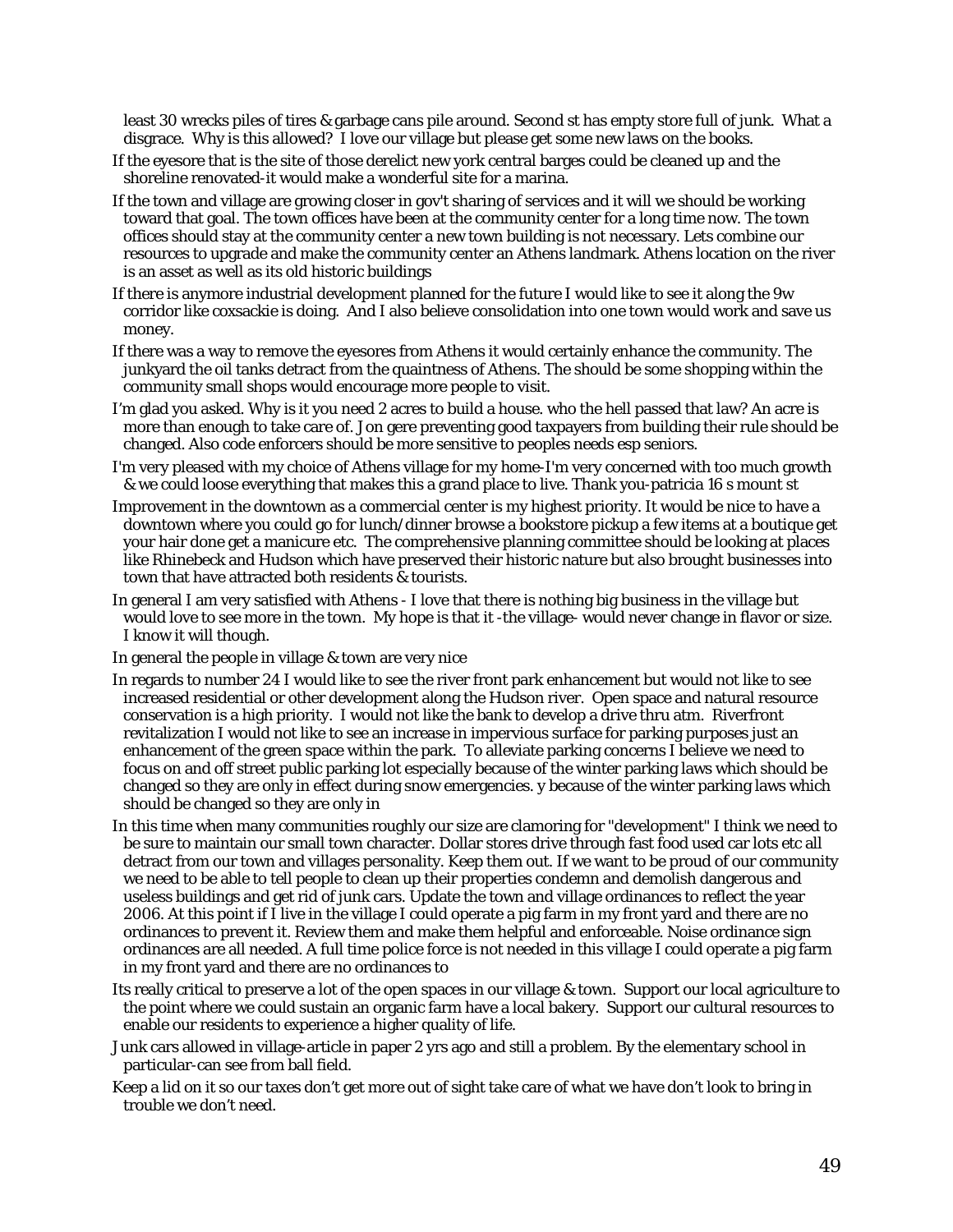Keep Athens a small wonderful town-village

- Keep the tax exempt "created" churches from building & eating up land. The raises for employees was too high 4% no handicapped assessable bank put some seniors on boards (zoning grievance planning etc) need public transportation on clean up day-pick up at curb like before-if no truck-it isn't helpful. Keep taxes down
- Lets keep it small and not lose the wonderful qualities it currently has. Every change to throw out its history
- Living on rt 385 in the village s washington the average speed is 50 mph. Now rarely are there speed traps or police patrolling. Peckham truck engine break shift when approaching 2nd st leaving trails of dirt. Third street between rt 385 and s franklin st has become a skateboard park. Jumps are placed in the street and boarders skate across 385. Extremely loud and is a tragedy waiting to happen. Local police have no interest or concerns. What's going on with the park? Its an eyesore.
- Main concern is to bring business in Athens. There is not one descent place for people to stay overnight except the best western its needed on the river& on 9w. Save money on the police departments do something about sleepy hollow sewage problem. The odor is unbearable and I think the village should do some complaining as the people have complained & nothing has been done. A letter to the nys health dept would be the first place & would start.
- Mom & pop stores don't stand a chance. To go shopping closer to home would be nice. The bigger stores the ones you have to go to Hudson or Albany or Kingston for. Kingston has it set up nice all in one area.
- Mt pontic rd as I stated above at the bottom of mt pontic its very hard to see the cars because it a large curve and accident is waiting to occur
- Must address services to sleepy hollow lake community. It is a very important tax base for the town and revenue for local business. Assessed value no service will develope a wide spent between to communities.
- My family and I visit Athens often and we like the quaint town & village.it could use some up dating but we would not like to see the historical look taken away altogether. Restaurants and a river walk would be very nice
- My home town started a beautification program. Mayor went to all property owners who were in violation of building codes and gave them 1 yr to fix up their buildings. If they failed to do it and showed no sign of trying the town took the property and leveled it. Some cases they turned the land into public parks others they sold to generate money for the town. In a town of 12000 people they only took over 6 or so buildings. Everyone else fixed their property. It really improved the overall town. Land lords could get better renters in better buildings so they made more money. Renters had nice buildings to rent so they stayed in town. My town was once called the arm pit of Massachusetts & now they get over 1 million visitors a year. The town is north adams & the mayor is john barrett hes so they made more money. Renters had nice buildings to rent so they stayed in
- My name is denis forde who own a summer house at lypsie rd in leeds this is a summer house with no heat no basement and I have not been inside this house for the past five years I am sick and tired of paying taxes they are excessive it is assessed for \$6000000 plus school tax. My neighbor offered me \$3000000 to purchase my home #718-746-7572
- N warren st needs new side walks & curbs n. Warren st has many children on it and is used as a cross over from 2nd st to get to stewarts and ballfield/park without having a steephill to walk/ride up like n franklin. Also there are many children on this street during the winter because the got to the gym hill to go sled riding. There is lots of fast traffic also on this street so good side walks are very important. Try to push a baby stroller on the sidewalks now and see how far you get before you end up walking in the road.
- -need for removal of old barges and ships from the bay near the oil storage tanks on 385 near the boat launch -sidewalk repair with goal of maintaining the slate sidewalks -more shared services between town & village to save taxpayer money
- Need something(s) in village center to attract full time residents on a full time basis as well as weekenders so that we don't have to go elsewhere to spend our time & money.

Need to expand water & sewer to town areas for future development

Nice try... Good luck. I think you're headed in the right direction just keep up the good work. I realize @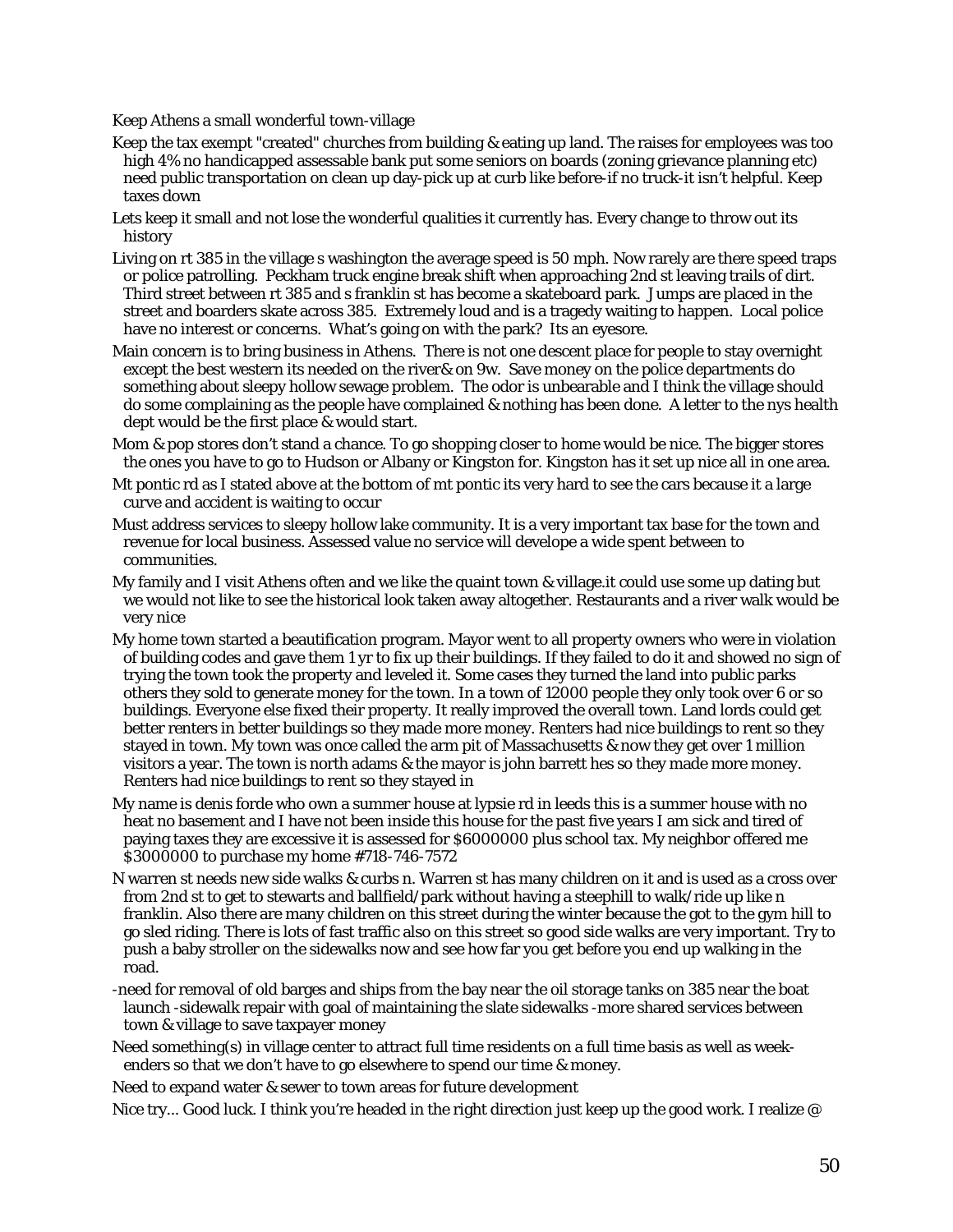times you feel unappreciated but whether I agree or not you all are doing what you feel is right & good for our area! Thanks for all you do!

#### No new taxes

- No sign standard billboard locals have no appreciation for the possibility continue to consecrate the village to few people trying to do to much need more critical input
- No one from town/village was able to help me with a property issue in which I got sued over. In regards to right of way on pricess drive from my property on green lake rd. Was conveyed to town (princess dr) never took title. Title searches came up inconclusive. No one owns this property know as princess drive. Any info on owner of princess drive or any info at all would be greatly appreciated 943-1082
- Doesn't always see things the same way I do. In the past I have served on two combined town-village com. The recreation and bicentennial (1976) on those committees there has been a attitude of everything for the village and nothing for the town. The swimming program provided bus transportation for town youth during the red cross program but nothing after that I was appointed to the bicen. Committee to represent the town but couldn't be on the executive council of that organization. I set up two exhibits for the committee.
- On green lake road by the lake a land owner has rerouted a stream on his property which now runs constantly across the road to the lake. During warm months the town/county highway dept has to waste valuable time equipment and repair materials for the constant erosion of this section of road. In winter sanders salt trucks have to go through this area 2 or 3 times daily to break up ice jamesin the road. Our road crews are diligent hard working men with a lot of road maintenance responsibility. It would be more tax efficient to put in some kind of sluice under the road to take care of this water or demand the home owner to route his stream away from our highway. Going south on green lake road there is a sharp blind turn just before hitting this water/ice mess. Someone could end up sluice under the road to take care of this water or demand the home owner to ro
- On north vernon st. There should be westside parking only. It is now a thoroughfare for the fire dept. Especially during the winter because the snowplows do not push the snow back. It is 4' from the curb and if someone parks there it narrows the street. Also north vernon st. Should be 15mph to market st. There isa lot of kids using this street to get to the pool and to school. Snowmobiles think its a race track they start at 2nd and by the time the get to 1st they are doing 50+mph. When they plow 1st street they dig up the lawn on the south side and every year it has to be raked and seeded. This should not happen. Snow plow operators should be more aware of where the road every year it has to be raked and seeded. This should not happen. Snow plow op

Only sections of Schoharie tpk have a center line very dangerous

- Our greatest asset is the river everything that is planned in the village we must first consider how it will affect our closeness - view - access to the Hudson river. The east side of rt 385 is most important. What is built or not built is what will make Athens the most desirable village on the Hudson.
- Our village police have to do more than ride around they need to give tickets out to the locals our village officials need to follow the laws they make such as cleaning side walks (ms smallwood) & no hunting or fire works.
- Overall Athens has been a great place to live (we've both lived in greene county all our lives) we need controlled industrial growth open spaces family farms and to preserve historic sites. This is a hard juggling act in such a small town. You also need to get over the great divide "[rt 9w]". Sometimes west Athens appears separated from the area closer to the village. All  $\&$  all however this is the place we plant to remain for as long as we can we like living in Athens. christine & robert young 431 vosenhill rd Athens

People speed in excess on union st

- Planning is the key-growth of some son is inevitable and can be controlled if suggestions of professionals and citizens are carefully reviewed with an open mind.
- Planning: recognizing the influx of new residents who will invest because of our charm and historic buildings. We need to encourage renovation and smart growth to maintain the value and appeal of Athens

Please act most quickly. Less talk more action.

Please enforce speed limits in village (rte 385 vernon st union st) there is little or not enforcement when was it that garbage cans become common items on our streets & sidewalks? Why can garbage trucks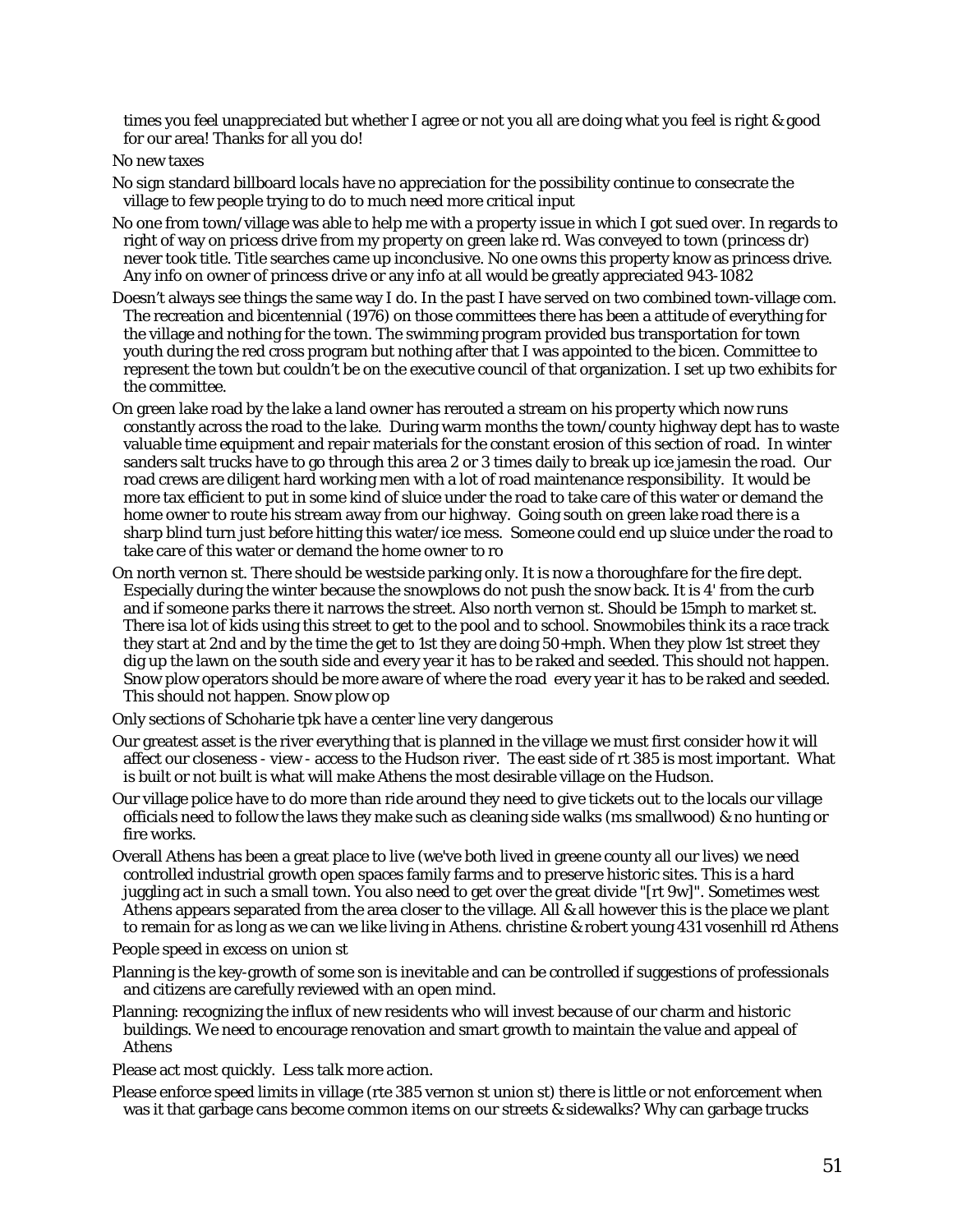disturb our peace & tranquility at 5:00am-most municipalities regulate this activity many municipalities are eliminating police depts & leaving it to state police & sheriff depts-we should explore this how many junk cars are allows on premises of auto repair shops??

Please keep our air and water clean

- Please repave the roads that had been poorly-patched due to water/sewer upgrades. Water street & brick row are awful! Brick row is currently an eyesore because you're either ignoring it or you want to maintain historic character. It could be gorgeous if you start by fixing up the street pave it pave parking spaces opposite the houses in order to limit mud & dirt and require shl to fix the problem @ sewer plant on rt 385 so the stink stops floating down to their house windows. Yuck! Improve community center & have child/teen/adult/senior classes in different hobbies-sewing classes dance exercise movie nights basketball cooking etc. Arts/crafts encourage boutiques/clothing shops/baby shop into the store fronts (gerards or similar location)different hobbies-sewing classes dance exercise movie nights basketball cooking et
- Questions need some more detail to provide informed response esp as it relates to development (riverfront or otherwise) consolidating services is a step but ought we be first asking what unique services & benefits are derived from having a village layer before posing the consolidation issue? Thanks for you efforts & thanks for asking -I cannot make 1/12 because of business but want to be involved & informed margaret moore
- Radar traps more frequently. On well traveled streets union st & Schoharie tpke. Check weight limits on construction vehicles etc. Using these streets. Quality of water during summer months very strong odor of "swamp" especially hotwater & drinking. "needs improvement" should encourage home owners to maintain there properties instead of raising there taxes after they improve there homes &business especially 2nd street. "grants" etc. Beautify not penalize. Also brock row snow removal-village front of churches-bank-shovel paths from sidewalks to street crossing. Sump pumps water being pumped out on public streets. Causing hazardous conditions when if freezes. Should be hooked to positive public storm drains when available. Keep the municipal bldg in the village street crossing. Sump pumps water being pumped out on public streets. Causing ha
- Rather than spending tax dollars to preserve and beautify residential areas and buildings members of the community should be encouraged-if not forced-to maintain and upgrade their own property and surroundings...our currently overzealous code enforcement & permitting authorities do not create a good environment for the above...and judging by how many "private" homes have more rental tenants than allowed these authorities are doing a poor job of insuring property stability. Enough with the "historic" nonsense! We live in a village that ig old and contains many older homes.

Restore ferry service from Athens to Hudson

- Riverfront and historic district can be enhanced by using a maritime theme such as a mini mystic conn. Seafaring town. The river is a great resource for museums and restaurants and shopping. The dock can be developed as a floating museum with a sailing ship. The rest can be accomplished with private money if there is a potential for profit "ie" maritime shops restaurants etc. People will invest in their own community. I have a lot of time on my hands. Call me if you want to talk.
- Rivertown senior citizens center which is in the historic dist is an eyesore. Suggested improvements 1 replace the existing sign with one like those on 385 as you enter the village in the center planting area and spruce up shrubs on second street side. 2-dont repaint parking space designation lines if they must be there use white. 3-cover the ugly unit on top-louvres? 4-remove roof over entrances & replace with one that stretches across the entire left side of the building creating a protected seating-waiting-area. 5 take flag pole off roof & put in a planting area at n.e. corner of building. 6-add shrubs to right front. a planting area at n.e. corner of building. 6-add shrubs to right front.
- Some growth is good-too much is not. We need small unique stores that attract people to come here for unusual items. We are off the beaten path and that makes us special. We have a quiet bedroom community that could have a real cultural draw here to make people enjoy the streets again-mainly 2nd street. We do not need major economic development nor box stores.
- Some of these question need discussion to be able to answer some don't even apply to us. How is anyone going to use this as a guide line if only 1/3 of the populace reply. I firmly believe people are elected to make decisions. If you can't you should step aside. We don't need a ferry ship. I don't care who pays for it. River front always neat is ok if privately funded. If level heads prevail! A new town building office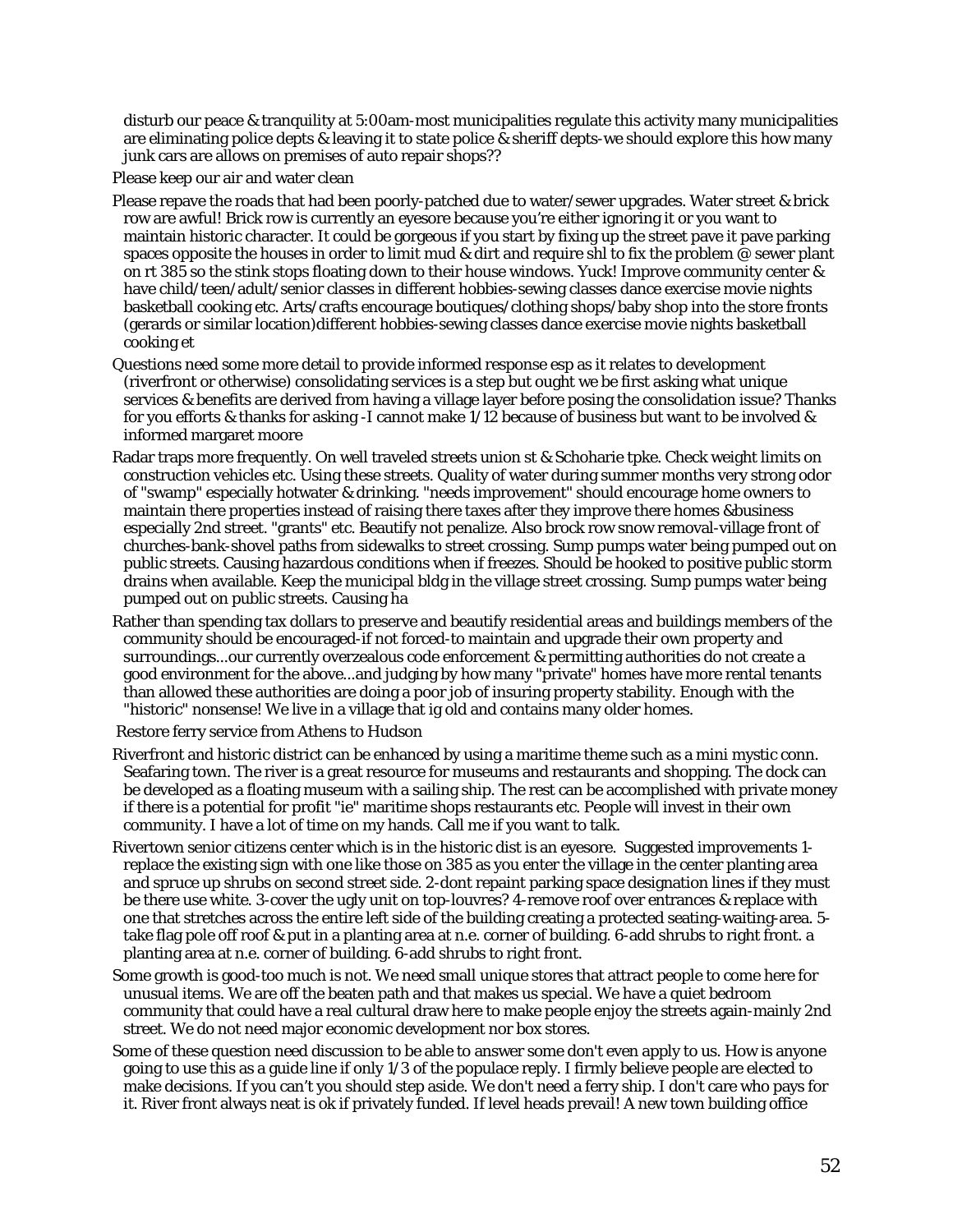should be the way to go. I think the fire company is a fine example. They used to bicker. Now they have something everyone is proud of. With a little logic the town & village could be the same way. And property utilize tax payers money. Of. With a little logic the town & village could be the same way. And property

Some one should do something with the generating plant that just sits there doing nothing.

Taxes are too high and we are fearing having to sell home when we retire.

Taxes here (greene cty) are extremely high. I pay more than people in putnam cty that have more property. I am in favor of anything that helps reduce taxes to a more reasonable level.

Thank you

Thank you for asking our opinion.

Thank you for sending out this survey. Athens is a very special place and should not become another cairo or coxsackie.

Thank you for solicit our opinions. Its a first & vital step towards change. What is being done with the 3000000 the town received from the power plant? We love coming up from the city to Athens but want to see the industrial companies removed from the waterfront. This prime land could be used for recreation or to attract commercial businesses that would bring more traffic to the village. For example restaurants antique shops food shops move the eyesores to rte 9w.if you don't the town will never change for the better marie rania -resident

Thanks for caring about our opinion thank you

The above intersection is an accident waiting to happen. How someone hasn't been killed there is a mystery to me it needs to be made into a standard "t" where buttermilk falls rd meets green lake rd. There are blind curves and line of sight issues that create a hazard for anyone driving or walking

The Athens street festival please do not get rid of it

- The dumping of raw material in butter falls milk rd by the water falls is a problem. Keep calling the forest ranger and they think just a complaint we need cameras to catch the people that are violating the code.
- The houses on 385 thru town could be better kept in good repair. There could be more small business opened like antique stores restaurants craft stores pharmacy produce stores hair salon.
- The need of the village is different than the town-of course expanded tax base & quality jobs would be beneficial. Development of high speed internet would be helpful for it high end business development. Do not need more housing & low end service companies.

-the quality of the annual street festival has deteriorated over the past 10 years. -clean the streets & walks asap after winter.

- The riverfront park "development" should really be an attempt to revitalize and enhance the present park. We oppose installing a vertical seawall there in the form of sheet piling. We also oppose a marina at that location. Though the present arrangement of summer floating piers is agreeable. Please listen to the ideas the ad-hoc waterfront committee has to offer these are based on environmentally-friendly solutions to waters edges. We would encourage more shops along water st. Ursula's is great-there's room for more.
- The taste of the water in Athens needs help the village has a unique "look" which needs to be fostered-sold as a rivertown destination with unique village shops interspersed with businesses serving local residents. Examples would be new hope pa essex ct and west stockbridge ma. The trick is too keep a balance ofbusineses needed by residents and shops/businesses of interest to visitors.
- The type of growth need is 1 doctor dentist pharmacy medical center 2 apartment rentals 3 affordable housing 4 proper water & sewage availability 5 9w development. 6 commercial growth food store clothing 7 stop trying to force a style of living on locals the can't afford. \*the entire village & town should work together for the whole not just a handful of people. Keep it a community not a dictatorship.
- The village should be preserved as a historic maritime village attracting tourism. Empty storefronts should be filled with shops to create a walk able destination. The town should pursue industrial planned development. The village of Athens should share in the industrial revenue of incoming town industry to help with the infrastructure & expansion of water & sewer lines. Some pilot agreement should be arranged between the two municipalities for this purpose

The worst thing to happen to Athens is allowing Athens generating to building to build here it looks ugly is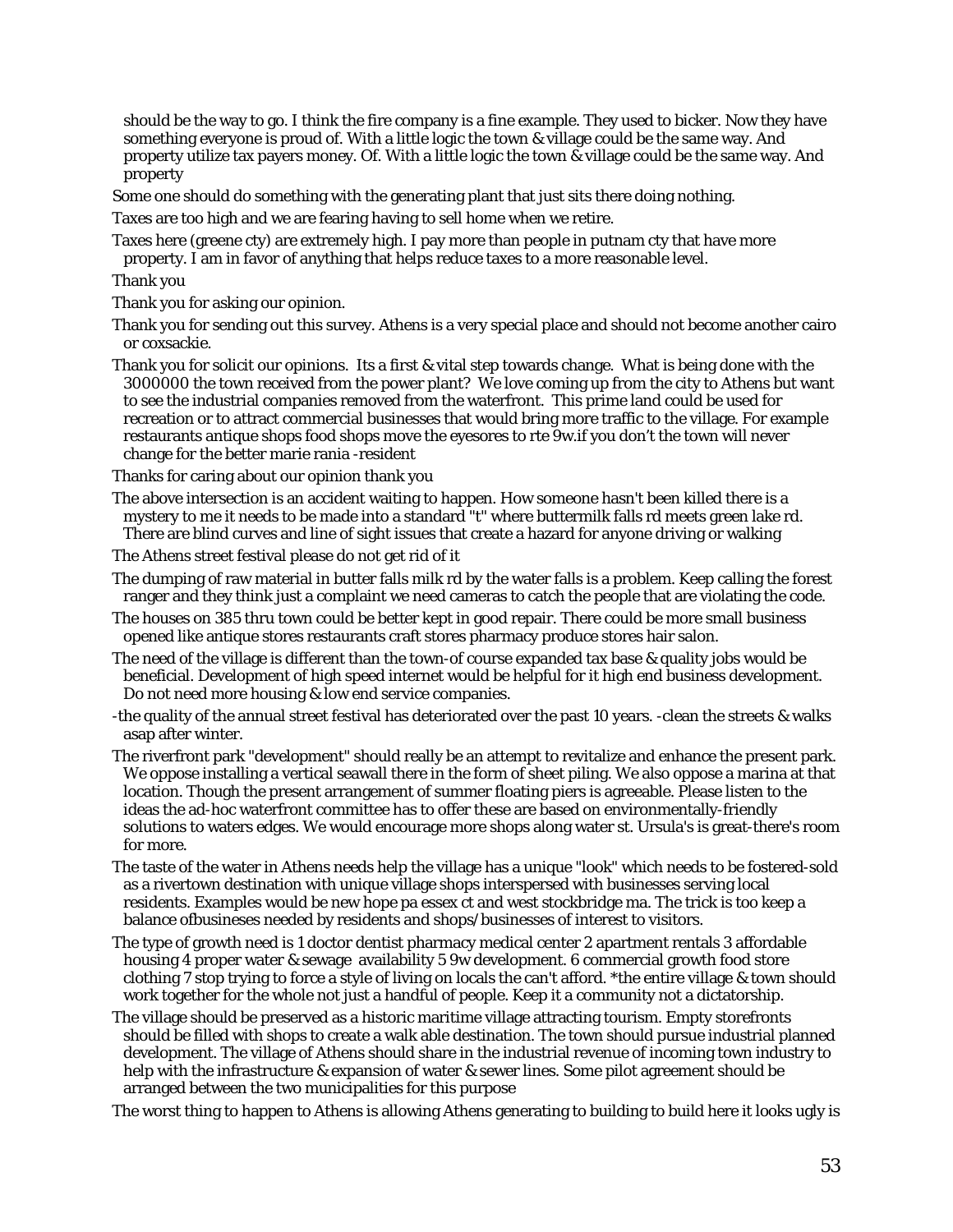very noisy and has decreased local property values. Provide few jobs for local residents. If any industrial development were take place in Athens it should be confined to the trurco park area.

- There needs to be the ability to invest in a small business without going through 5-10 yrs of jumping through hoops there is the potential for business such as a miniature golf course motel can wash lube center etc to flourish in Athens. It is too bad that certain committees have blinders on when it comes to the future of this community. The waterfront in Athens is prime for recreational development. A swim area marina (boat restaurant) docks could open up a large segment of tourist trade that now by passes us. It is also important that town & village combine services and keep a joint building for all town business. Combining services could save \$ in the long run and stabilize or even reduce taxes. The next 10-15 yrs will see the growth of technological innovation in the job industry. A combine services and keep a joint building for all town business. Combining services
- Think about pedestrian mall/walk area near riverfront with cafes tourist shops etc. Think about "ringroute" around town center maybe plan a town square with folks having family "tiles" they can donate \$100 for "time" capsule etc
- This area needs jobs with decent benefits while still maintaining its rural character. This can accomplish with light industry or high technology facilities or by public service sector jobs. These will provide stable jobs that will support other services I.e. restaurants & shops. This development needs to be controlled as to its location & density. Private sector development needs to be funded by private sector. Old olsen body plant would be a good place to start on rte 9w.

This development should have happened 5 years ago don't miss the boat the future is yours.

This is a state highway-gutters and drains in a very poor condition-suggest village board contact the state

- This questionnaire should've been more carefully reviewed for accuracy. Some questions were too specific while others not enough. Not enough information was given for some questions to give an educated answer.
- This survey is way too long & complex for most people to bother with. We are a small community and could not possibly support most of the businesses/stores etc. That are mentioned in the survey.
- This survey is a waste of tax payers money. Those with influences (money) dictate what happen to our town. Usually to satisfy there own agenda. I would like to see more done to increase tax base stop the bs over spending on pet projects stop giving tax breaks to big business when the taxes go up for everyone else! Decisions should be made on what we need! Not what is wanted! You really want to help? Have our police patrol the drag strips 1) leeds athen road 2) Schoharie turnpike that should create tax base!
- This survey will be an expensive wasted process if local government does not follow through with the plans recommendations. The outside world recognizes the potential of Athens. It is sad that our own leaders and citizens fail to recognize that this is a very special place. Lets preserve protect & recognize the assets we have while we use them as a basis for a more prosperous future.

This was a good idea. You are all doing a good job.

- Too many young kids out very late! Curfew? Especially summer time! Or good healthy wholesome youth activities somewhere other than stewarts... Imagine the youth & senior bases grants available to town/village if the pool was a town pool. Village/town employees could paint mow etc. Perhaps that property could be converted to an all season center. Or the land across from materas on n. Vernon st-> village bldg/youth center
- Town building should be located in town of Athens not within village boundaries. Town of Athens highway dept does excellent job year round. Should be commended & an example to other highway crews
- Town has money for a building-how about a clinic? We are the third oldest incorporated village in nys oldest in greene co at one point considered for state capitol. We are historic-lets preserve our history!!

Trust village and town improve as time goes on without losing the charm and desirability of small town living. Develop more cultural art activities as well as seeing our museum enlarged and in better quarters.

Turn town roads over to county-no highway dept needed.

Unlike coxsackie & Catskill the distance from the river to 9w makes development more difficult. The village footprint basically eliminates significant economic/commercial development. The 9w corridor is the best spot in Athens for development of that type. However it must offer different things than what is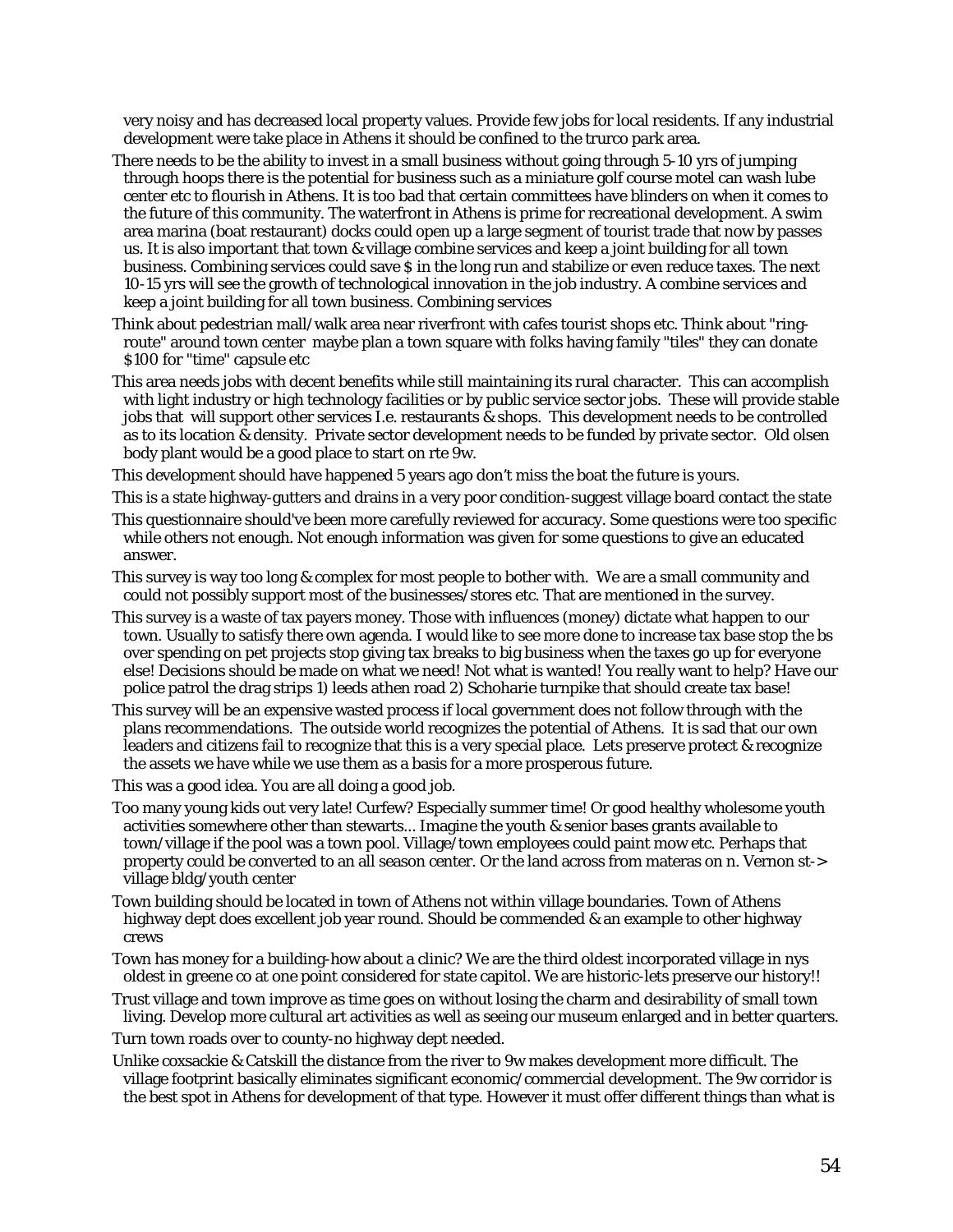available in coxsackie or Catskill I.e. with home depot now & lowes/walmart coming another of those stores would be overkill. Good paying jobs are needed as the housing market prices are exceeding normal greene county incomes.

Upstate ny is a wonderful place to live as I have for 47 of my 57 years. But the layers of government are stifling to development & a waste of taxes. Consolidation of services is an obvious need in nys but local politics prevents it from happening. If Athens can take a step in that direction I'd be very impressed.

We are in the process of selling the land

- We are s.h.l. property owners so our seemingly negative comments are really not. A combination biking/running/walking trail (like at the corning preserve in Albany) should be developed from riverfront park area to the cohotate preserve. The parking situation along water st. Should also be upgraded to accommodate all events centering around downtown area. "gerard's cafe" is sorely missed. "Dionysus" was a mistake.
- We believe the key to Athens future is the appreciation and preservation of its incredible historic buildings and location on the Hudson river. We would like to see more emphasis put on developing these assets and to bringing more small businesses to the downtown village historic district.
- We do not need to reproduce Catskills and coxsackies commercial and industrial development. Wed like to remain a small residential community with a small smattering of small businesses and professional services. In fact we strongly oppose extensive large scale commercial development particularly in the village.
- We enjoyed this environment for 37 years hope to stay for another 37 years! (but who lives for over 100 years) haha wishing the best anthony riccardi
- We feel Athens needs some business/industry to liven up the area. To bring jobs & economic growth. This should be done while maintaining the small town atmosphere & keeping the environment in mind.
- We feel that because we live at sleepy hollow lake that we pay a disproportionate amount of taxes for the services we receive. Please review and lower our taxes accordingly.
- We feel the taxes have sky-rocketed in an unfairly high manner at sleepy hollow lake. Every effort should be made to reduce the tax burden to that one community who seems to have been singled out. It should not be the sole responsibility of that small community to carry the bulk of the tax burden for the town &village of Athens as well as coxsackie! And this at the same time as developers of cheap sub-standard homes are being allowed to mass produce & congest the area-deflating property values.
- We like it here.
- We like to live in Athens and we would like to spend some of our dollars in town/village businesses. We are tossing around the idea of opening a small business and would like to see more incentives to do so.
- We live at sleepy hollow lake and we feel we are unjustly taxed with no representation. Main street needs improvement the riverfront is underutilized!!!
- We live on vosenkill road-over 50 years. I wish to say something nice about your town highway dept. Which is for superior to Catskills. The Athens end of t he vosenkill is in far better shape than the Catskill end and has been fully re-done numerous times. Catskill has only recently completed a full resurface and it has many minor patch jobs in all the years we have lived there.
- We live part-time in sleepy hollow lake (village of Athens). Have not been in the area long enough to have a useful opinion regarding changes to services/facilities. However it seems inappropriate that owners such as we pay a full share of taxes but receive less than a full share of services. It is inconsistent with our experience in other homes we have owned.
- We must preserve our quality of life
- We need to look at unsightly residential yards. Ex: unused (junk) vehicles
- We paid taxes for Catskill and Athens and we live on a private road on princess dr and we do not get plow out town put red sign so athen should plow us out we are paying taxes for people that does not go to work. We have 6 houses on the road athen should plow are road we are paying taxes for athen & Catskill it is not fare. Are road is so bad with ice. The people on are road are very mad. Athens & Catskill should do something for us. Thank you very much.

We purchased a lake front lot because the area is so peaceful & we plant to build spring of 2006 We should consolidate the town & village boards & highway depts & judges so we can save money. We